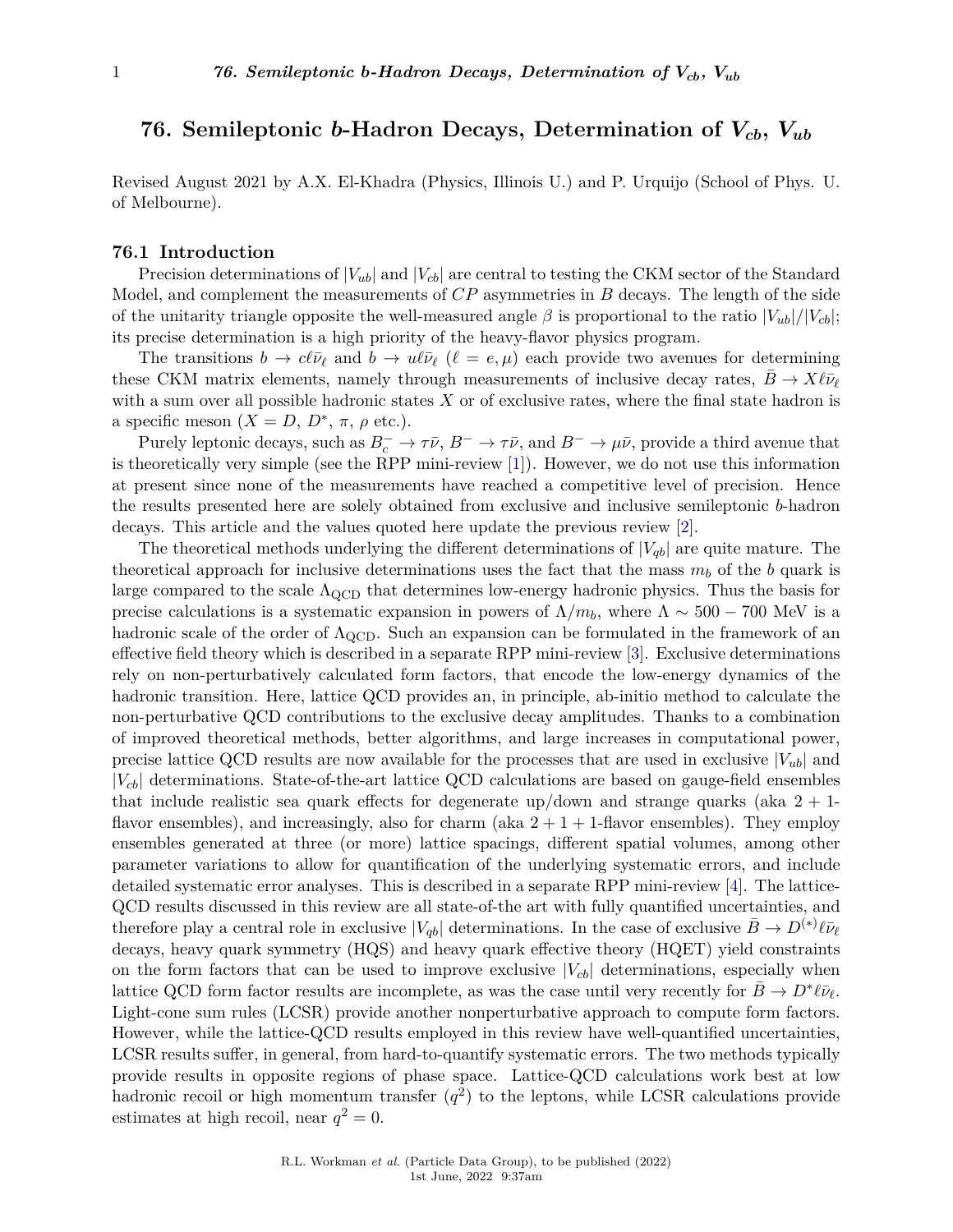The measurements discussed in this review are of branching fractions, ratios of branching fractions, and decay kinematic distributions. The determinations of  $|V_{cb}|$  and  $|V_{ub}|$  also require a measurement of the total decay widths of the corresponding *b* hadrons, determined from lifetimes, which is the subject of a separate RPP mini-review [\[5\]](#page-24-4). The measurements of inclusive semileptonic decays relevant to this review come primarily from  $e^+e^-$  *B* factories operating at the  $\Upsilon(4S)$ resonance, while the measurements of exclusive semileptonic decays come from both the  $e^+e^-$  *B* factories and from the LHCb experiment at CERN.

Semileptonic *B*-meson decay amplitudes to electrons and muons are well measured and consistent with Standard Model *W*-boson exchange. As they are expected to be insensitive to the effects of non-Standard-Model physics, they are used to extract  $|V_{ab}|$ . However, semileptonic decays to tau-lepton final states, such as  $\bar{B} \to D^{(*)}\tau\bar{\nu}_{\tau}$ , may be sensitive to effects from beyond the Standard Model particles due to the large mass of the  $\tau$  lepton. The currently observed tensions between Standard Model theory and experiment for these decays indicate that semitauonic decays must be studied further.

Many of the numerical results quoted in this review have been provided by the Heavy Flavor Averaging Group (HFLAV) [\[6\]](#page-25-0).

## **76.2 Determination of |***Vcb***|**

*Summary:* The determination of  $|V_{cb}|$  from inclusive decays has a relative uncertainty of about 2%; the limitations arise mainly from our ignorance of higher-order perturbative and nonperturbative corrections. Exclusive  $\bar{B} \to D^* \ell \bar{\nu}_{\ell}$  decays provide a determination of  $|V_{cb}|$  with a relative precision of about 2%, with comparable contributions from theory and experiment to the total uncertainty; the value determined from  $B \to D\ell\bar{\nu}_\ell$  decays is consistent and has an uncertainty of 3%. However, as discussed below, recent work has raised questions about determinations based on the CLN parameterization, and we choose to quote a result obtained from a less constraining analysis.

The values obtained from the inclusive and exclusive *B* decay determinations discussed below are:

$$
|V_{cb}| = (42.2 \pm 0.8) \times 10^{-3} \quad \text{(inclusive)}\tag{76.1}
$$

$$
|V_{cb}| = (39.4 \pm 0.8) \times 10^{-3} \quad \text{(exclusive)}.
$$
 (76.2)

An average of these determinations has  $p(\chi^2) = 1\%$ , so we scale the error by  $\sqrt{\chi^2/1} = 2.6$  to find

$$
|V_{cb}| = (40.8 \pm 1.4) \times 10^{-3} \quad \text{(average)}.
$$
 (76.3)

Given the only marginal consistency, of approximately 2.4  $\sigma$ , this average should be treated with caution.

#### **76.2.1 |***Vcb***|** *from exclusive decays*

Exclusive determinations of  $|V_{cb}|$  make use of semileptonic *B* decays into the ground state charmed mesons *D* and *D*<sup>∗</sup> . The corresponding hadronic matrix elements can be parameterized in terms of six independent form factors, which depend on the variable  $w \equiv v \cdot v'$ , where *v* and  $v'$  are the four velocities of the initial and final-state hadrons. In the rest frame of the decay this variable corresponds to the Lorentz factor of the final state  $D^{(*)}$  meson. Determinations of  $|V_{cb}|$  from experimental measurements of  $\bar{B} \to D^{(*)} \ell \bar{\nu}_{\ell}$  decay rates require precise knowledge of these form factors. Fortunately, lattice QCD results for all relevant form factors, including their recoil dependence, are now available [\[7–](#page-25-1)[9\]](#page-25-2). Heavy Quark Symmetry (HQS) [\[10,](#page-25-3) [11\]](#page-25-4) predicts that in the infinite mass limit the six form factors collapse into a single one, which is normalized at the "zero recoil point"  $w = 1$ , the point of maximum momentum transfer to the leptons. Heavy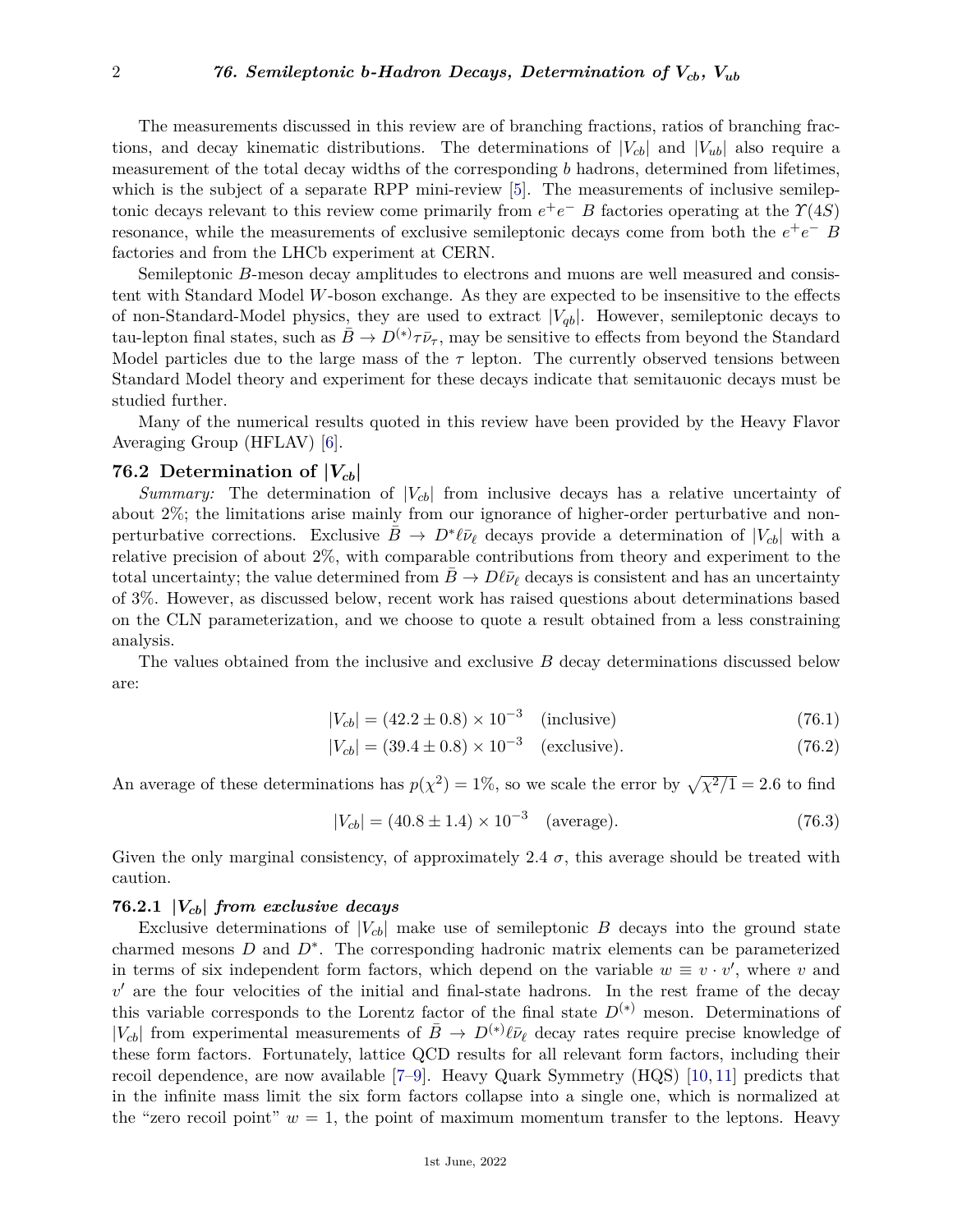Quark Effective Theory (HQET) provides a framework for obtaining the corrections to the HQS prediction in a systematic expansion in powers of ΛQCD*/m<sup>c</sup>* which is discussed in a separate RPP mini-review [\[3\]](#page-24-2).

## $76.2.2 \ \ \bar{B} \rightarrow D^* \ell \bar{\nu}_{\ell}$

The decay rate for  $\bar{B} \to D^* \ell \bar{\nu}_{\ell}$ , assuming massless leptons, is given by

$$
\frac{d\Gamma}{dw}(\bar{B} \to D^*\ell\bar{\nu}_\ell) = \frac{G_F^2 m_B^5}{48\pi^3} |V_{cb}|^2 |\eta_{\rm EW}|^2 (w^2 - 1)^{1/2} P(w) |\mathcal{F}(w)|^2, \tag{76.4}
$$

where  $P(w)$  is a phase space factor,

$$
P(w) = r^{3}(1-r)^{2}(w+1)^{2}\left(1+\frac{4w}{w+1}\frac{1-2rw+r^{2}}{(1-r)^{2}}\right),
$$
\n(76.5)

with  $r = m_{D^*}/m_B$ . The decay amplitude  $\mathcal{F}(w)$  can be expressed in terms of the form factors which parametrize the vector and axial vector current matrix elements

$$
\frac{\langle D^*(v',\epsilon)|\bar{c}\gamma^{\mu}b|B(v)\rangle}{\sqrt{m_Bm_{D^*}}} = h_V(w)\,\varepsilon^{\mu\nu\rho\sigma}v_{B,\nu}v_{D^*,\rho}\epsilon^*_{\sigma}\,,\tag{76.6}
$$

$$
\frac{\langle D^*(v',\epsilon)|\bar{c}\gamma^\mu\gamma^5 b|B(v)\rangle}{\sqrt{m_Bm_{D^*}}} = ih_{A_1}(w)\left(1+w\right)\epsilon^{*\mu} - i\left[h_{A_2}(w)v_B^\mu + h_{A_3}(w)v_{D^*}^\mu\right]\epsilon^*\cdot v_B\,,\tag{76.7}
$$

and the ratios

$$
R_1(w) = \frac{h_V(w)}{h_{A_1}(w)}, \quad R_2(w) = \frac{h_{A_3}(w) + r h_{A_2}(w)}{h_{A_1}(w)},
$$
\n(76.8)

as

$$
P(w)|\mathcal{F}(w)|^2 = |h_{A_1}(w)|^2
$$
  
 
$$
\times \left\{ 2\frac{r^2 - 2rw + 1}{(1-r)^2} \left[ 1 + \frac{w-1}{w+1} R_1^2(w) \right] + \left[ 1 + \frac{w-1}{1-r} (1 - R_2(w)) \right]^2 \right\}.
$$
 (76.9)

Note that F at  $w = 1$  is unity by HQS in the infinite-mass limit [\[12–](#page-25-5)[15\]](#page-25-6). The effect of assuming massless leptons is typically very small, but for the muon case can be non-negligible in fits to data at high hadronic recoil.

The factor  $\eta_{EW} = 1.0066 \pm 0.0050$  accounts for the leading electroweak corrections to the fourfermion operator mediating the semileptonic decay [\[16\]](#page-25-7), and includes an estimated uncertainty for missing long-distance QED radiative corrections [\[17\]](#page-25-8). At present it is not known if these corrections are or are not already included in the experimental analyses, so this needs to be clarified.

The determination of  $|V_{cb}|$  requires knowledge of the normalization, where one commonly uses the zero recoil input,  $\mathcal{F}(1)$ . Theoretical knowledge of the shapes of the form factors provides crucial compatibility checks between theory and experiment, and improves the precision of the determinations. Model-independent shape parametrizations of the from factors make use of analyticity and unitarity constraints and are expressed in terms of the variable

$$
z = \frac{\sqrt{w+1} - \sqrt{2}}{\sqrt{w+1} + \sqrt{2}},
$$
\n(76.10)

originating from a conformal transformation. In terms of this variable the form factors (generically denoted as  $F$ ) may be written as  $[18-22]$  $[18-22]$ 

$$
F(z) = \frac{1}{P_F(z)\phi_F(z)} \sum_{n=0}^{\infty} a_n z^n
$$
 (76.11)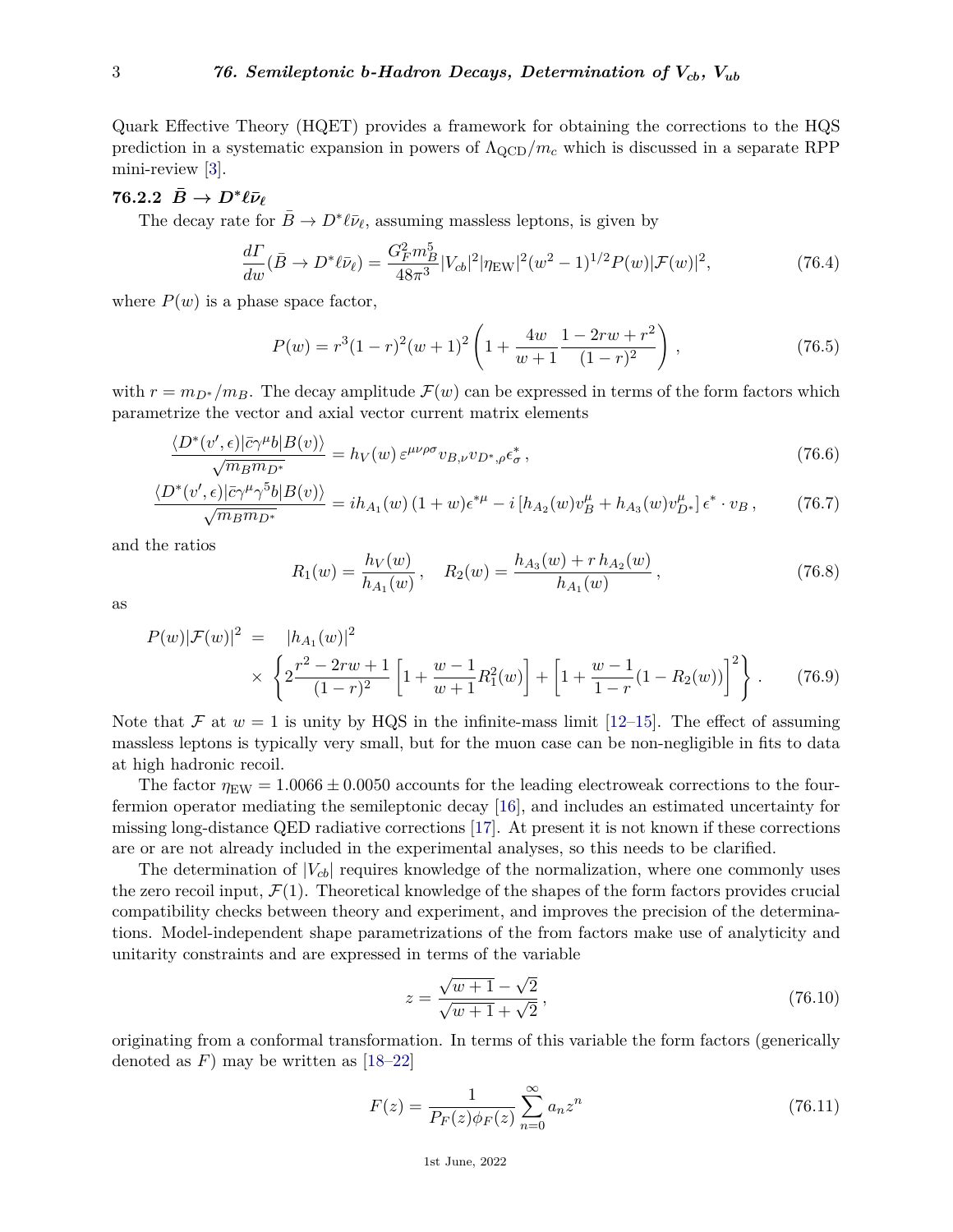where the sum is bounded,  $\sum |a_n|^2 < 1$ . Furthermore, the function  $P_F(z)$  takes into account the resonances in the  $(\bar{c}b)$  system below the *DB* threshold, and the weighting functions  $\phi_F(z)$  are derived from the unitarity constraint on the corresponding form factor. The values of *z* relevant to the decay are  $0 \le z \le 0.06$ , hence only very few terms are needed in the series in *z*. Eq. (76.11) will be referred to as the "BGL" expansion.

The Caprini-Lellouch-Neubert (CLN) parametrization [\[23\]](#page-25-11) yields a simple form

$$
h_{A_1}(w) = h_{A_1}(1) \left[ 1 - 8\rho^2 z + (53\rho^2 - 15)z^2 - (231\rho^2 - 91)z^3 \right]
$$
 (76.12)

with the slope  $\rho$  and normalization  $h_{A_1}(1)$  as the only parameters, albeit at the cost of introducing model dependence. Furthermore, the ratios  $R_1(w)$  and  $R_2(w)$  are expanded in  $w-1$ . However, this simple CLN parametrization does not account for higher-order corrections in the  $1/m_{c/b}$  expansion, which are now relevant  $[22, 24-29]$  $[22, 24-29]$  $[22, 24-29]$ . Thus, this report focuses on recent analyses that employ the model-independent BGL expansion. Typical fits include up to three parameters  $a_n$  in (76.11) for the different form factors.

Results of the first complete calculation of the  $\bar{B} \to D^* \ell \bar{\nu}_{\ell}$  form factors at non-zero recoil were recently presented by the Fermilab Lattice and MILC collaborations in Ref. [\[9\]](#page-25-2). Preliminary results, obtained by the JLQCD collaboration [\[30\]](#page-25-14), are reasonably consistent. Prior lattice calculations obtained results for only the form factor at the zero-recoil point,  $\mathcal{F}(1)$ , [\[17,](#page-25-8)[31\]](#page-25-15) with a total uncertainty at the (1-2)% level. The average of the two lattice predictions [\[32\]](#page-25-16) is

$$
\mathcal{F}(1) = 0.904 \pm 0.012,\tag{76.13}
$$

Non-lattice estimates based on zero-recoil sum rules for the form factor tend to yield lower central values for  $\mathcal{F}(1)$  [\[33](#page-25-17)[–35\]](#page-25-18). The sum rules indicate that  $\mathcal{F}(1) < 0.92$  [\[33,](#page-25-17) [34,](#page-25-19) [36,](#page-26-0) [37\]](#page-26-1), while an explicit estimate that includes excited state contributions yields  $\mathcal{F}(1) \approx 0.86$  [\[35,](#page-25-18) [38\]](#page-26-2). Lattice-QCD form factors at non-zero recoil provide valuable shape constraints, and hence enable more refined  $|V_{cb}|$ determinations. However, since they were not available until very recently, most  $|V_{cb}|$  determinations in the literature use the value for  $\mathcal{F}(1)$  from Eq. (76.13) as the only quantitative lattice input. We discuss these first, before turning to results for  $|V_{cb}|$  which employ the lattice-QCD form factors from Ref. [\[9\]](#page-25-2).

While Light Cone Sum Rules (LCSR) can provide constraints on the form factors at maximum recoil, the underlying systematic errors are not fully quantified. A recent LCSR calculation [\[39\]](#page-26-3) quotes uncertainties in the  $\lesssim 20\%$  range for the  $\bar{B} \to D^{(*)} \ell \bar{\nu}_{\ell}$  form factors at  $q^2 = 0$ . Dispersive methods [\[40\]](#page-26-4) can also be used to provide additional constraints on form factors calculated in lattice QCD. Very recent work [\[41,](#page-26-5)[42\]](#page-26-6) introduces the dispersive matrix method, which includes additional nonperturbative inputs calculable in lattice QCD from two-point correlation functions. A test of this approach for the  $D \to K\ell\nu$  form factors, which can be computed in lattice-QCD over the entire kinematic range, is presented in Ref. [\[41\]](#page-26-5), while Ref. [\[42\]](#page-26-6) presents a first lattice-QCD calculation of the needed inputs for the  $B \to D^{(*)}$  transitions. The consistency of the dispersive constraints with the form factor calculations still need to be carefully studied, and the dispersive inputs must be calculated with the same care as the form factors themselves.

Many experiments  $[43-53]$  $[43-53]$  have measured the differential decay rate as a function of *w*, employing a variety of methods: using either  $B^+$  or  $B^0$  decays, with or without *B*-tagging, and with or without explicit reconstruction of the transition pion from  $D^* \to D$  decays. In Ref. [\[6\]](#page-25-0) the experimental measurements were input to a four-dimensional fit for  $\eta_{\text{EW}}\mathcal{F}(1)|V_{cb}|$ ,  $\rho_{A_1}^2$  and the form-factor ratios  $R_1 \propto A_2/A_1$  and  $R_2 \propto V/A_1$ . The fit has a *p*-value of 0.9%, so we scale the uncertainty by a factor  $\sqrt{\chi^2/23}$  to give  $\eta_{\text{EW}}\mathcal{F}(1)|V_{cb}| = (35.00 \pm 0.49) \times 10^{-3}$  (CLN).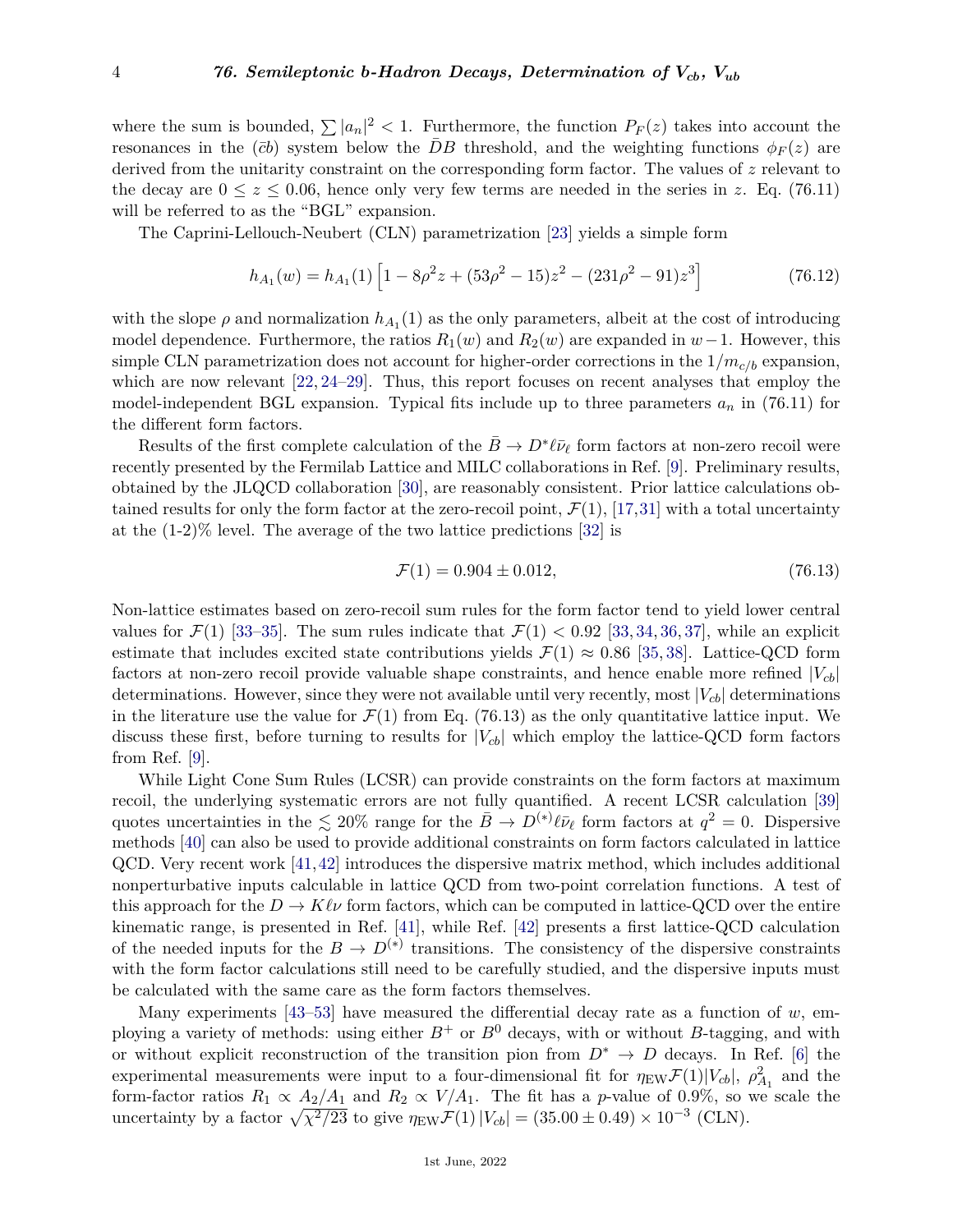The leading sources of uncertainty on  $\eta_{EW} \mathcal{F}(1)|V_{cb}|$  are due to detection efficiencies and  $D^{(*)}$ decay branching fractions. Note that the  $\bar{B} \to D^* \ell \bar{\nu}_{\ell}$  form factor in the fit is parameterized using the CLN form, which has the drawbacks discussed previously.

Using the value from Eq. (76.13) for  $\mathcal{F}(1)$  and accounting for the electroweak correction gives

$$
|V_{cb}| = (38.5 \pm 0.5 \pm 0.6) \times 10^{-3} \ (\bar{B} \to D^* \ell \bar{\nu}_{\ell}, \ \text{LQCD}, \text{CLN}). \tag{76.14}
$$

A safer approach is to use the more general BGL form-factor parameterization [\[19–](#page-25-20)[22,](#page-25-10) [26\]](#page-25-21). Two experiments have published analyses with BGL based parametrizations at a given order in the expansion [\[53,](#page-26-8) [54\]](#page-26-9). The Belle analysis [\[53\]](#page-26-8) is based on an untagged approach in the mode  $B^0 \to D^{*+}\ell\bar{\nu}_\ell$  and measures 1-*d* projections in bins of the hadronic recoil *w*, and angular variables  $\cos \theta_\ell, \cos \theta_V,$  and  $\chi$ . The BABAR analysis [\[54\]](#page-26-9) is based on a hadronic tagged sample, and performs a full 4-*d* unbinned analysis of neutral and charged *B* decay modes. Only the BGL form factors are fit in this analysis, not the normalization, which is based on the world average  $\bar{B} \to D^* \ell \bar{\nu}_{\ell}$ branching fraction.

At present only Ref. [\[53\]](#page-26-8) publishes the fully-differential decay rate data and associated covariance matrix. The BGL fit results from Ref. [\[55\]](#page-26-10),  $|V_{cb}| = (38.9 \pm 1.0) \times 10^{-3}$ , and Ref. [\[54\]](#page-26-9),  $|V_{cb}| =$  $(38.4\pm0.9)\times10^{-3}$ , are consistent with result from the fit with the CLN parametrization, Eq. (76.14). Both studies report fit results at low order in the three BGL expansion terms, ranging from zeroorder to second-order in the Belle analysis, and first order for all terms in the BABAR analysis. Studies of the impact of higher order expansions based on the Belle published decay rate data have been reported in Refs. [\[27,](#page-25-22) [28\]](#page-25-23), where it is shown that the fit uncertainty on  $|V_{cb}|$  increases by approximately 50% with respect to the results reported at lower order. This is due to larger number of degrees of freedom allowed in the higher order expansions, which are not sufficiently constrained without lattice-QCD inputs at nonzero recoil. Belle II has recently provided first preliminary branching fraction measurements of  $\bar{B} \to D^* \ell \bar{\nu}_{\ell}$  using both tagged and untagged methods [\[56,](#page-26-11) [57\]](#page-26-12).

In Ref. [\[9\]](#page-25-2), BGL expansion fits to the FNAL/MILC lattice QCD form factors show that they are insensitive to truncation effects beyond quadratic order. These form factors were subsequently used in Ref. [\[9\]](#page-25-2) to extract  $|V_{cb}|$  from combined BGL fits to the Belle [\[53\]](#page-26-8) and synthetic BABAR [\[54\]](#page-26-9)  $\bar{B} \to D^* \ell \bar{\nu}_{\ell}$  data, yielding  $|V_{cb}| = (38.40 \pm 0.74) \times 10^{-3}$ . We note that the determination of  $|V_{cb}|$  in Ref. [\[9\]](#page-25-2) applies the Coulomb factor  $(1 + \alpha \pi)$  to the Belle data to account for interactions between the charged final states in the neutral *B*-meson decay. The p-values for the combined (experiment+lattice QCD) BGL fits reported in Ref. [\[9\]](#page-25-2) are small, reflecting tensions between the data sets. For a fit combining only the Belle data with the lattice-QCD form factors, Ref. [\[9\]](#page-25-2) quotes  $|V_{cb}| = (38.18 \pm 0.82) \times 10^{-3}$ , consistent with the result presented in Eq. (76.15), after accounting for the different values of  $\eta_{EW}$  used in each result. For this review, the method of Ref. [\[58\]](#page-26-13) was employed in further fits that include the lattice-QCD inputs at non-zero recoil from FNAL/MILC [\[9\]](#page-25-2) and from JLQCD (preliminary) [\[30\]](#page-25-14), yielding consistent results at quadratic order. In summary, we adopt the method of Ref. [\[58\]](#page-26-13), using the recent FNAL/MILC inputs and only the Belle data (given the lack of availability of binned data from the BABAR measurement [\[54\]](#page-26-9)). The nominal result for  $|V_{cb}|$  is therefore

$$
|V_{cb}| = (38.7 \pm 1.0) \times 10^{-3} \; (\bar{B} \to D^* \ell \bar{\nu}_{\ell}, \text{ LQCD}, \text{BGL}), \tag{76.15}
$$

where the uncertainty contains contributions from experimental, lattice QCD, and  $\eta_{EW}$  sources. We note that despite the improvements in the experimental data, theoretical inputs, and  $|V_{cb}|$  extraction methods, this new exclusive determination of  $|V_{cb}|$  is similar in central value to earlier ones, and still in tension with the inclusive determinations discussed in Section 76.2.5 and summarized in Eq. (76.34).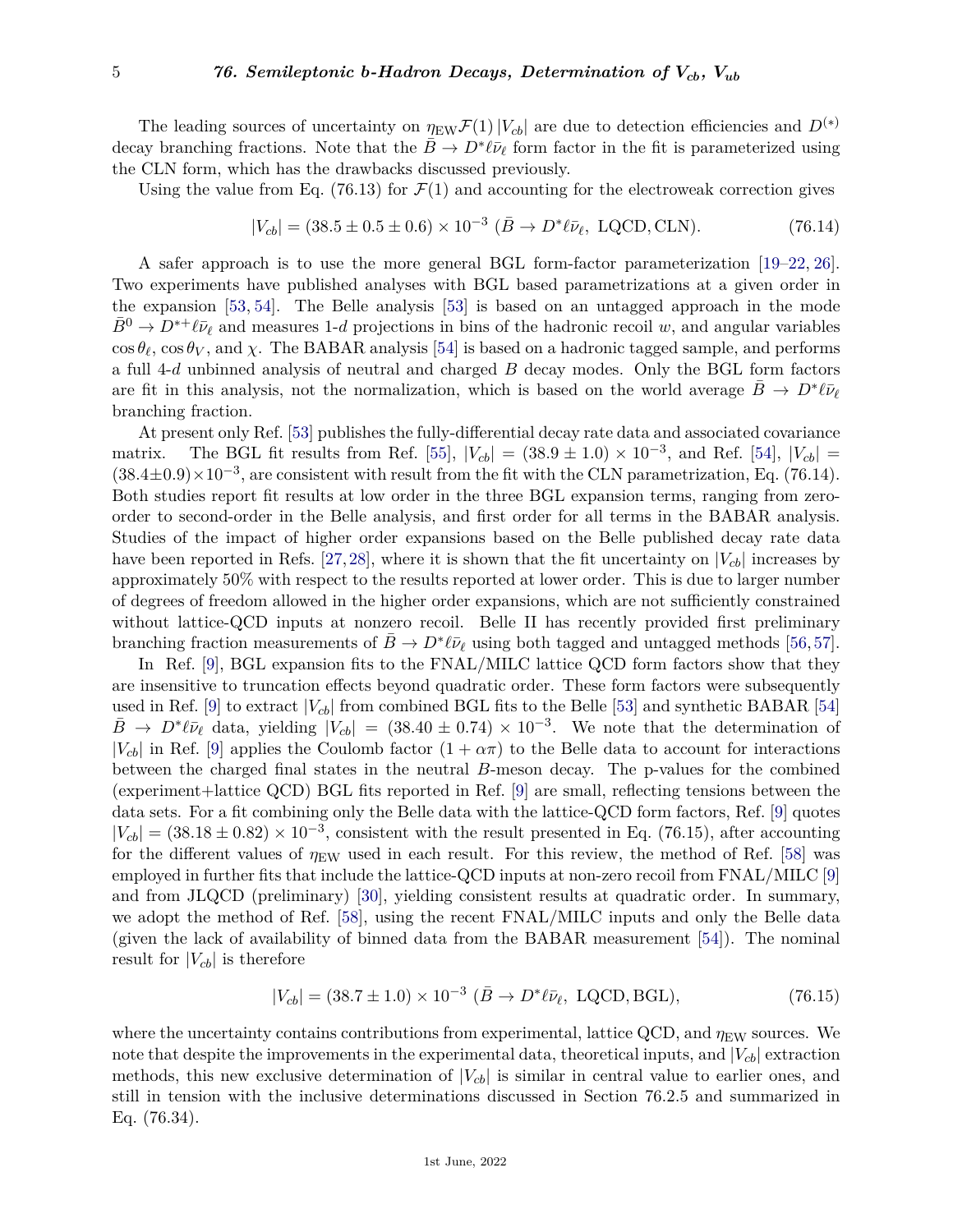## **76.2.3**  $\bar{B} \to D\ell\bar{\nu}_\ell$

The differential rate for  $\bar{B} \to D\ell\bar{\nu}_{\ell}$  is given by

$$
\frac{d\Gamma}{dw}(\bar{B} \to D\ell\bar{\nu}_{\ell}) = \frac{G_F^2}{48\pi^3} |V_{cb}|^2 (m_B + m_D)^2 m_D^3 (w^2 - 1)^{3/2} (\eta_{\rm EW} \mathcal{G}(w))^2. \tag{76.16}
$$

The form factor is defined in terms of

$$
\frac{\langle D(v')|\bar{c}\gamma^{\mu}b|B(v)\rangle}{\sqrt{m_Bm_D}} = h_+(w)\left(v_B + v_D\right)^{\mu} + h_-(w)\left(v_B - v_D\right)^{\mu} \tag{76.17}
$$

and reads

$$
\mathcal{G}(w) = h_{+}(w) - \frac{m_{B} - m_{D}}{m_{B} + m_{D}} h_{-}(w),
$$
\n(76.18)

where  $h_{+}(1)$  is normalized to unity due to HQS and  $h_{-}(1)$  vanishes in the infinite-mass limit. Thus

$$
\mathcal{G}(1) = 1 + \mathcal{O}\left(\left(\frac{m_B - m_D}{m_B + m_D}\right)^2 \frac{\Lambda_{\text{QCD}}}{m_c}\right) \tag{76.19}
$$

and the corrections to the HQS prediction are of order  $\Lambda_{\text{QCD}}/m_c$  in contrast to the case of  $\mathcal{F}(1)$ . The lattice-QCD result for the normalization,  $\mathcal{G}(1)$ , obtained in Ref. [\[7\]](#page-25-1) is

$$
\mathcal{G}(1) = 1.054 \pm 0.004 \pm 0.008. \tag{76.20}
$$

We first turn to  $|V_{cb}|$  extractions that rely on only the normalization  $\mathcal{G}(1)$  from Eq. (76.20). The most precise measurements of  $\bar{B} \to D\ell\bar{\nu}_\ell$  [\[50,](#page-26-14) [59,](#page-26-15) [60\]](#page-26-16) dominate the CLN average [\[6\]](#page-25-0) value,  $\eta_{\text{EW}}\mathcal{G}(1)|V_{cb}| = (41.53 \pm 0.98) \times 10^{-3}$ . Note that this average corresponds to measurements that are fit to the CLN form factor parameterization; the same concerns expressed above for  $\bar{B} \to D^* \ell \bar{\nu}_{\ell}$ apply here. Using the value from Eq.  $(76.20)$  for  $\mathcal{G}(1)$  and accounting for the electroweak correction as above gives

$$
|V_{cb}| = (39.1 \pm 0.9 \pm 0.4) \times 10^{-3} \quad (\bar{B} \to D\ell\bar{\nu}_{\ell}, \text{ LQCD}, \text{CLN}), \tag{76.21}
$$

where the first uncertainty is from experiment, and the second combines the lattice QCD uncertainty in Eq. (76.20) with the electroweak correction.

For the *B*  $\rightarrow$  *D* $\ell \bar{\nu}_{\ell}$  modes, theoretical input on the shape of the form factor, especially near *w* ∼ 1, is especially beneficial to  $|V_{cb}|$  determinations, since experimental measurements of the differential decays rate near zero recoil are affected by the more severe phase space suppression, compared to the  $D^*$  case. Hence the best  $|V_{cb}|$  determinations from exclusive  $\bar{B} \to D\ell\bar{\nu}_{\ell}$  decays employ lattice-QCD form factors obtained over a range of  $w \geq 1$  [\[7,](#page-25-1)[8\]](#page-25-24), where Ref. [\[32\]](#page-25-16) provides a lattice average of the two results. Using the BCL parametrization (*z*-expansion from Ref. [\[61\]](#page-26-17)) for the form factors, they can be combined with binned measurements from Belle [\[60\]](#page-26-16) and BABAR [\[59\]](#page-26-15). Only Ref. [\[60\]](#page-26-16) published the full measurement covariance matrix, while Ref. [\[59\]](#page-26-15) provides the statistical uncertainty covariance. Nevertheless, Ref. [\[60\]](#page-26-16) is more precise and dominates the average [\[32\]](#page-25-16), giving

$$
|V_{cb}| = (40.1 \pm 1.0) \times 10^{-3} \quad (\bar{B} \to D\ell\bar{\nu}_{\ell}, \text{ LQCD, BCL}). \tag{76.22}
$$

This result is consistent with the value reported in Ref. [\[62\]](#page-26-18), which is based on the same experimental and lattice inputs.

The  $|V_{cb}|$  averages from  $\bar{B} \to D^* \ell \bar{\nu}_{\ell}$  and  $\bar{B} \to D \ell \bar{\nu}_{\ell}$  decays using the BGL (Eq. (76.15)) and BCL (Eq. (76.22)) forms, respectively, are reasonably consistent. The correlations between the lattice uncertainties for  $\bar{B} \to D^* \ell \bar{\nu}_{\ell}$  and  $\bar{B} \to D \ell \bar{\nu}_{\ell}$  are discussed in Ref. [\[32\]](#page-25-16), and considered to be 100% for the statistical uncertainty component. We assume an experimental uncertainty correlation of order 20% and combine the results of Eq. (76.15) and Eq. (76.22), giving

$$
|V_{cb}| = (39.4 \pm 0.8) \times 10^{-3} \quad \text{(exclusive)}.
$$
 (76.23)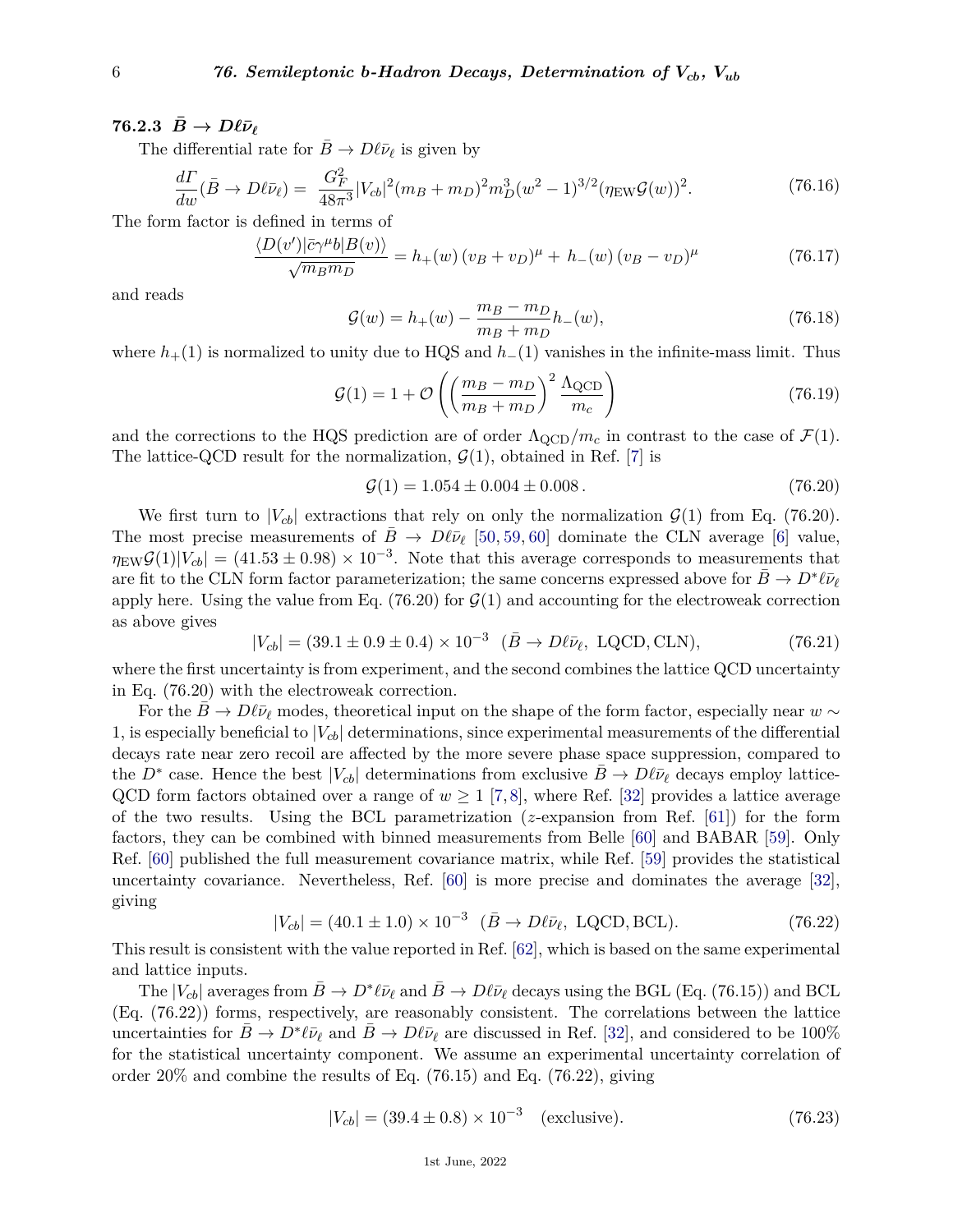# $76.2.4$   $B_s \to D_s^{(*)-} \mu^+ \nu_\mu$

Semileptonic decays of  $B_s$  mesons are being studied extensively by the LHCb experiment. On the theory side, lattice QCD calculations of the corresponding form factors can proceed using the same methods and gauge-field ensembles as for *B*-meson decays. In fact, the presence of a strange spectator quark in the *Bs*-meson decay amplitudes tends to yield smaller statistical and systematic errors in the lattice computation. Nevertheless, to-date there are still fewer lattice-QCD results for *Bs*-meson form factors available than for the *B*-meson case, but this situation is quickly changing. For the case of the  $B_s \to D_s$  transition, two lattice QCD calculations of the form factors over a range of recoil momenta have been performed by the HPQCD collaboration, the first on  $2 + 1$ flavor gauge field ensembles (generated by the MILC collaboration) using NRQCD *b*-quarks [\[63\]](#page-26-19). The second calculation uses the  $2 + 1 + 1$ -flavor gauge-field ensembles (also generated by MILC), employing the HISQ action for all valence quarks [\[64\]](#page-26-20). The all-HISQ approach avoids the need to compute renormalization factors separately, at the cost of requiring an extrapolation to the physical *b*-quark mass at the lattice spacings used in Ref. [\[64\]](#page-26-20). For the  $B_s \to D_s^{*-}$  transition, Ref. [\[31,](#page-25-15) [65\]](#page-26-21) provide lattice QCD results for the form factor at zero recoil, where Ref. [\[65\]](#page-26-21) uses a similar set-up as Ref. [\[64\]](#page-26-20) and reads *Bs*→*D*<sup>∗</sup>

$$
\mathcal{F}^{B_s \to D_s^*}(1) = 0.9020(96)_{\text{stat}}(90)_{\text{sys}}.
$$
\n(76.24)

A first lattice QCD calculation of the  $B_s \to D_s^*$ <sup>−</sup> form factors at non-zero recoil, employing ensembles with with 4 flavors of sea quarks, was recently presented in Ref. [\[66\]](#page-26-22).

LHCb has recently extracted  $|V_{cb}|$  from semileptonic  $B_s^0$  decays [\[67\]](#page-26-23). The measurement uses both  $B_s^0 \to D_s^- \mu^+ \nu_\mu$  and  $B_s^0 \to D_s^{*-} \mu^+ \nu_\mu$  decays. The value of  $|V_{cb}|$  is determined from the observed yields of  $B_s^0$  decays normalized to those of  $B^0$  decays after correcting for the relative reconstruction and selection efficiencies. The normalization channels are  $B^0 \to D^- \mu^+ \nu_\mu$  and  $B^0 \to D^{*-} \mu^+ \nu_\mu$ decays, where the  $D^-$  is reconstructed with the same decay mode of the  $D_s(D^-_{(s)} \to [K^+K^-]_{\phi}\pi^-)$ . The shape of the form factors are extracted using  $p_{\perp}(D_s)$ , which is the component of the  $D_s^$ momentum perpendicular to the  $B_s^0$  flight direction. This variable is correlated with  $q^2$  and the helicity angles in the  $B_s^0 \to D_s^*^- \mu^+ \nu_\mu$  decay. For the  $B_s \to D_s^- \mu^+ \nu_\mu$  decay, for example,  $|V_{cb}|$  is related to the measured ratio of signal yields,  $N_{sig}$ , and the normalization channel yields,  $N_{ref}$ , through the relation

$$
\frac{N_{sig}}{N_{ref}} = \xi \frac{f_s}{f_d} \frac{\mathcal{B}(D_s^- \to K^+ K^- \pi^-)}{\mathcal{B}(D^- \to K^+ K^- \pi^-)} \frac{1}{\mathcal{B}(B^0 \to D^- \mu \nu_\mu)} \tau_s \int \frac{d \Gamma(B_s \to D_s \mu \nu_\mu)}{dw} dw \ ,
$$

where  $\tau_s$  is the *B*<sub>*s*</sub> lifetime, and  $\xi$  is the efficiency ratio between the signal and the normalization. The analysis uses the lattice-QCD form factors obtained for  $B_s \to D_s^-$  over the full kinematic range in Ref. [\[64\]](#page-26-20) and the zero-recoil result for the  $B_s \to D_s^{*-}$  form factor from Ref. [\[65\]](#page-26-21). Fits to both the CLN parameterization and a 5-parameter version of BGL were performed. The result for  $|V_{cb}|$ , updated with the most recent determination of  $f_s/f_d$  and  $\mathcal{B}(D_s^- \to K^-K^+\pi^-)$  from Ref. [\[68\]](#page-26-24), are  $|V_{cb}|_{\text{CLN}} = (40.8 \pm 0.6 \pm 0.9 \pm 1.1) \times 10^{-3}$ , and  $|V_{cb}|_{\text{BGL}} = (41.7 \pm 0.8 \pm 0.9 \pm 1.1) \times 10^{-3}$ , where the first uncertainty is statistical, the second systematic and the third due to the limited knowledge of the external inputs, in particular the constant  $f_s/f_d \times B(D_s^- \to K^+K^-\pi^-)$ . The results obtained are consistent with the exclusive determinations of  $|V_{cb}|$  using the  $B^0$  and  $B^+$  decays but are not used in the overall average in this review at this stage. These channels are important in the measurement of the ratio  $|V_{ub}|/|V_{cb}|$ , which cancels out the  $B_s$  normalisation uncertainties, discussed in Section 76.5.

### **76.2.5 |***Vcb***|** *from inclusive decays*

Measurements of the total semileptonic branching decay rate, along with moments of the lepton energy and hadronic invariant mass spectra in inclusive semileptonic  $b \rightarrow c$  transitions, can be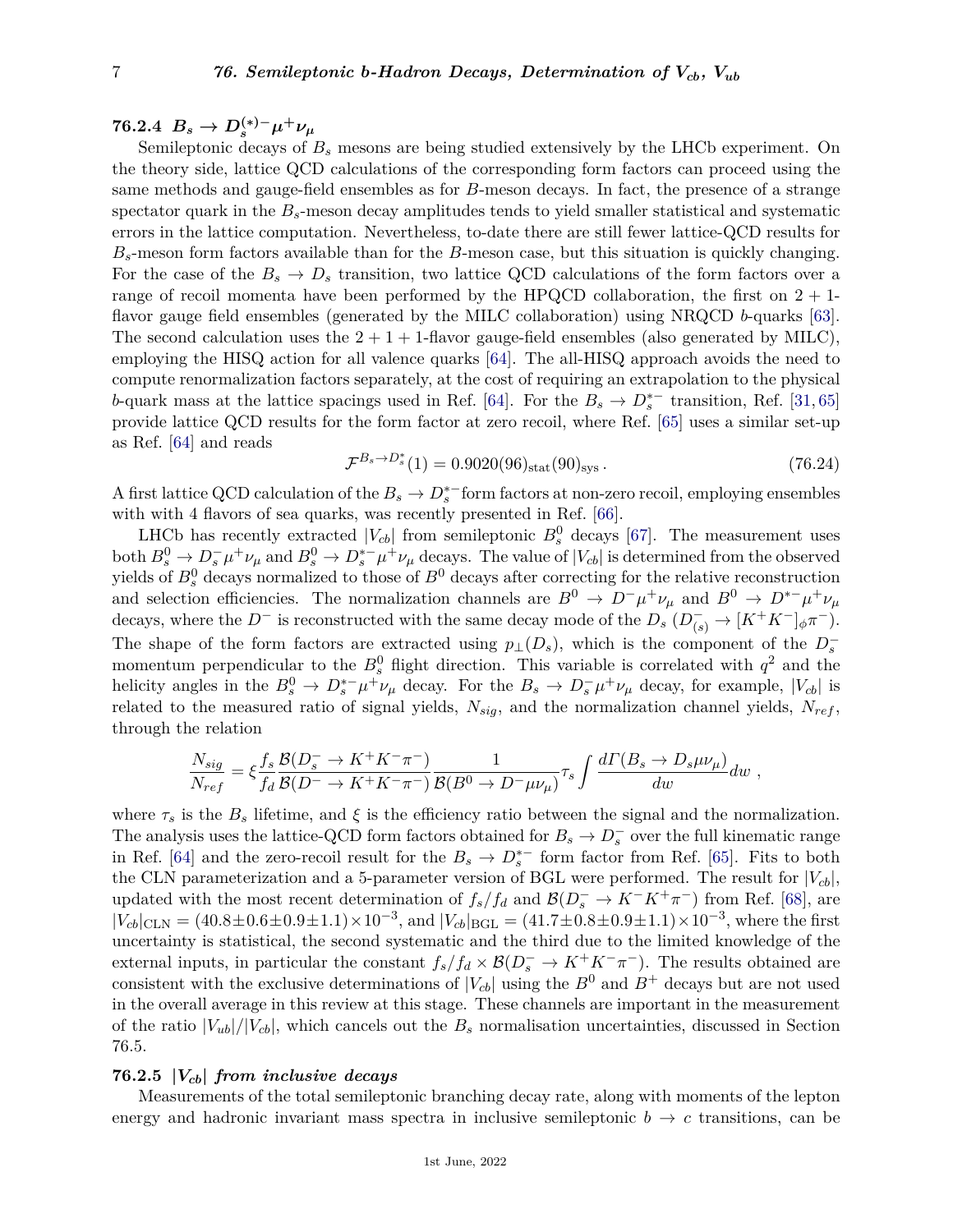used for a precision determination of  $|V_{cb}|$ . The total semileptonic decay rate can be calculated quite reliably in terms of non-perturbative parameters that can be extracted from the information contained in the moments.

#### **76.2.6** *Inclusive semileptonic rate*

The theoretical foundation for the calculation of the total semileptonic rate is the Operator Product Expansion (OPE) which yields the Heavy Quark Expansion (HQE) [\[69,](#page-26-25) [70\]](#page-26-26). Details can be found in the RPP mini-review on Effective Theories [\[3\]](#page-24-2).

The OPE result for the total rate can be written schematically (details can be found, *e.g.*, in Ref. [\[71\]](#page-27-0)) as

$$
\Gamma = |V_{cb}|^2 \frac{G_F^2 m_b^5(\mu)}{192\pi^3} |\eta_{\text{EW}}|^2 \times
$$
\n
$$
\left[ z_0^{(0)}(r) + \frac{\alpha_s(\mu)}{\pi} z_0^{(1)}(r) + \left( \frac{\alpha_s(\mu)}{\pi} \right)^2 z_0^{(2)}(r) + \cdots \right]
$$
\n
$$
+ \frac{\mu_\pi^2}{m_b^2} \left( z_2^{(0)}(r) + \frac{\alpha_s(\mu)}{\pi} z_2^{(1)}(r) + \cdots \right)
$$
\n
$$
+ \frac{\mu_G^2}{m_b^2} \left( y_2^{(0)}(r) + \frac{\alpha_s(\mu)}{\pi} y_2^{(1)}(r) + \cdots \right)
$$
\n
$$
+ \frac{\rho_D^3}{m_b^3} \left( z_3^{(0)}(r) + \frac{\alpha_s(\mu)}{\pi} z_3^{(1)}(r) + \cdots \right)
$$
\n
$$
+ \frac{\rho_{\text{LS}}^3}{m_b^3} \left( y_3^{(0)}(r) + \frac{\alpha_s(\mu)}{\pi} y_3^{(1)}(r) + \cdots \right) + \cdots \right]
$$
\n(76.25)

where r is the ratio  $m_c/m_b$  and the  $y_i$  and  $z_i$  are perturbatively calculable Wilson coefficients functions that appear at different orders of the heavy mass expansion.

The parameters  $\mu^2_\pi$ ,  $\mu^2_G$ ,  $\rho^3_D$  and  $\rho^3_{LS}$  constitute the non-perturbative input into the heavy quark expansion; they correspond to certain matrix elements to be discussed below. In the same way the HQE can be set up for the moments of distributions of charged-lepton energy, hadronic invariant mass and hadronic energy, e.g.

$$
\langle E_e^n \rangle_{E_e > E_{\text{cut}}} = \int_{E_{\text{cut}}}^{E_{\text{max}}} \frac{d\Gamma}{dE_e} E_e^n dE_e \left/ \int_{E_{\text{cut}}}^{E_{\text{max}}} \frac{d\Gamma}{dE_e} dE_e \right. \tag{76.26}
$$

The coefficients of the HQE are known up to order  $1/m_b^5$  at tree level [\[72–](#page-27-1)[75\]](#page-27-2). The leading term  $z_0^{(i)}$ 0 is the parton model, and is known completely through order  $\alpha_s^2$  [\[76–](#page-27-3)[78\]](#page-27-4) and now also at  $\alpha_s^3$  [\[79\]](#page-27-5). The terms of order  $\alpha_s^{n+1}\beta_0^n$  (where  $\beta_0$  is the first coefficient of the QCD  $\beta$  function,  $\beta_0 = (33 - 2n_f)/3$ ) have been included following the BLM procedure [\[71,](#page-27-0) [80–](#page-27-6)[83\]](#page-27-7). Corrections of order  $\alpha_s \mu_\pi^2/m_b^2$  have been computed in Ref. [\[84\]](#page-27-8) and Ref. [\[85\]](#page-27-9), while the  $\alpha_s \mu_G^2/m_b^2$  terms have been calculated in Ref. [\[86\]](#page-27-10) and Ref. [\[87\]](#page-27-11), and the  $\alpha_s \rho_D^3/m_b^3$  corrections in Ref. [\[88\]](#page-27-12).

Starting at order  $1/m_b^3$  contributions with an infrared sensitivity to the charm mass,  $m_c$ , appear [\[72,](#page-27-1) [74,](#page-27-13) [89,](#page-27-14) [90\]](#page-27-15). At order  $1/m_b^3$  this "intrinsic charm" contribution manifests as a  $\log(m_c)$  in the coefficient of the Darwin term  $\rho_D^3$ . At higher orders, terms such as  $1/m_b^3 \times 1/m_c^2$  and  $\alpha_s(m_c)1/m_b^3 \times$  $1/m_c$  appear, which are comparable in size to the contributions of order  $1/m_b^4$ .

The HQE parameters are given in terms of forward matrix elements of local operators; the parameters entering the expansion for orders up to  $1/m_b^3$  are  $(D_\perp^\mu = (g_{\mu\nu} - v_\mu v_\nu)D_\nu$ , where  $v =$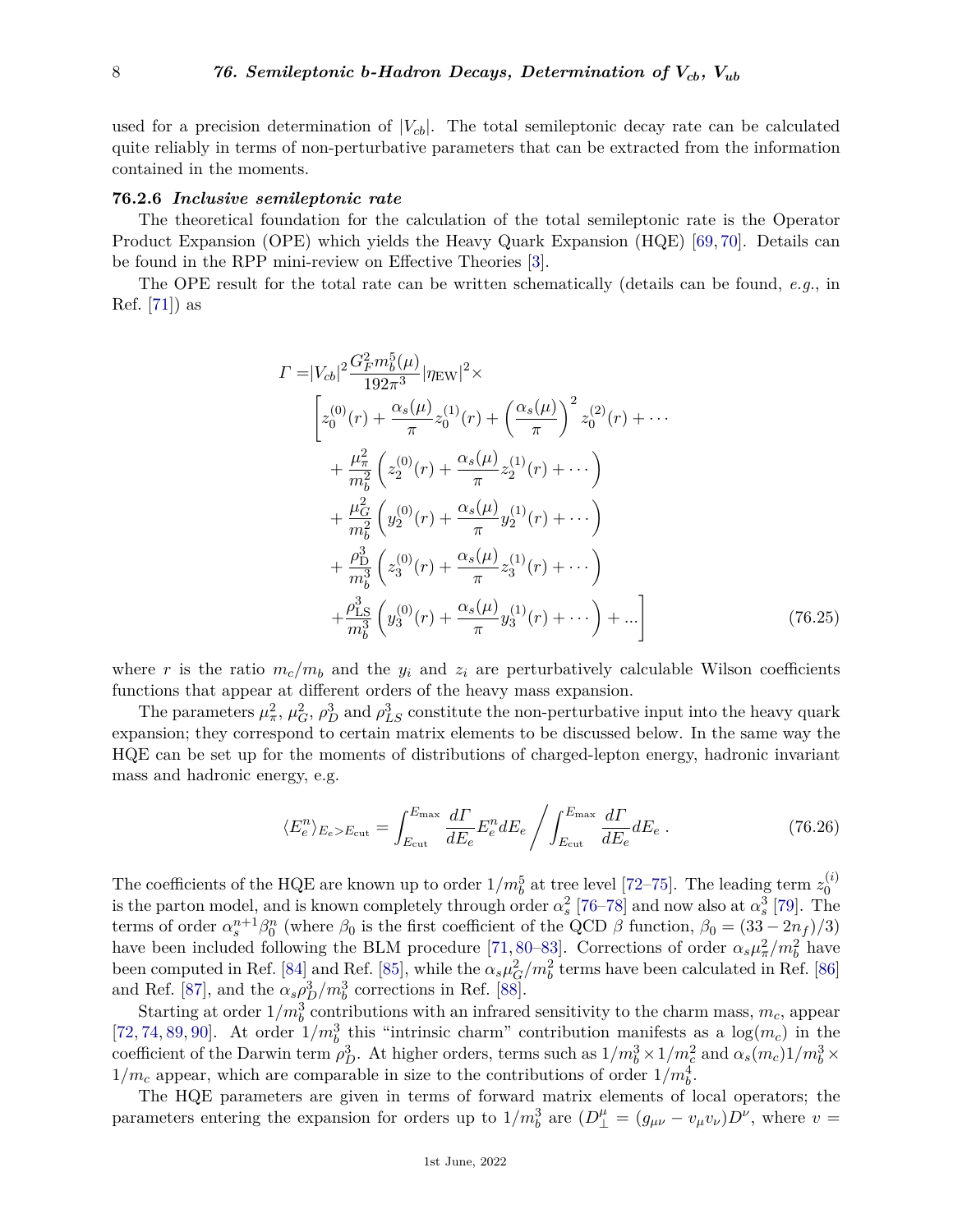$p_B/M_B$  is the four-velocity of the *B* meson)

$$
\Lambda = M_B - m_b,
$$
  
\n
$$
\mu_{\pi}^2 = -\langle B|\bar{b}(iD_{\perp})^2b|B\rangle,
$$
  
\n
$$
\mu_G^2 = \langle B|\bar{b}(iD_{\perp}^{\mu})(iD_{\perp}^{\nu})\sigma_{\mu\nu}b|B\rangle,
$$
  
\n
$$
\rho_{\rm D}^3 = \langle B|\bar{b}(iD_{\perp\mu})(ivD)(iD_{\perp}^{\mu})b|B\rangle,
$$
  
\n
$$
\rho_{\rm LS}^3 = \langle B|\bar{b}(iD_{\perp}^{\mu})(ivD)(iD_{\perp}^{\nu})\sigma_{\mu\nu}b|B\rangle.
$$
\n(76.27)

These parameters still depend on the heavy quark mass. Sometimes the infinite mass limits of these parameters  $\overline{\Lambda} \to \overline{\Lambda}_{\text{HQET}}$ ,  $\mu_{\pi}^2 \to -\lambda_1$ ,  $\mu_G^2 \to 3\lambda_2$ ,  $\rho_D^3 \to \rho_1$  and  $\rho_{LS}^3 \to 3\rho_2$ , are used instead. Beyond  $1/m^3$  the number of independent HQE parameters starts to proliferate [\[91\]](#page-27-16). In general, there are 13 parameters (at tree level) up to order  $1/m^4$  and 31 (at tree level) up to order  $1/m^5$ , not including  $\overline{\Lambda}$ . The HQE parameters of the orders  $1/m_b^4$  and  $1/m_b^5$  have been estimated in Ref. [\[75,](#page-27-2) [92\]](#page-27-17), their impact on the  $|V_{cb}|$  determination has been studied in Ref. [\[93\]](#page-27-18). However, as pointed out in Ref. [\[94\]](#page-27-19)one may reduce the number of independent parameters in the HQE by exploiting reparametrization invariance, which is a symmetry of the HQE stemming from Lorentz invariance of QCD. For a subset of observables this allows us to reduce the number of parameters to three up to order  $1/m^3$  ( $\rho_{LS}^3$  can be absorbed into  $\mu_G^2$  by a re-definition) and to 8 up to order  $1/m^4$  [\[95\]](#page-27-20).

The perturbative QCD expansion for the decay rate does not converge, in general. In addition, the expansion coefficients in the rates and spectra depend strongly on the scheme used for  $m_b$  (or equivalently on  $\Lambda$ ). It is well known (see eg. [\[96\]](#page-27-21)) that using the pole mass definition for heavy quark masses leads to particularly badly behaved expansions. This motivates the use of "shortdistance" mass definitions, such as the kinetic scheme [\[33\]](#page-25-17) or the 1*S* scheme [\[97–](#page-27-22)[99\]](#page-27-23). Both schemes are well suited for the HQE, since they allow the choice of the renormalization scale  $\mu \leq m_b$ . Furthermore, in both schemes, the masses can be extracted from other observables with sufficient precision, enabling a precise determination of  $|V_{cb}|$ , despite of the strong quark-mass dependence of the total rate.

The 1*S* scheme eliminates the *b* quark pole mass by relating it to the perturbative expression for the mass of the 1*S* state of the *Υ* system. The *b* quark mass in the 1*S* scheme is half of the perturbatively calculated mass of the 1*S* state of the *Υ* system. The best determination of the *b* quark mass in the 1*S* scheme is obtained from sum rules for  $e^+e^- \to b\bar{b}$  [\[100\]](#page-27-24). A second alternative is the so-called "kinetic mass"  $m_b^{\text{kin}}(\mu)$ , which enters the non-relativistic expression for the kinetic energy of a heavy quark, and is defined using heavy-quark sum rules [\[33\]](#page-25-17). The relation between  $m_b^{\text{kin}}$  and  $m_b^{MS}$  is known through three-loop order [\[101\]](#page-27-25).

Finally, we note that the theoretical description of inclusive decays employed here, is based on the assumption of quark-hadron duality. While there is no evidence of violations of quark-hadron duality, the theoretical uncertainties due to such violations are not well quantified [\[3\]](#page-24-2).

## **76.2.7** *Determination of HQE Parameters and* **|***Vcb***|**

Several experiments have measured moments in  $\bar{B} \to X_c \ell \bar{\nu}_\ell$  decays [\[102](#page-27-26)[–110\]](#page-28-0) as a function of the minimum lepton momentum. The measurements of the moments of the electron energy spectrum  $(0^{th} - 3^{rd})$  and of the squared hadronic mass spectrum  $(0^{th} - 2^{nd})$  have statistical uncertainties that are roughly equal to their systematic uncertainties. The 3<sup>rd</sup> order hadronic mass spectrum moments have also been measured by some experiments, with relatively large statistical uncertainty. The sets of moments measured within each experiment have strong correlations; their use in a global fit requires fully specified statistical and systematic covariance matrices. Measurements of photon energy moments  $(0^{th} - 2^{nd})$  in  $B \to X_s \gamma$  decays [\[111](#page-28-1)[–115\]](#page-28-2) as a function of the minimum accepted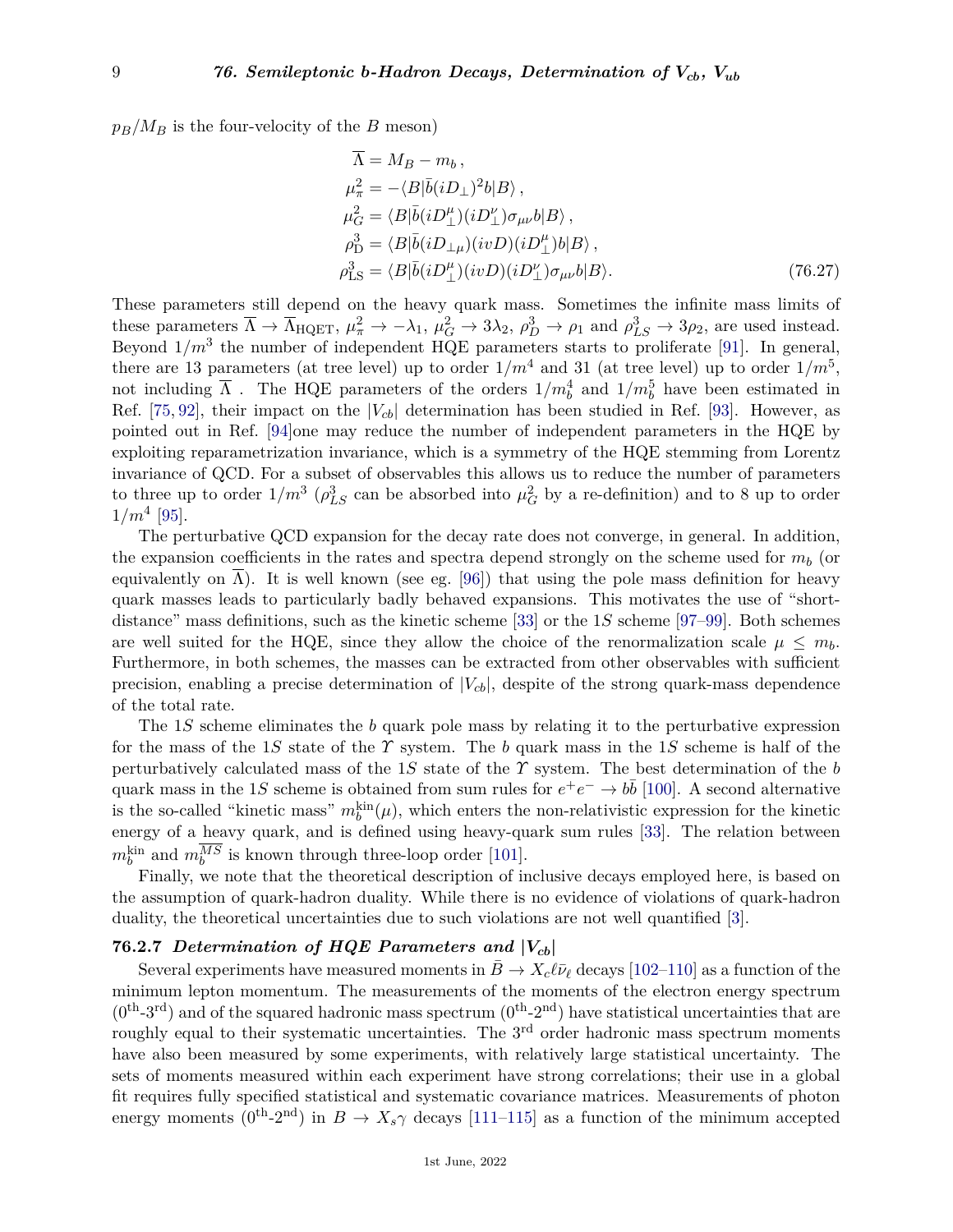photon energy are also used in some fits; the dominant uncertainties on these measurements are statistical.

Global fits [\[110,](#page-28-0) [112,](#page-28-3) [116](#page-28-4)[–121\]](#page-28-5) to the full set of moments have been performed in the 1*S* and kinetic schemes. The semileptonic moments alone determine a linear combination of  $m_b$  and  $m_c$ very accurately but leave the orthogonal combination poorly determined (See e.g. [\[122\]](#page-28-6)); additional input is required to allow a precise determination of *mb*. This additional information can come from the radiative  $B \to X_s \gamma$  moments (with the caveat that the OPE for  $b \to s \gamma$  breaks down beyond leading order in  $\Lambda_{\rm QCD}/m_b$ , which provide complementary information on  $m_b$  and  $\mu_{\pi}^2$ , or from precise determinations of the charm quark mass [\[32,](#page-25-16) [123\]](#page-28-7). The values obtained in the kinetic scheme fits  $[6, 120, 121]$  $[6, 120, 121]$  $[6, 120, 121]$  $[6, 120, 121]$  $[6, 120, 121]$  with these two constraints are consistent. Based on the charm quark mass constraint  $m_c^{\text{MS}}(3 \text{ GeV}) = 0.986 \pm 0.013 \text{ GeV}$  [\[124\]](#page-28-9), a fit in the kinetic scheme [\[6\]](#page-25-0) obtains

$$
|V_{cb}| = (42.19 \pm 0.78) \times 10^{-3} \tag{76.28}
$$

$$
m_b^{\text{kin}} = (4.554 \pm 0.018) \,\text{GeV} \tag{76.29}
$$

$$
\mu_{\pi}^{2}(\text{kin}) = (0.464 \pm 0.076) \,\text{GeV}^{2},\tag{76.30}
$$

where the errors include experimental and theoretical uncertainties. Theoretical uncertainties from higher orders in  $1/m$  as well as in  $\alpha_s$  are estimated and included in performing the fits. Similar values for the parameters are obtained with a variety of assumptions about the theoretical uncertainties and their correlations. The  $\chi^2$ /dof is well below unity in all fits, which could suggest that the theoretical uncertainties may be overestimated. However, while one could obtain a satisfactory fit with smaller uncertainties, this would result in unrealistically small uncertainties on the extracted HQE parameters, which are used as input to other calculations (e.g. the determination of  $|V_{ub}|$ ). The mass in the  $\overline{\text{MS}}$  scheme corresponding to Eq. (76.29) is  $m_b^{\text{MS}} = 4.19 \pm 0.04 \,\text{GeV}$ , where the uncertainty includes a contribution from the translation between mass schemes; this can be compared to the result quoted in the FLAG review [\[32\]](#page-25-16),  $m_b^{\text{MS}} = (4.198 \pm 0.012)$  GeV, which provides a non-trivial cross-check.

A fit to the measured moments in the 1*S* scheme [\[6,](#page-25-0) [112,](#page-28-3) [119\]](#page-28-10) gives

$$
|V_{cb}| = (41.98 \pm 0.45) \times 10^{-3}, \tag{76.31}
$$

$$
m_b^{1S} = (4.691 \pm 0.037) \,\text{GeV},\tag{76.32}
$$

$$
\lambda_1(1S) = (-0.362 \pm 0.067) \,\text{GeV}^2. \tag{76.33}
$$

This fit uses moments measurements from semileptonic and radiative decays and constrains the chromomagnetic operator using the  $B^*$ - $B$  and  $D^*$ - $D$  mass differences, but does not include the constraint on *m<sup>c</sup>* nor all known higher order corrections.

The fits in the two renormalization schemes give consistent results for  $|V_{cb}|$  and, after translation to a common renormalization scheme, for  $m_b$  and  $\mu_{\pi}^2$ . We take the fit in the kinetic scheme [\[121\]](#page-28-5), which includes higher-order corrections and results in a more conservative uncertainty, as the inclusive determination of  $|V_{cb}|$ :

$$
|V_{cb}| = (42.2 \pm 0.8) \times 10^{-3} \text{ (inclusive)}.
$$
 (76.34)

The precision of the global fit results can be further improved by calculating higher-order perturbative corrections to the coefficients of the HQE parameters. Indeed, a very recent analysis presented in Ref. [\[125\]](#page-28-11) includes calculations of the third-order corrections to the semi-leptonic  $b \rightarrow c \ell \nu$  decay width [\[79\]](#page-27-5) and mass relations [\[101,](#page-27-25) [126\]](#page-28-12) to obtain a value for  $|V_{cb}|$  with smaller total uncertainty than in Eq. (76.34). They obtain  $|V_{cb}| = (42.16 \pm 0.51) \times 10^{-3}$ , as well as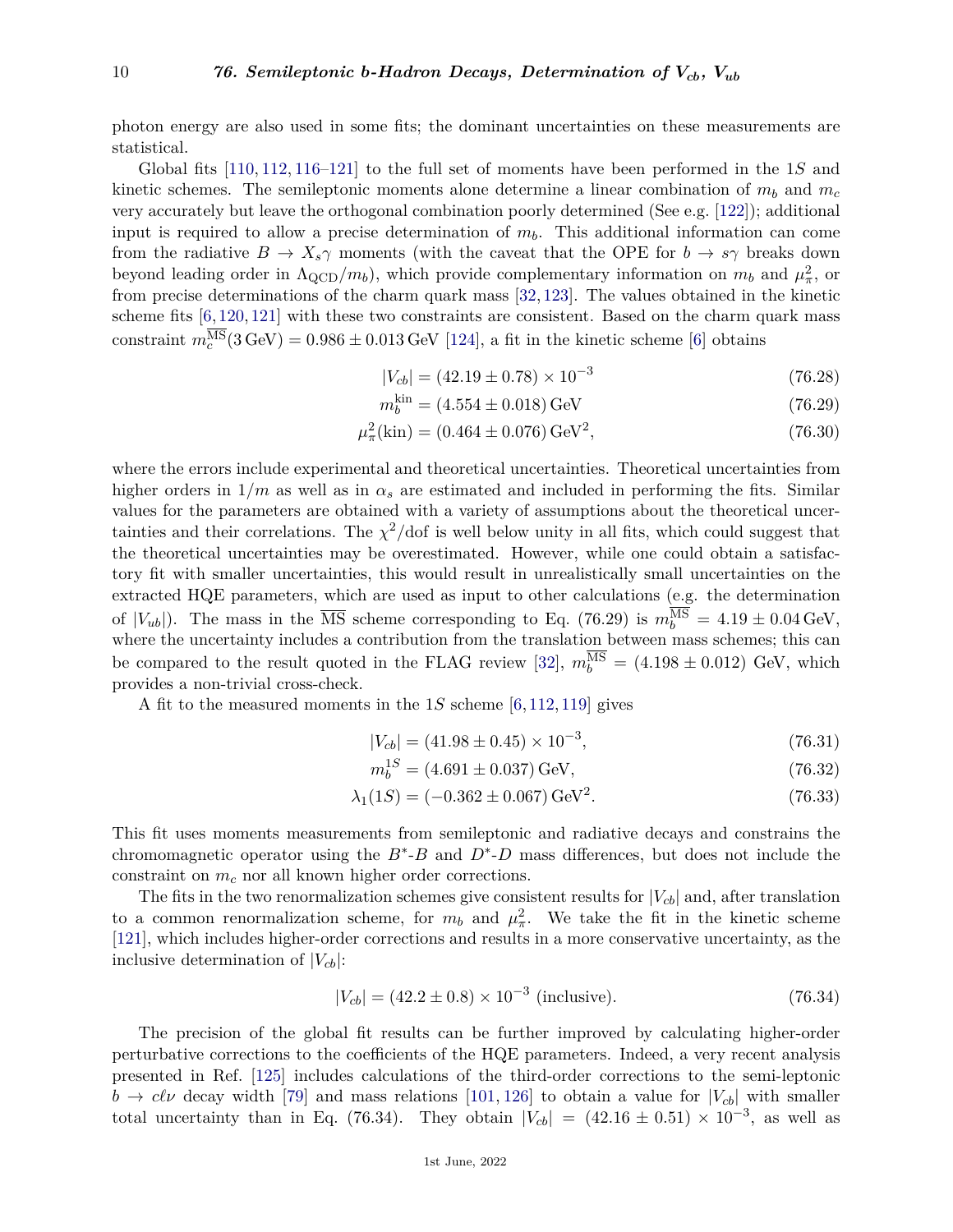an independent determination of  $m_b^{\text{MS}}$ , without direct constraints,  $m_b^{\text{MS}} = 4.210 \pm 0.022$ )GeV. Ultimately measurements of higher order moments and moments of additional variables, such as  $q^2$ , will further improve the sensitivity of the fits to higher-order terms in the HQE [\[95\]](#page-27-20). The Belle experiment has recently reported new measurements of  $q^2$  moments in inclusive  $b \to c \ell \nu$  decays Ref. [\[127\]](#page-28-13), but they are not yet included in the global fit.

## **76.3 Determination of**  $|V_{ub}|$

*Summary:* Currently the best determinations of  $|V_{ub}|$  are from  $B \to \pi \ell \bar{\nu}_{\ell}$  decays, where combined fits to theory and experimental data as a function of  $q^2$  provide a precision of about  $4\%$ ; the uncertainties from experiment and theory are comparable in size. Determinations based on inclusive semileptonic *B* decays are based on different observables and use different strategies to suppress the  $b \to c$  background. Most of the determinations are consistent and provide a precision of about 7%, with comparable contributions to the uncertainty from experiment and theory.

The values obtained from inclusive and exclusive *B* decay determinations are

$$
|V_{ub}| = (4.13 \pm 0.12 \pm 0.13 \pm 0.18) \times 10^{-3} \quad \text{(inclusive)},\tag{76.35}
$$

$$
|V_{ub}| = (3.70 \pm 0.10 \pm 0.12) \times 10^{-3}
$$
 (exclusive), (76.36)

where the last uncertainty on the inclusive result was added by the authors of this review and is discussed below. The exclusive and inclusive determinations are independent, and the dominant uncertainties are on multiplicative factors. The results from the two determinations are compatible to within two standard deviations.

This can be compared to the values derived from  $|V_{ub}|/|V_{cb}|$  ratio measurements, described in the next section. Taking the value for this ratio from Eq. (76.56), and  $|V_{cb}|$  from Eq. (76.3) we obtain.

$$
|V_{ub}| = (3.43 \pm 0.32) \times 10^{-3} \tag{B_s, \Lambda_b}, \tag{76.37}
$$

We choose to combine only the direct determinations of  $|V_{ub}|$ , based on the inclusive and exclusive *B* measurements. In the combination they are weighted by their relative errors, where the uncertainties are treated as normally distributed. The resulting average has  $p(\chi^2) = 15\%$ , so we scale the error by  $\sqrt{\chi^2/1} = 1.4$  to find

$$
|V_{ub}| = (3.82 \pm 0.20) \times 10^{-3} \quad \text{(average)}.\tag{76.38}
$$

In a future update we will consider the constraints in the  $|V_{ub}|\cdot|V_{cb}|$  plane from the direct determinations together with the LHCb  $|V_{ub}/|V_{cb}|$  results. This will require a better understanding of  $|V_{ub}/|V_{cb}|$  extractions across a more complete range in  $q^2$ , and with finer binning to compare between theory and experiment.

#### **76.3.1 |***Vub***|** *from inclusive decays*

The theoretical description of inclusive  $\bar{B} \to X_u \ell \bar{\nu}_\ell$  decays is based on the Heavy Quark Expansion and leads to a predicted total decay rate with uncertainties below 5% [\[98,](#page-27-27) [128\]](#page-28-14). However, the total decay rate is hard to measure due to the large background from CKM-favored  $B \to X_c l \bar{\nu}_\ell$ transitions, and hence the theoretical methods differ from the  $B \to X_c \ell \bar{\nu}_\ell$  case. For a calculation of the partial decay rate in regions of phase space where  $B \to X_c \ell \bar{\nu}_\ell$  decays are suppressed one cannot use the HQE as for  $b \to c$ , rather one needs to introduce non-perturbative distribution functions, the "shape functions" (SF) [\[129,](#page-28-15) [130\]](#page-28-16). Their exact form is not known, but its moments can be related to the HQE parameters known e.g from the  $b \to c$  case.

The shape functions become important when the light-cone momentum component  $P_+ \equiv E_X$  −  $|P_X|$  is not large compared to  $\Lambda_{QCD}$ , as is the case near the endpoint of the  $\bar{B} \to X_u \ell \bar{\nu}_\ell$  lepton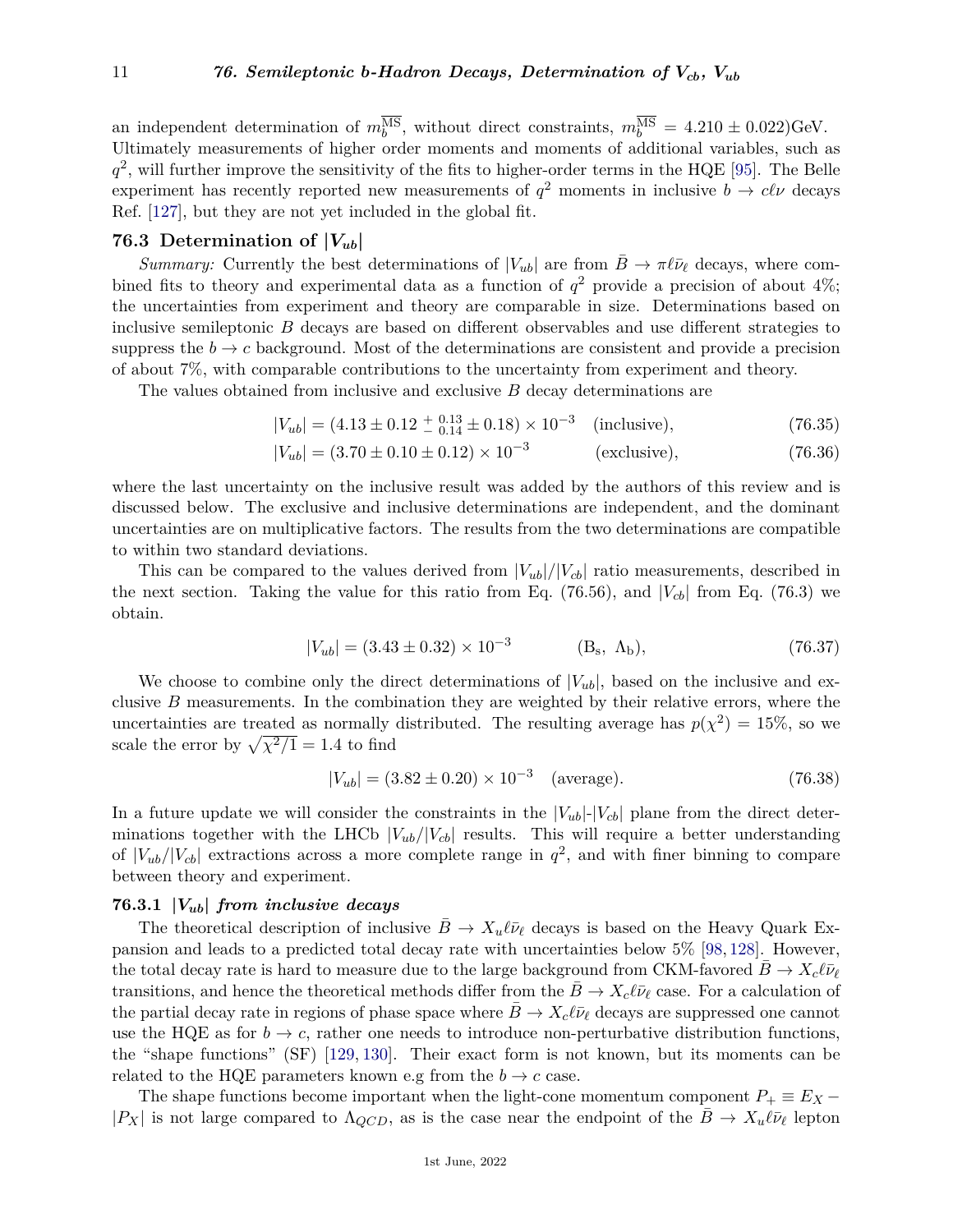spectrum. Partial rates for  $B \to X_u \ell \bar{\nu}_\ell$  are predicted and measured in a variety of kinematic regions that differ in their sensitivity to shape-function effects.

At leading order in  $1/m_b$  only a single shape function (SF) appears, which is universal for all heavy-to-light transitions [\[129,](#page-28-15)[130\]](#page-28-16) and can be extracted in  $B \to X_s \gamma$  decays. At subleading order in  $1/m_b$ , several shape functions appear [\[131\]](#page-28-17), along with small "resolved photon contributions" specific for  $B \to X_s \gamma$  [\[132–](#page-28-18)[134\]](#page-28-19), and thus the prescriptions that relate directly the partial rates for  $B \to X_s \gamma$  and  $B \to X_u \ell \bar{\nu}_\ell$  decays [\[135–](#page-28-20)[143\]](#page-29-0) are limited to leading order in  $1/m_b$ .

Existing approaches use parametrizations of the leading SF that respect constraints on the normalization and on the first and second moments, which are given in terms of the HQE parameters  $\overline{\Lambda} = M_B - m_b$  and  $\mu_{\pi}^2$ , respectively. The relations between SF moments and the HQE parameters are known to second order in  $\alpha_s$  [\[144\]](#page-29-1); as a result, measurements of HQE parameters from global fits to  $B \to X_c \ell \bar{\nu}_\ell$  and  $B \to X_s \gamma$  moments can be used to constrain the SF moments, as well as to provide accurate values of  $m_b$  and other parameters for use in determining  $|V_{ub}|$ . Flexible parametrizations of the SF using orthogonal basis functions [\[145\]](#page-29-2) or artificial neural networks [\[146\]](#page-29-3) allow global fits to inclusive *B* meson decay data [\[134\]](#page-28-19) that incorporate the known short-distance contributions and renormalization properties of the SF.

HFLAV performs fits on the basis of several approaches, with varying degrees of model dependence. We will consider here the approaches documented in Ref. [\[147\]](#page-29-4) (BLNP), Ref. [\[148\]](#page-29-5) (GGOU) and Ref. [\[149\]](#page-29-6) (DGE).

The triple differential rate in the variables

$$
P_{\ell} = M_B - 2E_{\ell}, \quad P_{-} = E_X + |\vec{P}_X|, \quad P_{+} = E_X - |\vec{P}_X| \tag{76.39}
$$

is

$$
\frac{d^3\Gamma}{dP_+ dP_- dP_\ell} = \frac{G_F^2 |V_{ub}|^2}{16\pi^2} (M_B - P_+) \tag{76.40}
$$
\n
$$
\left\{ (P_- - P_\ell)(M_B - P_- + P_\ell - P_+) \mathcal{F}_1 + (M_B - P_-)(P_- - P_+) \mathcal{F}_2 + (P_- - P_\ell)(P_\ell - P_+) \mathcal{F}_3 \right\}.
$$

The "structure functions",  $\mathcal{F}_i$ , can be calculated using factorization theorems that have been proven to subleading order in the  $1/m_b$  expansion [\[150\]](#page-29-7).

The BLNP [\[147\]](#page-29-4) calculation uses these factorization theorems to write the  $\mathcal{F}_i$  terms as functions of perturbatively calculable hard coefficients and jet functions, which are convolved with the (soft) light-cone distribution functions. The calculation of  $\mathcal{O}(\alpha_s^2)$  contributions [\[151,](#page-29-8) [152\]](#page-29-9) is not yet complete and is not included in the  $|V_{ub}|$  determination given below.

The leading order term in the  $1/m_b$  expansion of the  $\mathcal{F}_i$  terms contains a single non-perturbative function and is calculated to subleading order in  $\alpha_s$ , while at subleading order in the  $1/m_b$  expansion there are several independent non-perturbative functions that have been calculated only at tree level in the  $\alpha_s$  expansion.

A distinct approach (GGOU) [\[148\]](#page-29-5) uses a hard, Wilsonian cut-off that matches the definition of the kinetic mass. The non-perturbative input is similar to what is used in BLNP, but the shape functions are defined differently. In particular, they are defined at finite *m<sup>b</sup>* and depend on the lightcone component  $k_+$  of the *b* quark momentum and on the momentum transfer  $q^2$  to the leptons. These functions include subleading effects to all orders; as a result they are non-universal, with one shape function corresponding to each structure function in Eq.  $(76.40)$ . Their  $k_{+}$  moments can be computed in the OPE.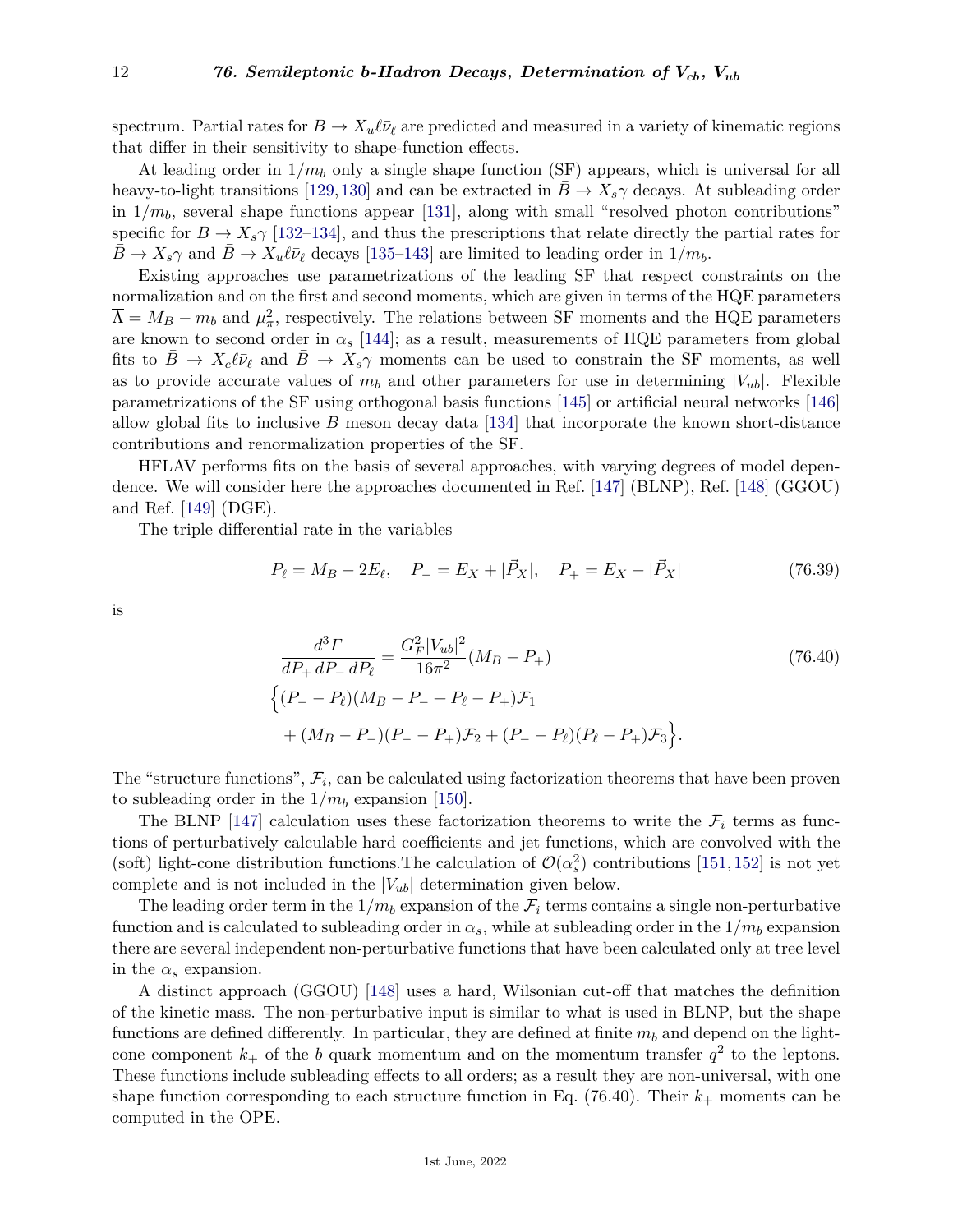Going to subleading order in  $\alpha_s$  requires the definition of a renormalization scheme for the HQE parameters and for the SF. The relation between the moments of the SF and the forward matrix elements of local operators appearing the HQE is plagued by ultraviolet problems and requires additional renormalization. A scheme for improving this behavior was suggested in Ref. [\[147\]](#page-29-4) and Ref. [\[153\]](#page-29-10), which introduce a definition of the quark mass (the so-called shape-function scheme) based on the first moment of the measured  $B \to X_s \gamma$  photon energy spectrum. Likewise, the HQE parameters can be defined from measured moments of spectra, corresponding to moments of the SF.

There are various ideas to model the SF, but this requires additional assumptions. One approach (DGE) is the so-called "dressed gluon exponentiation" [\[149\]](#page-29-6), where the perturbative result is continued into the infrared regime using the renormalon structure obtained in the large  $\beta_0$  limit, where  $\beta_0$  has been defined following Eq. (76.25). Other approaches make even stronger assumptions, such as in Ref. [\[154\]](#page-29-11), which assumes an analytic behavior for the strong coupling in the infrared to perform an extrapolation of perturbation theory.

In order to reduce sensitivity to SF uncertainties, measurements that use a combination of cuts on the leptonic momentum transfer  $q^2$  and the hadronic invariant mass  $m_X$ , as suggested in Ref. [\[155,](#page-29-12)[156\]](#page-29-13), have been made. In general, experimental measurements of  $\bar{B} \to X_u \ell \bar{\nu}_\ell$  into charmdominated regions (in order to reduce SF uncertainties) are sensitive to the modeling of  $B \to X_u \ell \bar{\nu}_\ell$ and  $B \to X_c \ell \bar{\nu}_\ell$  decays. The measurements quoted below have used a variety of functional forms to parametrize the leading SF; a specific error budget for one determination is quoted in the next section. In no case is the parametrization uncertainty estimated to be more than a  $2\%$  on  $|V_{ub}|$ .

Weak Annihilation [\[148,](#page-29-5) [157,](#page-29-14) [158\]](#page-29-15) (WA) can in principle contribute significantly in the high- $q^2$ region of  $B \to X_u \ell \bar{\nu}_\ell$  decays. Estimates based on semileptonic  $D_s$  decays [\[90,](#page-27-15) [155,](#page-29-12) [156,](#page-29-13) [158\]](#page-29-15) lead to a ~ 2% uncertainty on the total  $\bar{B} \to X_u \ell \bar{\nu}_\ell$  rate from the  $\gamma(4S)$ . The  $q^2$  spectrum of the WA contribution is not well known, but from the OPE it is expected to contribute predominantly at high  $q^2$ . Other theoretical investigations [\[90,](#page-27-15) [159,](#page-29-16) [160\]](#page-29-17), a direct search [\[161\]](#page-29-18), and  $\mathcal{B}(B^0 \to$  $X_u(\bar{\nu})/B(B^+ \to X_u(\bar{\nu})$  ratio measurements [\[162–](#page-29-19)[164\]](#page-29-20) indicate that WA is a small effect, but may become a significant source of uncertainty for  $|V_{ub}|$  measurements that accept only a small fraction of the full  $B \to X_u \ell \bar{\nu}_\ell$  phase space.

#### **76.3.2** *Measurements*

We summarize the measurements used in the determination of  $|V_{ub}|$  below. Given the improved precision and more rigorous theoretical interpretation of more recent measurements, determinations [\[165–](#page-29-21)[168\]](#page-29-22) done with LEP data are not considered in this review.

Inclusive electron momentum measurements [\[169,](#page-29-23) [170\]](#page-29-24) reconstruct a single charged electron to determine a partial decay rate for  $B \to X_u \ell \bar{\nu}_\ell$  near the kinematic endpoint. This results in a selection efficiency of order 50% and only modest sensitivity to the modeling of detector response. The inclusive electron momentum spectrum from  $B\overline{B}$  events, after subtraction of the  $e^+e^- \rightarrow q\overline{q}$ continuum background, is fitted to a model  $\bar{B} \to X_u \ell \bar{\nu}_\ell$  spectrum and several components  $(D \ell \bar{\nu}_\ell,$  $D^*\ell\bar{\nu}_\ell$ , ...) of the  $\bar{B}\to X_c\ell\bar{\nu}_\ell$  background; the dominant uncertainties are related to this subtraction and modelling. The decay rate can be cleanly extracted for  $E_e > 2.3$  GeV, but this is deep in the SF region, where theoretical uncertainties are large. More recent measurements have increased the accessed phase phase. The resulting  $|V_{ub}|$  values for various  $E_e$  cuts are given in Table 76.1.

The most recent BABAR measurement [\[171\]](#page-29-25) is based on the inclusive electron spectrum and determines the partial branching fraction and  $|V_{ub}|$  for  $E_e > 0.8$  GeV. The analysis shows that the partial branching fraction measurements can have signal model dependence when the kinematic acceptance includes regions dominated by  $B \to X_c \ell \bar{\nu}_\ell$  background. The model dependence enters primarily through the partial branching fractions, and arises because the signal yield fit has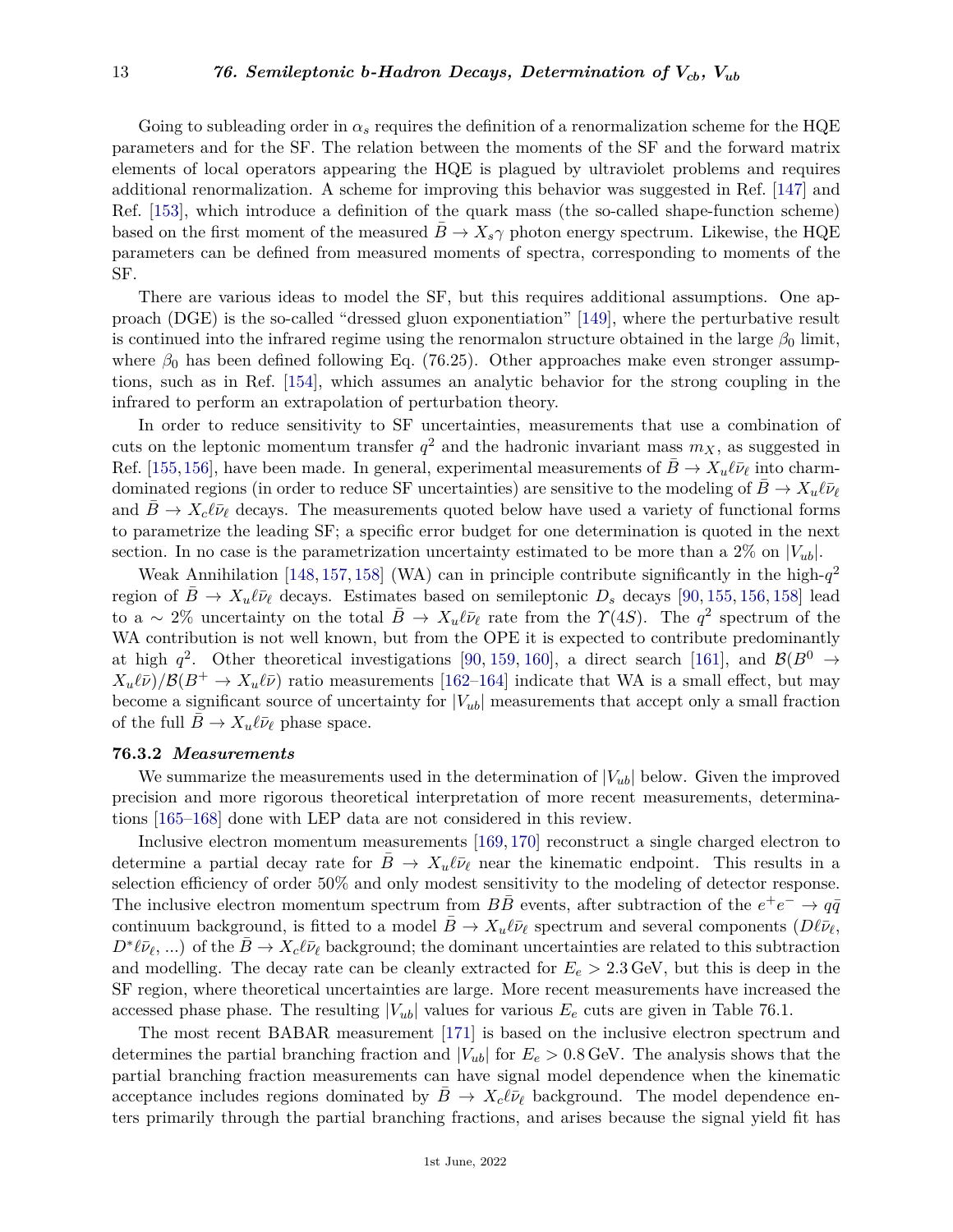sensitivity to  $B \to X_u \ell \bar{\nu}_\ell$  decays only in regions with good signal to noise.

An untagged "neutrino reconstruction" measurement [\[172\]](#page-29-26) from BABAR uses a combination [\[173\]](#page-29-27) of a high-energy electron with a measurement of the missing momentum vector. This allows  $S/B \sim 0.7$  for  $E_e > 2.0$  GeV and a ≈ 5% selection efficiency, but at the cost of a smaller accepted phase space for  $B \to X_u \ell \bar{\nu}_\ell$  decays and uncertainties associated with the determination of the missing momentum.

The large samples accumulated at the *B* factories allow studies in which one *B* meson is fully reconstructed and the recoiling *B* decays semileptonically [\[174–](#page-29-28)[177\]](#page-30-0). The experiments can fully reconstruct a "tag" *B* candidate in about 0.5% (0.3%) of  $B^+B^-$  ( $B^0\overline{B}^0$ ) events. An electron or muon with center-of-mass momentum above 1*.*0 GeV is required amongst the charged tracks not assigned to the tag  $B$  and the remaining particles are assigned to the  $X_u$  system. The full set of kinematic properties  $(E_{\ell}, m_X, q^2, etc.)$  are available for studying the semileptonically decaying  $B$ , making possible selections that accept up to 90% of the full  $\bar{B} \to X_u \ell \bar{\nu}_\ell$  rate; however, the sensitivity to  $B \to X_u \ell \bar{\nu}_\ell$  decays is still driven by the regions where  $B \to X_c \ell \bar{\nu}_\ell$  decays are suppressed. Despite requirements (e.g. on the square of the missing mass) aimed at rejecting events with additional missing particles, undetected or mis-measured particles from  $\bar{B} \to X_c \ell \bar{\nu}_{\ell}$  decay (e.g.,  $K^0_L$  and additional neutrinos) remain an important source of uncertainty.

A new recoil method measurement of partial branching fractions in three phase-space regions, covering about  $31\%$  to  $86\%$  of the accessible phase space, was performed by Belle [\[162\]](#page-29-19), where machine learning techniques were used to reduce background levels. The measurement contains substantial decay model updates and supersedes previous measurements from Belle [\[175,](#page-29-29)[176\]](#page-29-30). The measurement of the partial branching fraction obtained in the  $E_{\ell}^{B} > 1$ GeV region, the most precise one, is used to obtain |*Vub*| [\[162\]](#page-29-19). Belle also reports preliminary measurements of the background subtracted, and unfolded differential decay spectra in bins of  $m_X$ ,  $m_X$  and  $q^2$ ,  $P_+$  and  $E_\ell$  [\[178\]](#page-30-1) for use in global fit analyses. Earlier measurements by BABAR [\[174\]](#page-29-28) were also performed with cuts on  $m_X$ ,  $m_X$  and  $q^2$ ,  $P_+$  and  $E_\ell$  using the recoil method. In each case the experimental systematic uncertainties have significant contributions from the modeling of  $B \to X_u \ell \bar{\nu}_\ell$  and  $B \to X_c \ell \bar{\nu}_\ell$ decays and from the detector response to charged particles, photons and neutral hadrons. The corresponding  $|V_{ub}|$  values are given in Table 76.1.

#### **76.3.3 |***Vub***|** *from inclusive partial rates*

The measured partial rates and theoretical calculations from BLNP, GGOU and DGE described previously are used to determine  $|V_{ub}|$  from all measured partial  $B \to X_u \ell \bar{\nu}_\ell$  rates [\[6\]](#page-25-0); selected values are given in Table 76.1. The correlations amongst the multiple BABAR recoil-based measurements [\[174\]](#page-29-28) are fully accounted for in the average. The statistical correlations amongst the other measurements used in the average are small (due to small overlaps among signal events and large differences in S/B ratios) and have been ignored. Correlated systematic and theoretical errors are taken into account, both within an experiment and between experiments. As an illustration of the relative sizes of the uncertainties entering  $|V_{ub}|$  we give the error breakdown for the GGOU average: statistical—1.3%; experimental—1.6%;  $\bar{B} \to X_c \ell \bar{\nu}_{\ell}$  modeling—0.9%;  $B \to X_u \ell \bar{\nu}_{\ell}$  modeling— 1.7%; HQE parameters  $(m_b)$  —1.8%; higher-order corrections—1.5%;  $q^2$  modeling—1.3%; Weak Annihilation— $^{+0.0}_{-1.1}\%$ ; SF parametrization—0.1%.

The averages quoted here are based on the following  $m_b$  values:  $m_b^{SF} = 4.582 \pm 0.023 \pm 0.018$  GeV for BLNP,  $m_b^{\text{kin}} = 4.554 \pm 0.018$  GeV for GGOU, and  $m_b^{MS} = 4.188 \pm 0.043$  GeV for DGE. The  $m_b^{\text{kin}}$ value is determined in a global fit to moments in the kinetic scheme [\[6\]](#page-25-0); this value is translated into  $m_b^{SF}$  and  $m_b^{MS}$  at fixed order in  $\alpha_s$ . The second uncertainty quoted on  $m_b$  arises from the scheme translation.

Hadronization uncertainties also impact the  $|V_{ub}|$  determination. The theoretical expressions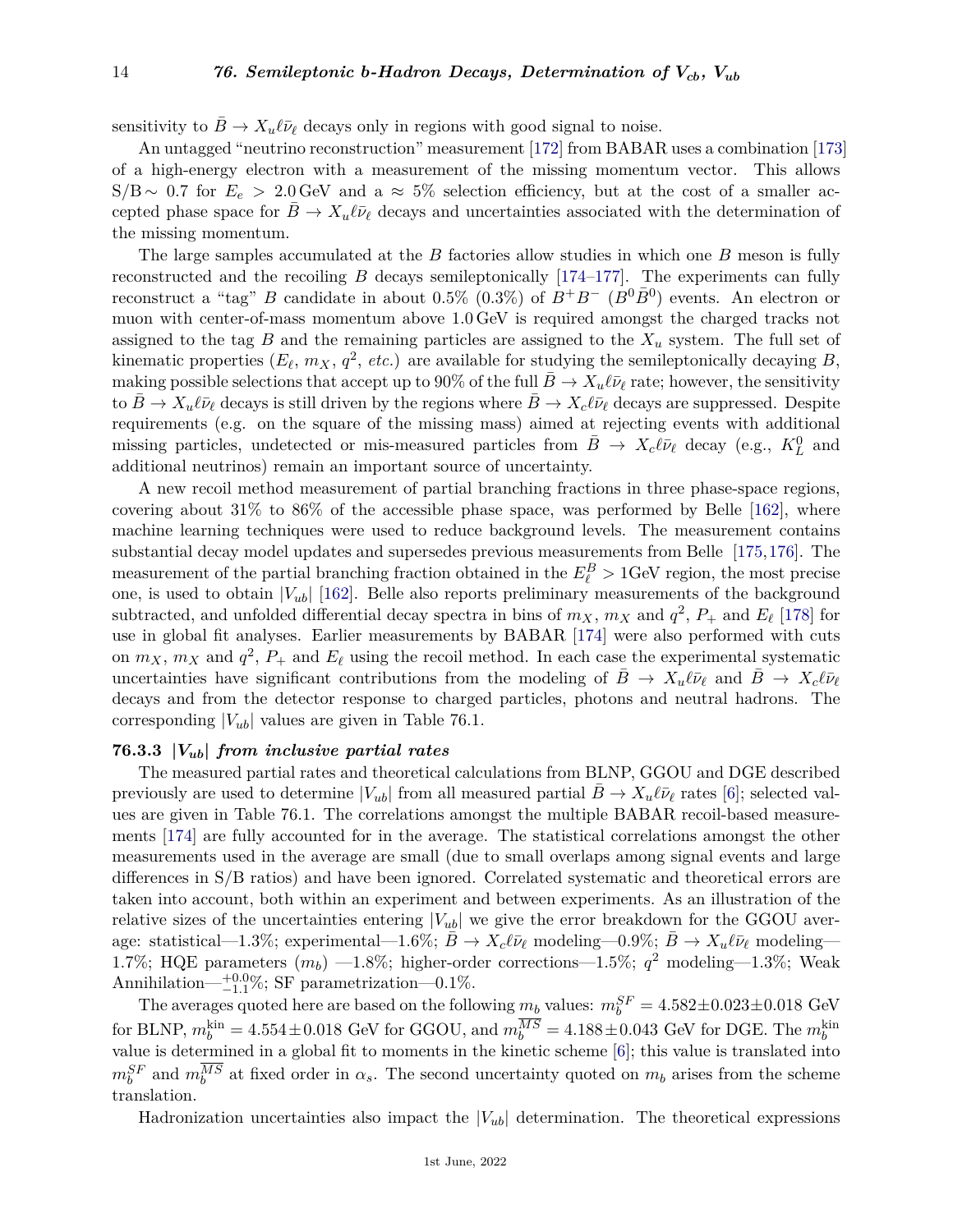**Table 76.1:**  $|V_{ub}|$  (in units of 10<sup>-5</sup>) from inclusive  $\bar{B} \to X_u \ell \bar{\nu}_\ell$  measurements. The first uncertainty on  $|V_{ub}|$  is experimental, while the second includes both theoretical and HQE parameter uncertainties. The values are generally listed in order of increasing kinematic acceptance, *f<sup>u</sup>* (0.19 to 0.90), except for the BABAR *E<sup>e</sup> >*0.8 GeV measurement; those below the horizontal bar are based on recoil methods.

| Ref.               | cut (GeV)              | <b>BLNP</b>                              | GGOU                           | DGE                                 |
|--------------------|------------------------|------------------------------------------|--------------------------------|-------------------------------------|
| <b>CLEO</b> [169]  | $E_e > 2.1$            | $\frac{422 \pm 49 + 29}{234}$            | $423 \pm 49 + \frac{22}{31}$   | $\overline{386\pm45\,\frac{+}{25}}$ |
| <b>BABAR</b> [172] | $E_e - q^2$            | $471 \pm 32 + \frac{33}{38}$             | not available                  | $435 \pm 29 + \frac{28}{30}$        |
| <b>Belle</b> [170] | $E_e > 1.9$            | $493 \pm 46 \pm 26 \atop 29$             | $495 \pm 46 \pm \frac{16}{21}$ | $482 \pm 45 + ^{23}_{-23}$          |
| <b>BABAR</b> [171] | $E_e > 0.8$            | $441 \pm 12 + \frac{27}{27}$             | $396 \pm 10 \frac{+}{-17}$     | $385 \pm 11 \pm \frac{8}{7}$        |
| <b>BABAR</b> [174] | $q^2 > 8$<br>$m_X<1.7$ | $432 \pm 23 + \frac{26}{28}$             | $433 \pm 23 + \frac{24}{27}$   | $424 \pm 22 + \frac{18}{21}$        |
| <b>BABAR</b> [174] | $P_{+}$ < 0.66         | $409 \pm 25 + \frac{25}{25}$             | $425 \pm 26 \pm \frac{26}{27}$ | $417 \pm 25 + ^{28}_{-37}$          |
| <b>BABAR</b> [174] | $m_X < 1.7$            | $403 \pm 22 + \frac{22}{22}$             | $410 \pm 23 + ^{16}_{-17}$     | $422 \pm 23 + \frac{21}{27}$        |
| <b>BABAR</b> [174] | $E_{\ell} > 1.3$       | $433 \pm 24 \pm \frac{19}{21}$           | $444 \pm 24 + ^{9}_{-10}$      | $445 \pm 24 \pm \frac{12}{13}$      |
| Belle $[162]$      | $E_{\ell} > 1$         | $405 \pm 23 + \frac{18}{20}$             | $415 \pm 24 + ^{8}_{9}$        | $416 \pm 24 \pm 11$                 |
| HFLAV [6]          |                        | Combination $428 \pm 13 + \frac{20}{21}$ | $419 \pm 12 + 11 \over 12$     | $392 \pm 10 \pm \frac{9}{10}$       |

are valid at the parton level and do not incorporate any resonant structure  $(e.g. B \to \pi \ell \bar{\nu}_\ell)$ ; this must be added to the simulated  $B \to X_u \ell \bar{\nu}_\ell$  event samples, since the detailed final state multiplicity and structure impacts the estimates of experimental acceptance and efficiency. The experiments have adopted procedures to input resonant structure while preserving the appropriate behavior in the kinematic variables  $(q^2, E_\ell, m_X)$  averaged over the sample, but these prescriptions are *ad hoc* and ultimately require *in situ* calibration. The resulting uncertainties have been estimated to be  $\sim$  1-2\% on |*V*<sub>*ub*</sub>|.

All calculations yield compatible  $|V_{ub}|$  values and similar error estimates. The arithmetic mean of the values and errors of the HFLAV combinations listed in Table 76.1 is  $|V_{ub}| = (4.13 \pm 1.00)$  $0.12_{\rm exp}$   $^{+0.13}_{-0.14}$  theo) × 10<sup>-3</sup>, although there is a spread of approximately 10% in the evaluations with the three theoretical models. For reasons discussed below, we assign an additional uncertainty due to model dependence that is not reflected in the HFLAV averages. As highlighted in the BABAR analysis [\[171\]](#page-29-25), model dependence entering measurement procedures can be sizeable, and is not consistently treated across analyses. Many of the analyses shown in Table 76.1 were based on partial branching fraction measurements determined in a single model (i.e. the one used by that analysis when simulating  $B \to X_u \ell \bar{\nu}_\ell$  decays), although in some cases simulated events were weighted to match the expected spectra in other models and the differences introduced as systematic uncertainties, e.g. Ref.  $[176]$ . The  $|V_{ub}|$  value quoted by HFLAV for each model are, typically, derived from this unique partial branching fraction combined with another model-specific partial rate calculation. The model dependence in the partial branching fraction is sensitive to how the model predictions compare in the restricted region with good signal-to-noise, not by how they compare when integrated over the full kinematic range used in the fit. Ideally this effect needs to be accounted for by the experiments; the published information is insufficient to determine it. To account for the range in results using the different theoretical models, we take half of the spread of the averages as an additional systematic uncertainty, denoted ∆model. With this addition, the inclusive  $|V_{ub}|$  average is

$$
|V_{ub}| = (4.13 \pm 0.12_{\text{exp}} \frac{+0.13}{-0.14} \text{theo} \pm 0.18_{\Delta \text{model}}) \times 10^{-3} \text{ (inclusive).}
$$
 (76.41)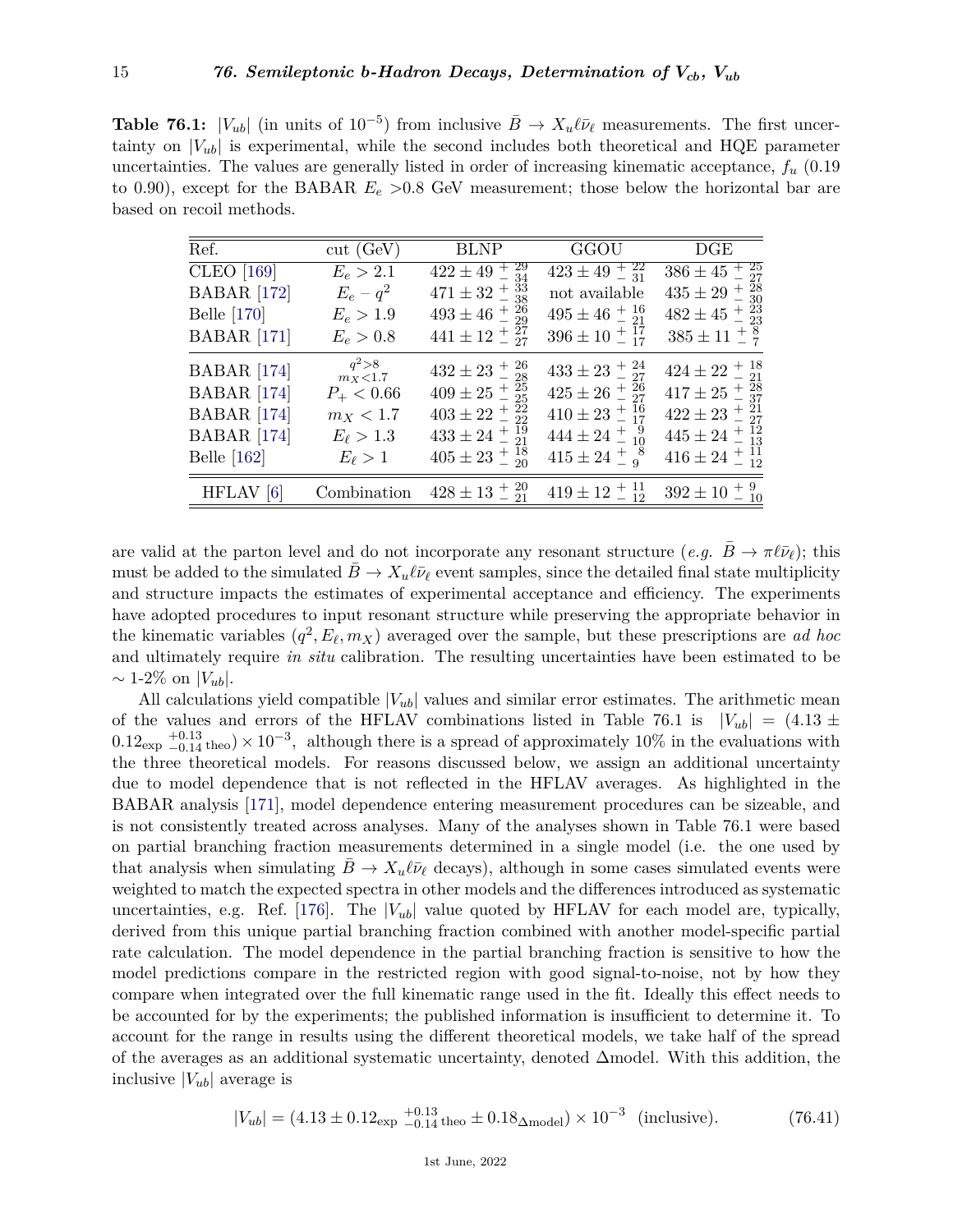#### **76.3.4 |***Vub***|** *from exclusive decays*

Exclusive charmless semileptonic decays offer a complementary means of determining  $|V_{ub}|$ . For the experiments, the specification of the final state provides better background rejection, but the branching fraction to a specific final state is typically only a few percent of that for inclusive decays. For theory, the calculation of the form factors for  $B \to X_u \ell \bar{\nu}_\ell$  decays is challenging, but brings in a different set of uncertainties from those encountered in inclusive decays. In this review we focus on  $\bar{B} \to \pi \ell \bar{\nu}_{\ell}$ , as it is the most promising decay mode for both experiment and theory. Measurements of other exclusive  $\bar{B} \to X_u \ell \bar{\nu}_\ell$  decays can be found in Refs. [\[179–](#page-30-2)[192\]](#page-30-3).

## **76.3.5**  $B \to \pi \ell \bar{\nu}_{\ell}$  form factor calculations

The relevant form factors for the decay  $B \to \pi \ell \bar{\nu}_{\ell}$  are usually defined as

$$
\langle \pi(p_{\pi})|V^{\mu}|B(p_{B})\rangle =
$$
  

$$
f_{+}(q^{2})\left[p_{B}^{\mu}+p_{\pi}^{\mu}-\frac{m_{B}^{2}-m_{\pi}^{2}}{q^{2}}q^{\mu}\right]+f_{0}(q^{2})\frac{m_{B}^{2}-m_{\pi}^{2}}{q^{2}}q^{\mu}
$$
 (76.42)

in terms of which the rate becomes (in the limit  $m_\ell \to 0$ )

$$
\frac{d\Gamma}{dq^2} = \frac{G_F^2 |V_{ub}|^2}{24\pi^3} |p_\pi|^3 |f_+(q^2)|^2,\tag{76.43}
$$

where  $p_{\pi}$  is the pion momentum in the *B* meson rest frame.

Lattice-QCD calculations of the form factors for the  $B \to \pi \ell \bar{\nu}$  and  $B_s \to K \ell \bar{\nu}$  transitions are available from the Fermilab/MILC [\[193,](#page-30-4) [194\]](#page-30-5), HPQCD [\[195\]](#page-30-6), and RBC/UKQCD [\[196\]](#page-30-7) collaborations. The lattice form factors are obtained in the large  $q^2$  region,  $q_{\text{max}}^2 > q^2 \geq 15 \,\text{GeV}^2$ and the calculations differ in actions employed for the *b* quark. While HPQCD [\[195\]](#page-30-6) is using lattice-nonrelativistic QCD, the results from Fermilab/MILC [\[193,](#page-30-4) [194\]](#page-30-5)and RBC/UKQCD [\[196\]](#page-30-7) are obtained with relativistic *b* quark actions based on the Fermilab approach [\[197\]](#page-30-8). The results agree within the quoted errors. For the  $B \to \pi$  form factor  $f_+(q^2 = 20 \,\text{GeV}^2)$ , Ref. [\[193\]](#page-30-4) quotes uncertainty of 3.4% evaluated at  $q^2 = 20 \,\text{GeV}^2$ , where the leading contribution is due to the chiralcontinuum extrapolation fit, which includes statistical and heavy-quark discretization errors.

The extrapolation to small values of  $q^2$  is performed using guidance from analyticity and unitarity. Making use of the heavy-quark limit, stringent constraints on the shape of the form factor can be derived [\[198\]](#page-30-9), and the conformal mapping of the kinematical variables onto the complex unit disc yields a rapidly converging series in the variable

$$
z = \frac{\sqrt{t_+ - t_-} - \sqrt{t_+ - q^2}}{\sqrt{t_+ - t_-} + \sqrt{t_+ - q^2}} \,,\tag{76.44}
$$

where  $t_{\pm} = (M_B \pm m_{\pi})^2$ . The use of lattice data in combination with experimental measurements of the differential decay rate provides a stringent constraint on the shape of the form factor in addition to precise determination of  $|V_{ub}|$  [\[199\]](#page-30-10).

LCSR calculations provide estimates for the product  $f_B f_+(q^2)$ , valid in the region  $0 < q^2 \lesssim$ 12 GeV. The determination of  $f_+(q^2)$  itself requires knowledge of the decay constant  $f_B$ , which is usually obtained by replacing *f<sup>B</sup>* by its two-point QCD (SVZ) sum rule [\[200\]](#page-30-11) in terms of perturbative and condensate contributions. The advantage of this procedure is the approximate cancellation of various theoretical uncertainties in the ratio  $(f_B f_+)/(f_B)$ . The LCSR for  $f_B f_+$  is based on the light-cone OPE of the relevant vacuum-to-pion correlation function, calculated in full QCD at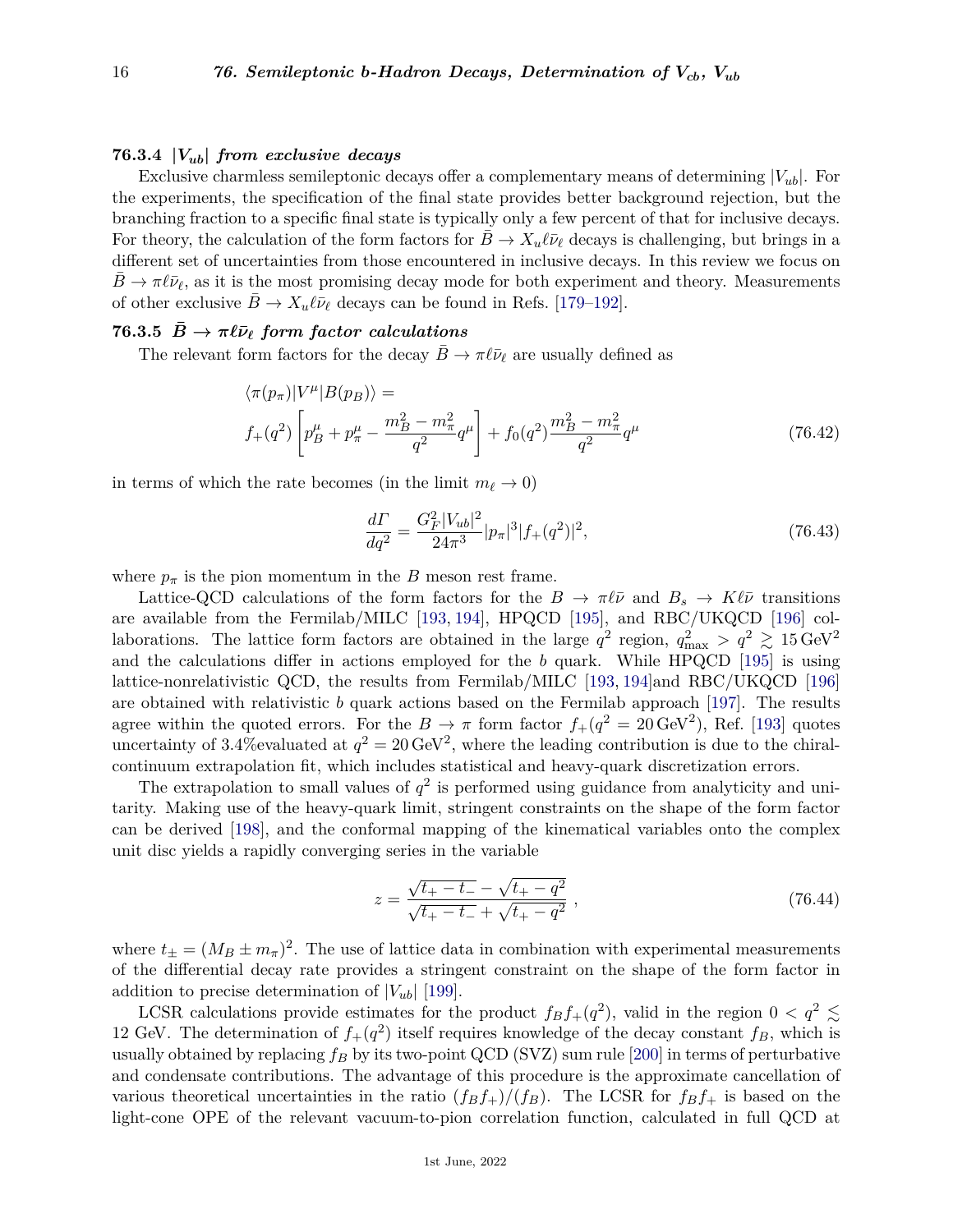finite *b*-quark mass. The resulting expressions comprise a triple expansion: in the twist, *t*, of the operators near the light-cone, in  $\alpha_s$ , and in the deviation of the pion distribution amplitudes from their asymptotic form, which is fixed from conformal symmetry. The state-of-the-art calculations include the leading twists two, three and four with full one-loop  $\alpha_s$  corrections [\[201,](#page-30-12)[202\]](#page-30-13) and partial two-loop corrections [\[203\]](#page-30-14). Higher-twist contributions have been investigated in Ref. [\[204\]](#page-30-15) and twoparticle higher twist contributions are studied in Ref. [\[39\]](#page-26-3). Nevertheless, estimates based on LCSR generally suffer from difficult to quantify systematic uncertainties.

A detailed statistical analysis including the various correlations has been performed in Ref. [\[205\]](#page-30-16), also including unitarity bounds on the form factor. The results obtained are numerically compatible with the lattice QCD calculations of the form factor. For a determination of  $V_{ub}$  one may use the partial rate expressed by the integral

$$
\Delta\zeta(0, q_{max}^2) = \frac{G_F^2}{24\pi^3} \int_0^{q_{max}^2} dq^2 p_\pi^3 |f_+(q^2)|^2
$$
  
= 
$$
\frac{1}{|V_{ub}|^2 \tau_{B_0}} \int_0^{q_{max}^2} dq^2 \frac{d\mathcal{B}(B \to \pi\ell\nu)}{dq^2} ,
$$
 (76.45)

for which the light-cone sum rule gives [\[205\]](#page-30-16)

$$
\Delta\zeta(0, 12 \,\text{GeV}^2) = \left(5.25^{+0.68}_{-0.54}\right) \,\text{ps}^{-1}.\tag{76.46}
$$

The uncertainty in this integral is about ten percent, which translates to a theoretical uncertainty of about five percent for the determination of  $V_{ub}$  with this method.

## **76.3.6**  $\bar{B} \rightarrow \pi \ell \bar{\nu}_{\ell}$  measurements

The  $B \to \pi \ell \bar{\nu}_\ell$  measurements fall into two broad classes: untagged, in which case the reconstruction of the missing momentum of the event serves as an estimator for the unseen neutrino, and tagged, in which the second *B* meson in the event is fully reconstructed in either a hadronic or semileptonic decay mode. The tagged measurements have better  $q^2$  resolution, high and uniform acceptance and S/B as high as 10, but lower statistical power. The untagged measurements have higher background  $(S/B < 1)$  and make slightly more restrictive kinematic cuts, but still provide statistical power precision on the  $q<sup>2</sup>$  dependence of the form factor.

CLEO has analyzed  $B \to \pi \ell \bar{\nu}_{\ell}$  and  $\bar{B} \to \rho \ell \bar{\nu}_{\ell}$  using an untagged analysis [\[186–](#page-30-17)[188\]](#page-30-18). Similar analyses have been done at BABAR [\[189–](#page-30-19)[192\]](#page-30-3) and Belle [\[206\]](#page-30-20). The leading systematic uncertainties in the untagged  $B \to \pi \ell \bar{\nu}_{\ell}$  analyses are associated with modeling the missing momentum reconstruction, with background from  $\bar{B} \to X_u \ell \bar{\nu}_\ell$  decays and  $e^+e^- \to q\bar{q}$  continuum events, and with varying the form factor used to model  $\bar{B} \to \rho \ell \bar{\nu}_{\ell}$  decays.

Analyses [\[181,](#page-30-21) [207\]](#page-30-22) based on reconstructing a *B* in the  $\bar{D}^{(*)}\ell^+\nu_{\ell}$  decay mode and looking for a  $\bar{B} \to \pi \ell \bar{\nu}_{\ell}$  or  $\bar{B} \to \rho \ell \bar{\nu}_{\ell}$  decay amongst the remaining particles in the event make use of the fact that the *B* and  $\bar{B}$  are back-to-back in the  $\gamma(4S)$  frame to construct a discriminant variable that provides a signal-to-noise ratio above unity for all  $q^2$  bins. A related technique was discussed in Ref. [\[208\]](#page-31-0). BABAR [\[207\]](#page-30-22) and Belle [\[179\]](#page-30-2) have also used their samples of *B* mesons reconstructed in hadronic decay modes to measure exclusive charmless semileptonic decays, resulting in very clean but smaller samples. The dominant systematic uncertainties in the tagged analyses arise from tag calibration.

| $|V_{ub}|$  can be obtained from the average  $\bar{B} \to \pi \ell \bar{\nu}_{\ell}$  branching fraction and the measured  $q^2$ spectrum. Fits to the  $q^2$  spectrum using a theoretically motivated parametrization (e.g. "BCL"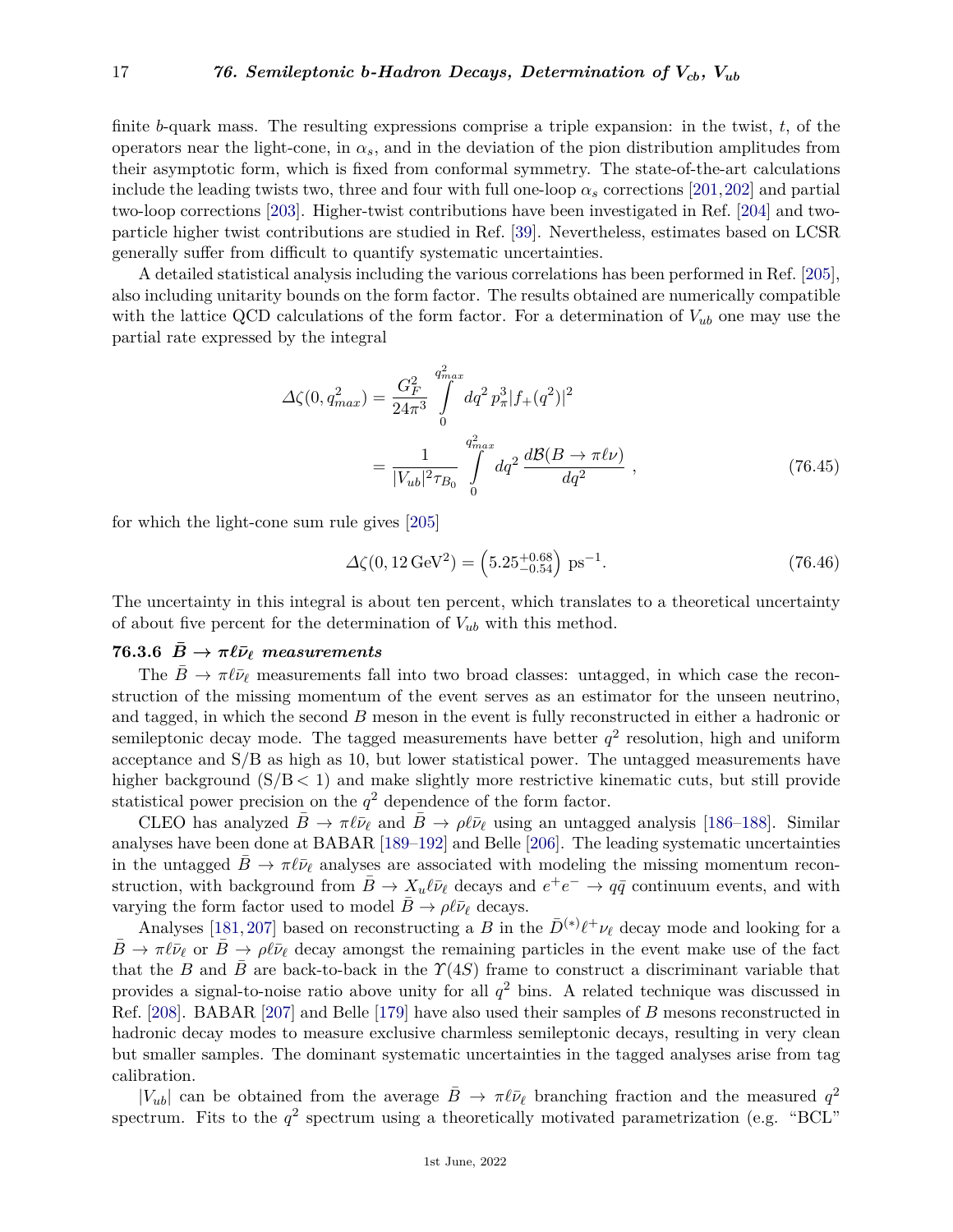from Ref. [\[61\]](#page-26-17)) remove most of the model dependence from theoretical uncertainties in the shape of the spectrum. The most sensitive method for determining  $|V_{ub}|$  from  $B \to \pi \ell \bar{\nu}_{\ell}$  decays employs a simultaneous fit [\[6,](#page-25-0) [193,](#page-30-4) [198,](#page-30-9) [199,](#page-30-10) [209,](#page-31-1) [210\]](#page-31-2) to measured experimental partial rates and lattice points versus  $q^2$  (or *z*) to determine  $|V_{ub}|$  and the first few coefficients of the expansion of the form factor in *z*. We quote the result from Ref. [\[6\]](#page-25-0), which uses as experimental input an average of the measurements in Refs. [\[179,](#page-30-2) [189,](#page-30-19) [192,](#page-30-3) [206\]](#page-30-20) and an average [\[211\]](#page-31-3) of the LQCD input from Ref. [\[193\]](#page-30-4) and Ref. [\[196\]](#page-30-7). The probability of the  $q^2$  measurement average is 6%. The average for the total  $B^0 \to \pi^- \ell^+ \nu_\ell$  branching fraction is obtained by summing up the partial branching fractions:

$$
\mathcal{B}(B^0 \to \pi^- \ell^+ \nu_\ell) = (1.50 \pm 0.02_{\text{stat}} \pm 0.06_{\text{syst}}) \times 10^{-4} \tag{76.47}
$$

The corresponding value of  $|V_{ub}|$  with this approach is found to be

$$
|V_{ub}| = (3.70 \pm 0.10 \pm 0.12) \times 10^{-3} \quad \text{(exclusive)},\tag{76.48}
$$

where the first uncertainty is experimental and the second is from theory. A consistent result for  $|V_{ub}|$  was reported in Ref. [\[32\]](#page-25-16), which uses the same experimental and lattice-QCD inputs. Adding additional constraints using input from LCSR [\[203\]](#page-30-14) gives [\[6\]](#page-25-0)  $|V_{ub}| = (3.67 \pm 0.09 \pm 0.12) \times$ 10−<sup>3</sup> (exclusive, LQCD+LCSR). Other recent LCSR estimates [\[212,](#page-31-4)[213\]](#page-31-5) have been used to obtain consistent results for  $|V_{ub}|$ , albeit with slightly higher central values. Ref. [\[213\]](#page-31-5) also presents results for  $|V_{ub}|$  from joint fits that exclude some of the experimental data in order to bring the exclusive values into agreement with the inclusive ones.

# **76.3.7**  $\bar{B}_s \to K \ell \bar{\nu}_{\ell}$

The LHCb experiment have conducted the first observation of the decay  $B_s^0 \to K^- \mu^+ \nu_\mu$  and the measurements of its branching fraction normalised to the  $B_s^0 \to D_s^- \mu^+ \nu_\mu$  decays [\[214\]](#page-31-6). The measurement has been performed in two bins of  $q^2$ , derived using the  $B_s^0$  flight direction and the known  $B_s^0$  mass. The analysis uses a BDT classifier to suppress semileptonic *b*-hadron background. The results of the partial branching fractions have been translated into measurements of  $|V_{ub}|/|V_{cb}|$ using form factor calculations from LCSR for  $q^2 < 7$  GeV<sup>2</sup> [\[215\]](#page-31-7), and a recent LQCD calculation for  $q^2 > 7$  GeV<sup>2</sup> [\[194\]](#page-30-5). The results are

$$
|V_{ub}|/|V_{cb}| = 0.0607 \pm 0.0021 \pm 0.0030, \ q^2 < 7 \text{ GeV}^2,\tag{76.49}
$$

$$
|V_{ub}|/|V_{cb}| = 0.0607 \pm 0.0021 \pm 0.0030, q^2 < 7 \text{ GeV}^2,
$$
(76.49)  

$$
|V_{ub}|/|V_{cb}| = 0.0946 \pm 0.0041 \pm 0.0068, q^2 > 7 \text{ GeV}^2,
$$
(76.50)

where the first uncertainties include also experimental and external input sources, and the latter are due to the form factor calculations. The sizeable discrepancy between the values of  $|V_{ub}|/|V_{cb}|$ for the low and high  $q^2$ , requires further investigation. While the experimental measurement has higher purity in the low  $q^2$  region, the theoretical uncertainties in the LCSR results are not fully quantified, unlike the lattice QCD results employed for the high- $q^2$  region.

#### **76.4 Semileptonic** *b***-baryon decays**

*Summary:* A significant sample of  $\Lambda_b^0$  baryons is available at the LHCb experiment, and methods have been developed to study their semileptonic decays. Both  $\Lambda_b^0 \to p\mu\bar{\nu}$  and  $\Lambda_b^0 \to \Lambda_c^+\mu\bar{\nu}$  decays have been measured at LHCb, and the ratio of branching fractions to these two decay modes is used to determine the ratio  $|V_{ub}/V_{cb}|$ .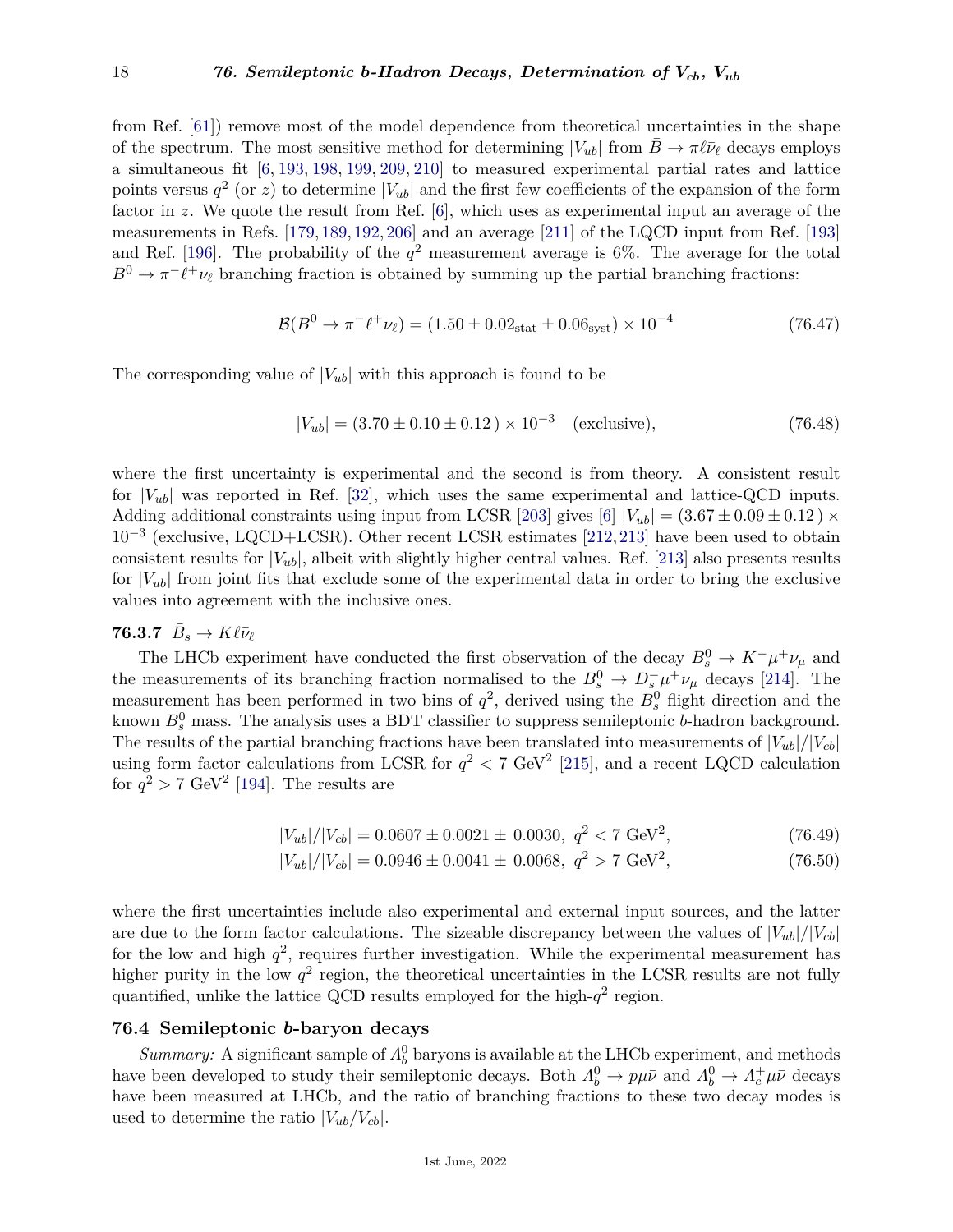$76.4.1 \ \ A_b^0 \rightarrow A_c^+ \mu \bar{\nu} \ \ and \ \ \Lambda_b^0 \rightarrow p \mu \bar{\nu}$ 

The  $\Lambda_b^0 \to \Lambda_c^+$  and  $\Lambda_b^0 \to p$  semileptonic transitions are described in terms of six form factors each. The three form factors corresponding to the vector current can be defined as [\[216\]](#page-31-8)

$$
\langle F(p',s')|\bar{q}\gamma_{\mu}b|A_b^0(p,s)\rangle = \bar{u}_F(p',s')\left\{f_0(q^2)(M_{A_b^0} - m_F)\frac{q_{\mu}}{q^2} + f_{+}(q^2)\frac{M_{A_b^0} + m_F}{s_+}\left(p_{\mu} + p'_{\mu} - \frac{q_{\mu}}{q^2}(M_{A_b^0}^2 - m_F^2)\right) + f_{\perp}(q^2)\left(\gamma_{\mu} - \frac{2m_F}{s_+}p_{\mu} - \frac{2M_{A_b^0}}{s_+}p'_{\mu}\right)\right\}u_{A_b^0}(p,s),\tag{76.51}
$$

where  $F = p$  or  $\Lambda_c^+$  and where we define  $s_{\pm} = (M_{\Lambda_b^0} \pm m_F)^2 - q^2$ . At vanishing momentum transfer,  $q^2 \to 0$ , the kinematic constraint  $f_0(0) = f_+(0)$  holds. The form factors are defined in such a way that they correspond to time-like (scalar), longitudinal and transverse polarization with respect to the momentum-transfer  $q^{\mu}$  for  $f_0$ ,  $f_+$  and  $f_{\perp}$ , respectively. Likewise, the expression for the axial-vector current is

$$
\langle F(p',s')|\bar{q}\gamma_{\mu}\gamma_{5} b|A_{b}^{0}(p,s)\rangle =
$$
  
\n
$$
-\bar{u}_{F}(p',s')\gamma_{5}\left\{g_{0}(q^{2})(M_{A_{b}^{0}}+m_{F})\frac{q_{\mu}}{q^{2}}\right\}
$$
  
\n
$$
+g_{+}(q^{2})\frac{M_{A_{b}^{0}}-m_{F}}{s_{-}}\left(p_{\mu}+p'_{\mu}-\frac{q_{\mu}}{q^{2}}(M_{A_{b}^{0}}^{2}-m_{F}^{2})\right)
$$
  
\n
$$
+g_{\perp}(q^{2})\left(\gamma_{\mu}+\frac{2m_{F}}{s_{-}}p_{\mu}-\frac{2M_{A_{b}^{0}}}{s_{-}}p'_{\mu}\right)\left\}u_{A_{b}^{0}}(p,s), \tag{76.52}
$$

with the kinematic constraint  $g_0(0) = g_+(0)$  at  $q^2 \to 0$ .

In the heavy-quark limit, where both the *b* and *c* quarks are treated as heavy, all the form factors reduce to the Isgur Wise function  $\xi_B$  for baryons [\[216\]](#page-31-8):

$$
f_0 = f_+ = f_\perp = g_0 = g_+ = g_\perp = \xi_B \tag{76.53}
$$

With a light baryon in the final state, the form factors are related through the heavy quark symmetries of the  $\Lambda_b^0$ , reducing the the number of independent form factors to two. It should be noted that the differential  $\Lambda_b^0 \to (p/\Lambda_c^+) \mu \bar{\nu}$  decay rates peak at high  $q^2$ , so that the kinematic regions where both lattice QCD calculations and experimental measurements are precise are well matched.

The form factors for  $\Lambda_b^0$  decays have been studied with lattice QCD [\[217\]](#page-31-9). Based on these results the differential rates for both  $\Lambda_b^0 \to \Lambda_c^+\mu\bar{\nu}$  as well as for  $\Lambda_b^0 \to p\mu\bar{\nu}$  can be predicted in the full phase space. In particular, for the experimentally interesting region they find the ratio of decay rates to be [\[217\]](#page-31-9)

$$
\frac{\mathcal{B}(A_b^0 \to p\mu\bar{\nu})_{q^2 > 15 \text{ GeV}^2}}{\mathcal{B}(A_b^0 \to A_c^+ \mu\bar{\nu})_{q^2 > 7 \text{ GeV}^2}} = (1.471 \pm 0.095 \pm 0.109) \left| \frac{V_{ub}}{V_{cb}} \right|^2 \tag{76.54}
$$

where the first uncertainty is statistical and the second, systematic.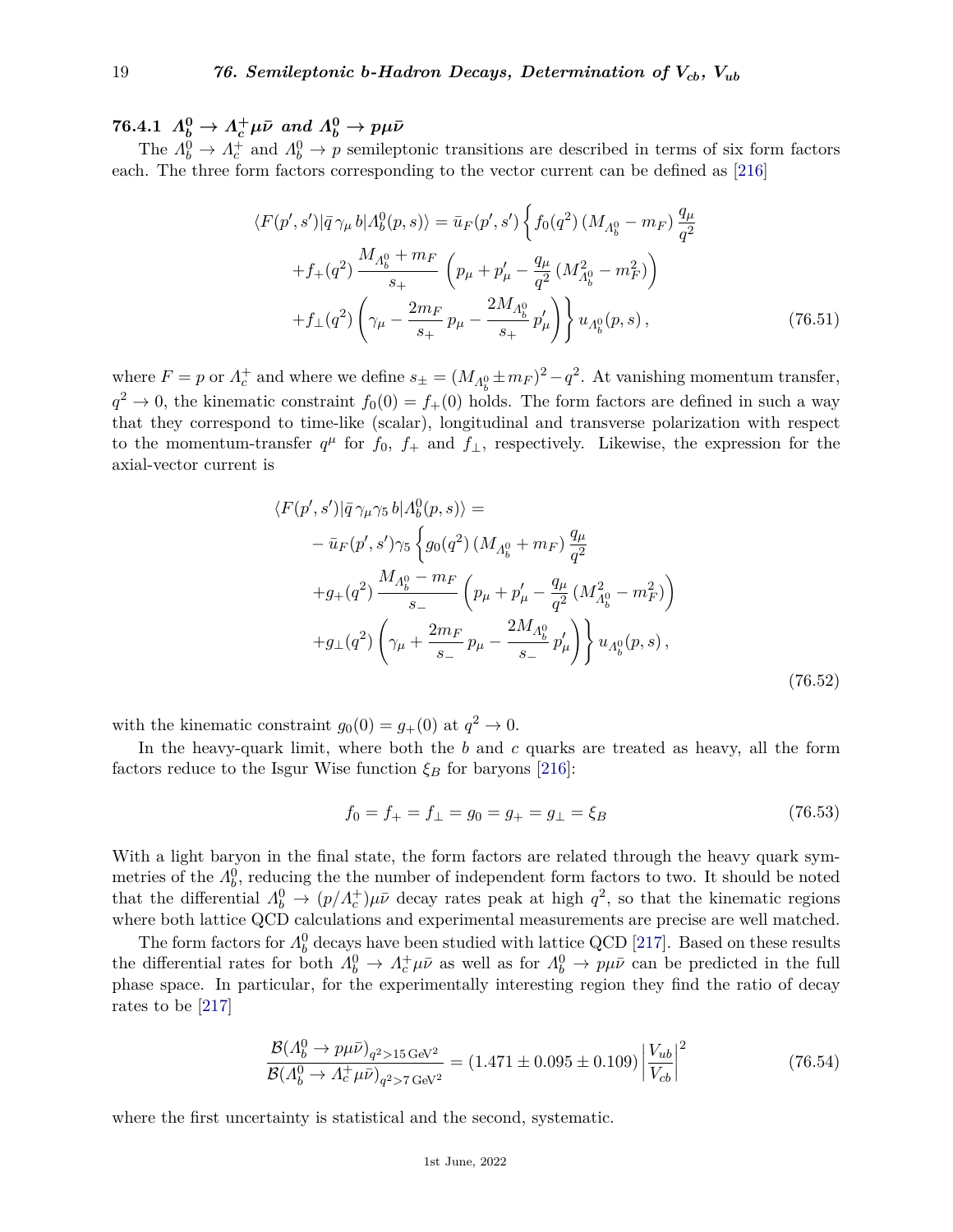#### **76.4.2** *Measurements at LHCb*

The LHCb experiment has measured the branching fractions of the semileptonic decays  $\Lambda_b^0 \rightarrow$  $\Lambda_c^+\mu\bar{\nu}$  and  $\Lambda_b^0 \to p\mu\bar{\nu}$ , from which they determine  $|V_{ub}|/|V_{cb}|$ . This is the first such determination at a hadron collider, the first to use a *b* baryon decay, and the first observation of  $\Lambda_b^0 \to p\mu\bar{\nu}$ . Excellent vertex resolution allows the  $p\mu$  and production vertices to be separated, which permits the calculation of the transverse momentum  $p_{\perp}$  of the  $p\mu$  pair relative to the  $\Lambda_b^0$  flight direction. The corrected mass,  $m_{\text{corr}} = \sqrt{p_{\perp}^2 + m_{p\mu}^2} + p_{\perp}$ , peaks at the  $\Lambda_b^0$  mass for signal decays and provides good discrimination against background combinations. The topologically similar decay  $\Lambda_b^0 \to \Lambda_c^+ \mu \bar{\nu}$ is also measured, which eliminates the need to know the production cross-section or absolute efficiencies. Using vertex and  $\Lambda_b^0$  mass constraints,  $q^2$  can be determined up to a two-fold ambiguity. The LHCb analysis requires both solutions to be in the high  $q<sup>2</sup>$  region to minimise contamination from the low  $q^2$  region. Their result [\[218\]](#page-31-10), rescaled [\[6\]](#page-25-0) to take into account the recent branching fraction measurement [\[219\]](#page-31-11)  $\mathcal{B}(\Lambda_c^+ \to pK^-\pi^+) = (6.28 \pm 0.32)\%$ , is

$$
\frac{\mathcal{B}(A_b^0 \to p\mu\bar{\nu})_{q^2 > 15 \text{GeV}^2}}{\mathcal{B}(A_b^0 \to A_c^+ \mu\bar{\nu})_{q^2 > 7 \text{GeV}^2}} = (0.92 \pm 0.04 \pm 0.07) \times 10^{-2} \quad . \tag{76.55}
$$

The largest systematic uncertainty is from the measured  $\mathcal{B}(\Lambda_c^+ \to pK^-\pi^+)$ ; uncertainties due to trigger, tracking and the  $\Lambda_c^+$  selection efficiency are each about 3%.

A recent LHCb analysis [\[220\]](#page-31-12) measures the normalized  $q^2$  spectrum and finds good agreement with the shape calculated with lattice QCD [\[217\]](#page-31-9).

The decay rate for  $\Lambda_b^0 \to p\mu\bar{\nu}$  peaks at high  $q^2$  where the calculation of the associated form factors using lattice QCD is under good control. Using the measured ratio from Eq. (76.55) along with the calculated ratio from Ref.  $[217]$  (see Eq. (76.54)) results in [\[6\]](#page-25-0)

$$
|V_{ub}|/|V_{cb}| = 0.079 \pm 0.004 \pm 0.004 (A_b). \tag{76.56}
$$

where the first uncertainty is experimental and the second is from the LQCD calculation.

## **76.5 The ratio**  $|V_{ub}|/|V_{cb}|$

The ratio of matrix elements,  $|V_{ub}|/|V_{cb}|$ , is often required when testing the compatibility of a set of measurements with theoretical predictions. It can be determined from the ratio of branching fractions measured by the LHCb experiment, quoted in the previous sections. It can also be calculated based on the  $|V_{ub}|$  and  $|V_{cb}|$  values quoted earlier in this review.

The average of the LHCb results extracted at high  $q^2$  from  $B_s$  and  $\Lambda_b$  decays, taken to be uncorrelated, is

$$
|V_{ub}|/|V_{cb}| = 0.084 \pm 0.007 \quad (A_b, B_s), \tag{76.57}
$$

where the uncertainty has been scaled by a factor  $\sqrt{\chi^2/1} = 1.6$ .

Given the similarities in the theoretical frameworks used for charmed and charmless decays, we choose to quote separate ratios of  $|V_{ub}|/|V_{cb}|$  for inclusive and exclusive *B* decays, as discussed earlier:

$$
|V_{ub}|/|V_{cb}| = 0.098 \pm 0.006 \quad \text{(inclusive)},\tag{76.58}
$$

$$
|V_{ub}|/|V_{cb}| = 0.094 \pm 0.005 \quad \text{(exclusive)}.\tag{76.59}
$$

The respective determinations of  $|V_{ub}|$  and  $|V_{cb}|$  are taken to be uncorrelated in the ratio, although there could be some small cancellations of the uncertainties in both the experimental and the theoretical input. We average the *B* decay values, along with the  $B_s$  and baryonic result in Eq. (76.57), weighting by relative errors. The average has  $p(\chi^2) = 4\%$ , so we scale the uncertainty by a factor  $\sqrt{\chi^2/2} = 1.8$  to find

$$
|V_{ub}|/|V_{cb}| = 0.091 \pm 0.005 \quad \text{(average)}.\tag{76.60}
$$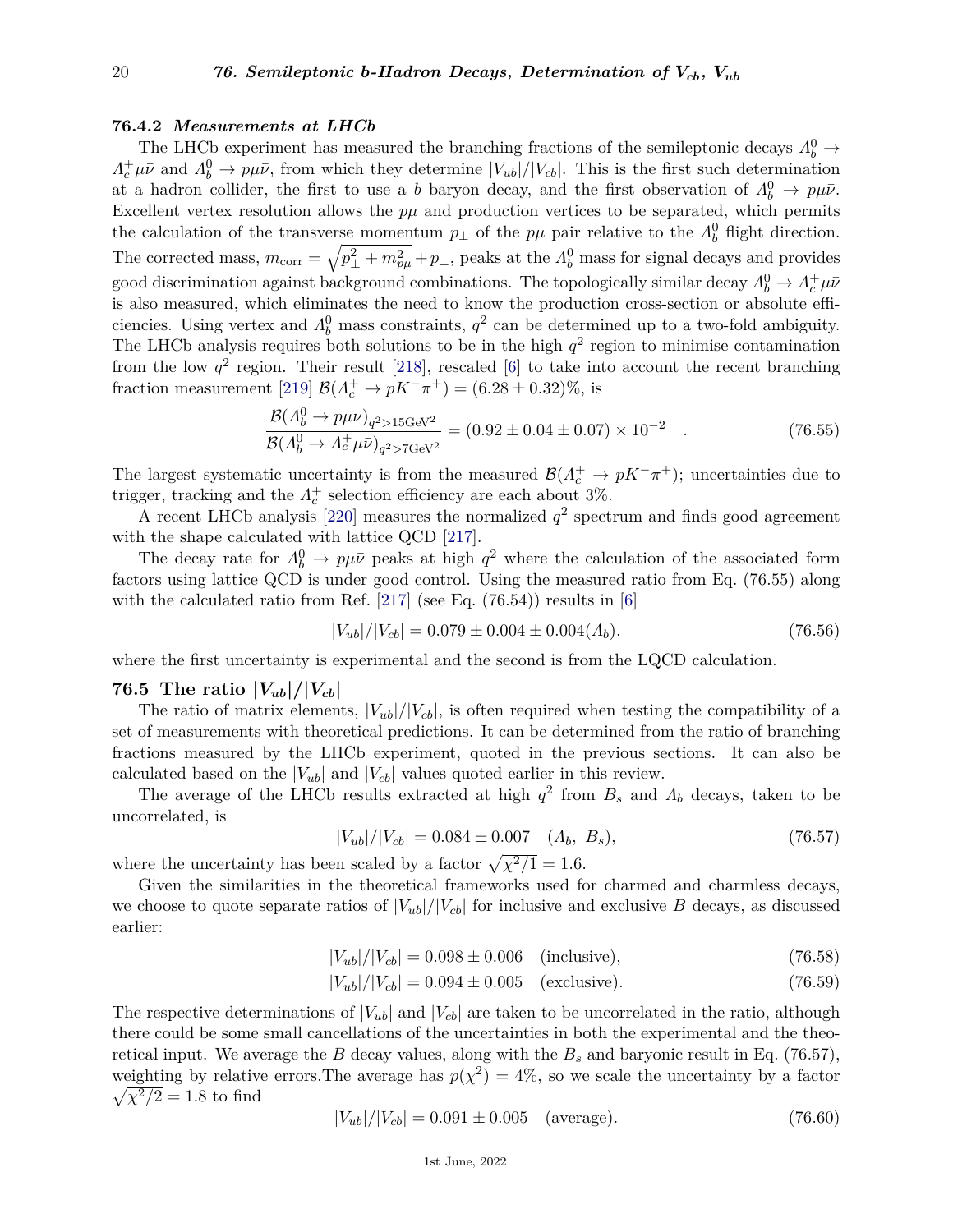### **76.6 Semitauonic decays**

*Summary:* Semileptonic decays to third-generation leptons provide sensitivity to non-Standard Model amplitudes, such as from a charged Higgs boson [\[221–](#page-31-13)[224\]](#page-31-14) and from leptoquarks [\[225–](#page-31-15)[231\]](#page-31-16). The ratios of branching fractions of semileptonic decays involving tau leptons to those involving  $\ell = e/\mu$ ,  $R(D^{(*)}) \equiv \mathcal{B}(\bar{B} \to D^{(*)}\tau\bar{\nu}_{\tau})/\mathcal{B}(\bar{B} \to D^{(*)}\ell\bar{\nu}_{\ell})$ , are predicted with good precision and consistency in the Standard Model [\[7–](#page-25-1)[9,](#page-25-2)[24,](#page-25-12)[25,](#page-25-25)[27,](#page-25-22)[62\]](#page-26-18), using a variety of different strategies. Because this ratio is independent of  $|V_{cb}|$ , it can, in principle, be computed entirely from within the Standard Model, without using experimental decay rate data. For example, in Ref. [\[7,](#page-25-1) [9\]](#page-25-2) the lattice-QCD only ratios are obtained as:

$$
R(D)^{\text{LQCD,FNAL-MILC}} = 0.284 \pm 0.014 ,
$$
  
\n
$$
R(D^*)^{\text{LQCD,FNAL-MILC}} = 0.265 \pm 0.013 .
$$
 (76.61)

Without constraints from experimental data at large recoil, such SM-theory only evaluations tend to be less precise than those obtained from joint fits that employ experimental data as well as Standard-Model theory inputs (lattice-QCD form factors, HQET constraints, etc.). Here we use an average of Ref. [\[25,](#page-25-25)[62\]](#page-26-18) for  $R(D)$  and Ref. [\[9\]](#page-25-2) for  $R(D^*)$ , where the uncertainty on  $R(D^*)$  is scaled by  $\sqrt{\chi^2/1} = 1.2$ :

$$
R(D)^{\text{SM+Exp}} = 0.299 \pm 0.003 ,
$$
  
\n
$$
R(D^*)^{\text{LQCD+Exp}} = 0.2483 \pm 0.0016 .
$$
 (76.62)

Other Standard-Model predictions for  $R(D^{(*)})$  [\[24,](#page-25-12) [25,](#page-25-25) [27,](#page-25-22) [62,](#page-26-18) [232,](#page-31-17) [233\]](#page-31-18) using various combinations of experimental data, lattice-QCD form factor inputs, HQET constraints, and LCSR estimates are consistent with the values quoted above. In the case of  $R(D^*)$ , these predictions have larger uncertainties than the result quoted in Eq. (76.62), as non-zero lattice-QCD form factors for  $B \to$ *D*<sup>∗</sup> were not yet available.

Measurements [\[234–](#page-31-19)[242\]](#page-31-20) of these ratios yield higher values; averaging *B*-tagged measurements of  $R(D)$  and  $R(D^*)$  at the  $\Upsilon(4S)$  and the LHCb measurements of  $R(D^*)$  yields [\[243\]](#page-31-21)

$$
R(D)^{\text{meas}} = 0.339 \pm 0.026 \pm 0.014 ,
$$
  
\n
$$
R(D^*)^{\text{meas}} = 0.295 \pm 0.010 \pm 0.010 ,
$$
\n(76.63)

with a linear correlation of −0*.*38. These values exceed the Standard Model predictions of Eq. (76.62) by  $1.4\sigma$  and  $3.3\sigma$ , respectively. Not surprisingly, the tensions with respect to the lattice-QCD only prediction of Eq. (76.61) are less significant, at 1.4*σ* for  $R(D)$  and 1.6*σ* for  $R(D^*)$ . A variety of new physics models have been proposed to explain this excess, see eg. Ref. [\[221–](#page-31-13)[228\]](#page-31-22) and recent reviews in Ref. [\[244–](#page-31-23)[246\]](#page-32-0).

Most models proposed to explain the semitauonic decay excesses tend to, but not always, have very little impact on semileptonic decays involving muons or electrons, so they do not significantly modify the  $|V_{ub}|$  or  $|V_{cb}|$  determinations discussed previously in this review. Lepton flavor universality in the ratio of electron and muon modes has been confirmed in direct ratio measurements from Belle:  $\mathcal{B}(\bar{B} \to D^* e \bar{\nu}_e)/\mathcal{B}(\bar{B} \to D^* \mu \bar{\nu}_\mu) = 1.01 \pm 0.03$  [\[53\]](#page-26-8) and  $\Delta \mathcal{B}(B \to X_u e^- \bar{\nu}_e)/\Delta \mathcal{B}(B \to \bar{\nu}_e)$  $X_u \mu^- \bar{\nu}_\mu$ ) = 0.97 ± 0.10 [\[162\]](#page-29-19). The uncertainty is dominated by lepton identification uncertainties that do not cancel in the ratio.

## **76.6.1** *Sensitivity of*  $\bar{B} \to D^{(*)}\tau\bar{\nu}_{\tau}$  *to additional amplitudes*

In addition to the helicity amplitudes present for decays to  $e\bar{\nu}_e$  and  $\mu\bar{\nu}_\mu$ , decays proceeding through  $\tau \bar{\nu}_{\tau}$  include a scalar amplitude  $H_s$ . The differential decay rate is given by [\[247\]](#page-32-1)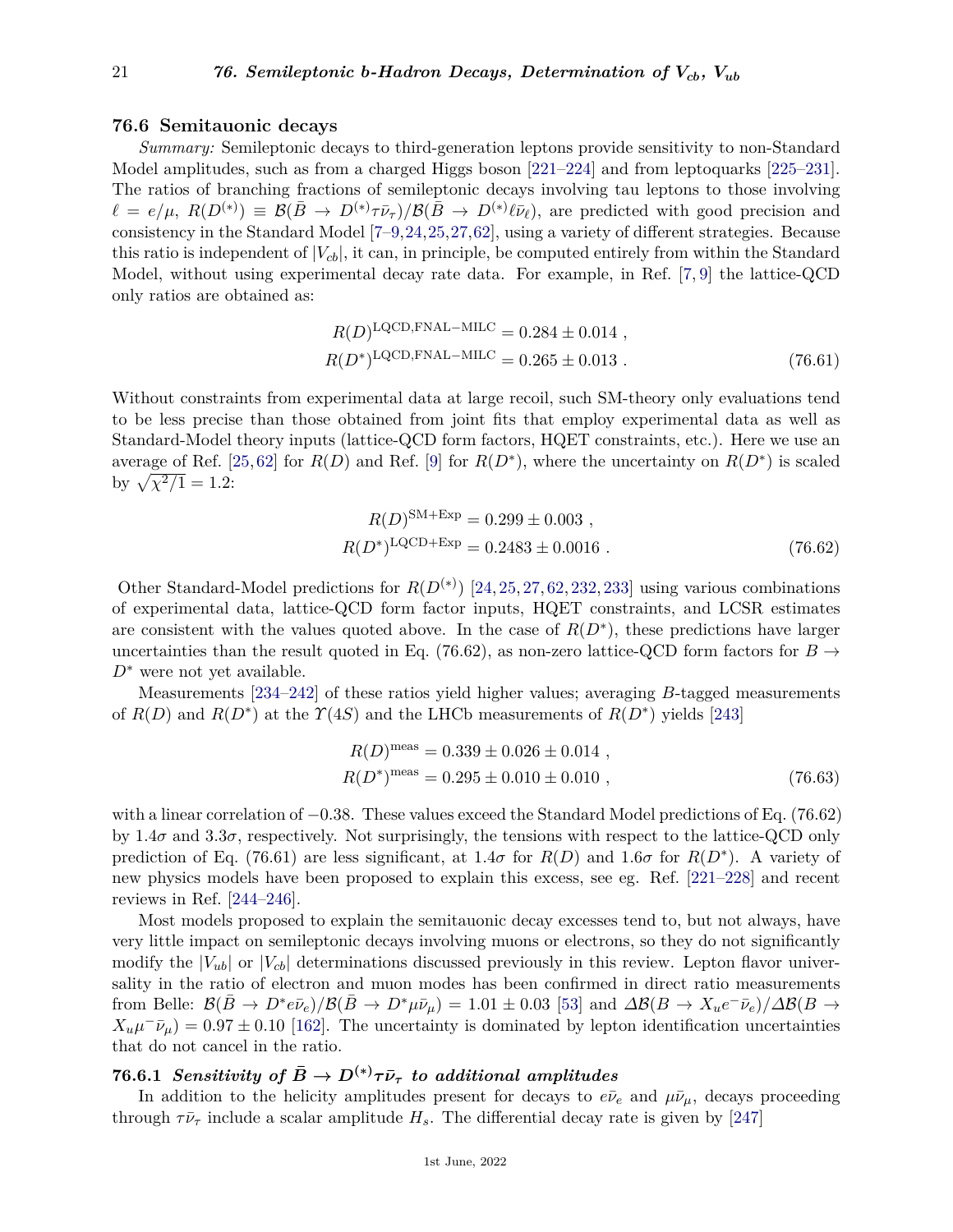$$
\frac{d\Gamma}{dq^2} = \frac{G_F^2 |V_{cb}|^2 |\mathbf{p}_{D^{(*)}}^*|q^2}{96\pi^3 m_B^2} \left(1 - \frac{m_\tau^2}{q^2}\right)^2 \left[ (|H_+|^2 + |H_-|^2 + |H_0|^2) \left(1 + \frac{m_\tau^2}{2q^2}\right) + \frac{3m_\tau^2}{2q^2} |H_s|^2 \right],\tag{76.64}
$$

where  $|\mathbf{p}_{D^{(*)}}^*|$  is the 3-momentum of the  $D^{(*)}$  in the  $\overline{B}$  rest frame and the helicity amplitudes *H* depend on the four-momentum transfer  $q^2$ . All four helicity amplitudes contribute to  $\bar{B} \rightarrow$  $D^* \tau \bar{\nu}_{\tau}$ , while only  $H_0$  and  $H_s$  contribute to  $\bar{B} \to D \tau \bar{\nu}_{\tau}$ ; as a result, new physics contributions can produce larger effects in the latter mode. Semi-leptonic *B* decays into a *τ* lepton provide a stringent test of the two-Higgs doublet model of type II (2HDMII), i.e. where the two Higgs doublets couple separately to up- and down-type quarks. The distinct feature of the 2HDMII is that the contributions of the charged scalars scale as  $m_\tau^2/m_{H^+}^2$ , since the couplings to the charged Higgs particles are proportional to the mass of the lepton. As a consequence, one may expect visible effects in decays into a  $\tau$ , but only small effects for decays into *e* and  $\mu$ . The present data disfavors the 2HDMII, see below.

## **76.6.2** *Measurement of*  $R(D^{(*)})$

 $\bar{B} \to D^{(*)}\tau\bar{\nu}_{\tau}$  decays have been studied at the  $\gamma(4S)$  resonance and in *pp* collisions. At the *Υ*(4*S*), the majority of experimental measurements are based on signatures that consist of a *D* or *D*<sup>\*</sup> meson, an electron or muon (denoted here by  $\ell$ ) from the decay  $\tau \to \ell \nu_{\tau} \bar{\nu}_{\ell}$ , a fully-reconstructed decay of the second *B* meson in the event, and multiple missing neutrinos. One analysis reconstructs the  $\tau$  in a hadronic mode. The analyses that use hadronic *B* tags separate signal decays from  $\bar{B} \to D^{(*)}\ell\bar{\nu}_{\ell}$  decays using the lepton momentum and the measured missing mass squared; decays with only a single missing neutrino peak sharply at zero in this variable, while the signal is spread out to positive values. When a semileptonic *B* tag is used, the discrimination between signal and  $\bar{B}$   $\rightarrow$  *D*<sup>(\*)</sup> $\ell \bar{\nu}_{\ell}$  decays comes from the calorimeter energy that is not associated with any particle used in the reconstruction of the *B* meson candidates, the measured missing mass squared and the cosine of the angle between the  $D^*\ell$  system and its parent *B* meson, which is calculated under the assumption that only one particle (a neutrino) is missing. In both these approaches, background from  $\bar{B} \to D^{**} \ell \bar{\nu}_\ell$  decays with one or more unreconstructed particles is challenging to separate from signal, as is background from  $\bar{B} \to D^{(*)} H_{\bar{c}} X$  (where  $H_{\bar{c}}$  is a hadron containing a  $\bar{c}$  quark) decays. The leading sources of systematic uncertainty are due to the limited size of simulation samples used in constructing the PDFs, the composition of the *D*∗∗ states, efficiency corrections, and cross-feed (swapping soft particles between the signal and tag *B*).

The most recent measurement from Belle [\[240\]](#page-31-24) uses semileptonic *B* tags and leptonic *τ* decays to simultaneously measure  $R(D^*)$  and  $R(D)$ . The measurement provides the single most precise determination of these ratios, combining results from charged and neutral *B* decays, and is compatible with the Standard Model expectation to approximately 1*σ*.

In addition to the ratio measurements, the Belle experiment has performed polarization measurements of the  $\tau$  [\[239\]](#page-31-25) and  $D^*$  [\[248\]](#page-32-2) respectively. The  $\tau$  polarization measurement uses hadronic *B* tags and  $\tau^-$  decays to  $\pi^- \nu_\tau$  or  $\rho^- \nu_\tau$ . The main discriminant variables are the measured missing mass squared and the unassociated calorimeter energy. This measurement provides the first determination of the  $\tau$  polarization in the  $\bar{B} \to D^* \tau \bar{\nu}_{\tau}$  decay,  $\mathcal{P}_{\tau}(D^*) = -0.38 \pm 0.51 \frac{+0.21}{-0.16}$ , compatible with the Standard Model expectation [\[27\]](#page-25-22),  $\mathcal{P}_{\tau}(D^*) = -0.476_{-0.034}^{+0.037}$ .

The main uncertainties on the  $R(D^*)$  measurement come from the composition of the hadronic *B* background and from modeling of semileptonic *B* decays and mis-reconstructed *D*<sup>∗</sup> mesons. The *D*<sup>∗</sup> polarization measurement uses an inclusive tag approach based on Refs. [\[249,](#page-32-3) [250\]](#page-32-4), and reconstructs the  $\tau$  decays in  $\ell \nu_{\tau} \bar{\nu}_{\ell}$  and  $\pi^{+} \bar{\nu}_{\tau}$  channels. The main discriminant variables are  $X_{\text{miss}}$ , a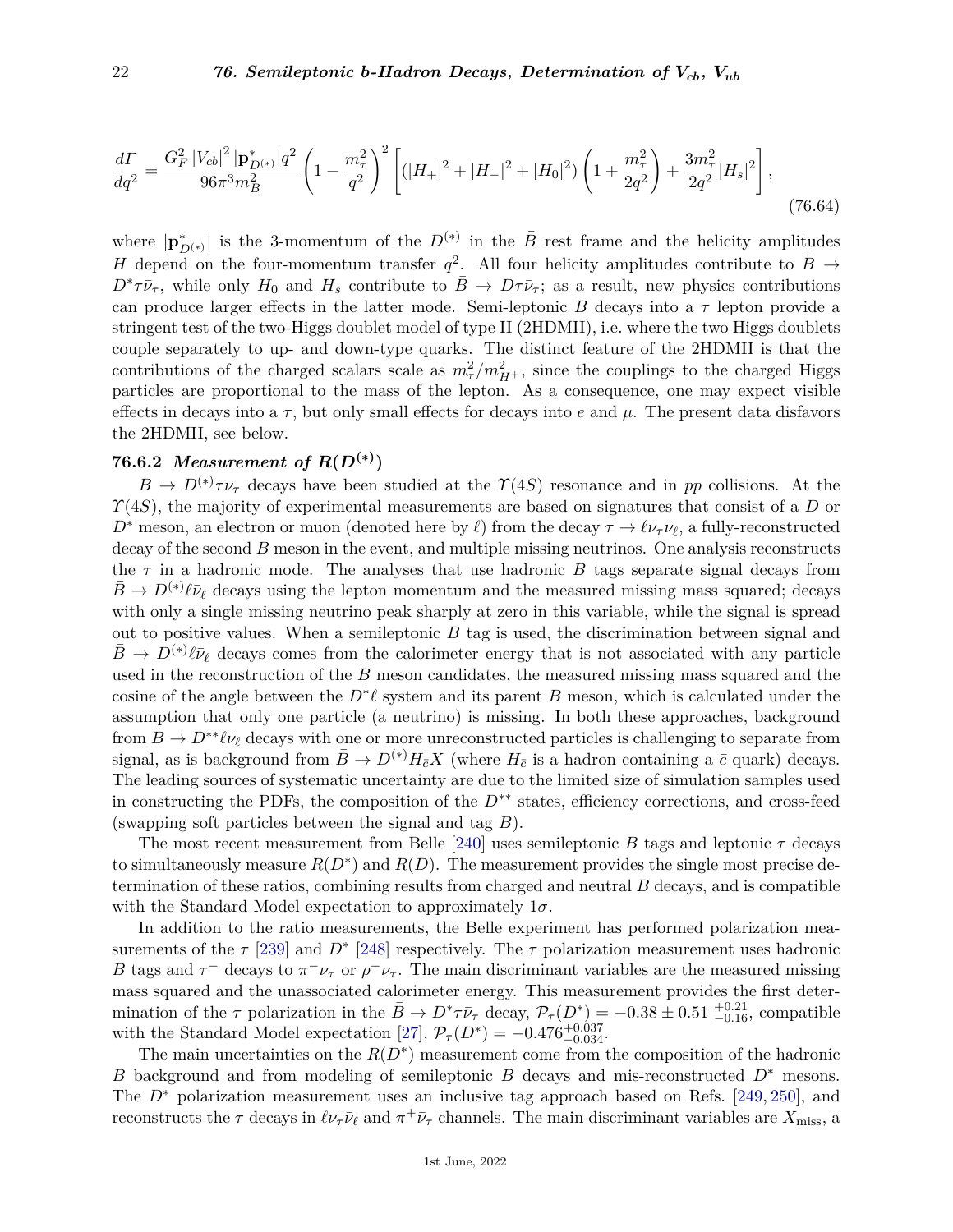quantity that approximates missing mass but does not depend on tag *B* reconstruction, the visible energy of the event, and the beam-energy constrained mass,  $M_{\text{bc}}$ , of the inclusively reconstructed tag side *B*. This measurement provides the first determination of the *D*<sup>∗</sup> longitudinal polarization fraction in the  $\bar{B} \to D^* \tau \bar{\nu}_{\tau}$  decay,  $\mathcal{F}_L(D^*) = -0.38 \pm 0.60 \frac{+0.08}{-0.04}$ , compatible with the Standard Model expectation [\[251\]](#page-32-5) within 1.7*σ*.

The LHCb experiment has studied the decay  $\bar{B} \to D^{*+}\tau\bar{\nu}_{\tau}$  with  $D^{*+} \to D^0\pi^+$ ,  $D^0 \to K^-\pi^+$ and  $\tau \to \mu \nu_{\tau} \bar{\nu}_{\mu}$  in *pp* collisions. Their analysis [\[241\]](#page-31-26) takes advantage of the measurable flight lengths of *b* and *c* hadrons and  $\tau$  leptons. A multivariate discriminant is used to select decays where no additional charged particles are consistent with coming from the signal decay vertices. The separation between the primary and *B* decay vertices is used to calculate the momentum of the *B* decay products transverse to the *B* flight direction. The longitudinal component of the *B* momentum can be estimated based on the visible decay products; this allows a determination of the *B* rest frame, with modest resolution, and enables the calculation of the same discrimination variables available at the  $e^+e^-$  *B* factories. The (rest frame) muon energy, missing mass-squared and  $q^2$  are used in a 3-*d* fit. The most recent LHCb result [\[252\]](#page-32-6) on  $R(D^*)$  uses three-prong  $\tau$ decays that take advantage of their excellent vertex resolution to isolate the *τ* decay from hadronic background. A 3-*d* fit is performed to determine the signal yield, based on the  $\tau$ - $\nu_{\tau}$  pair  $q^2$ , the *τ* lifetime, as well as a boosted decision tree classifier based on isolation, invariant mass and flight distance information. The leading sources of systematic uncertainty are due to the size of the simulation sample used in constructing the fit templates, uncertainties in modelling the background from hadronic  $\bar{B} \to D^{(*)} H_{\bar{c}} X$  decays, as well as reconstruction and trigger effects. The result is normalized to  $B^0 \to D^{*-}\pi^+\pi^-\pi^+$  and found to be 1 $\sigma$  from the Standard Model expectation (using the expectation value quoted here). An analogous measurement of  $B_c \to J/\psi \tau \bar{\nu}_{\tau}$  was performed by the LHCb measurement [\[253\]](#page-32-7), in leptonic  $\tau$  decays. The result,  $R(J/\psi) = 0.71 \pm 0.17 \pm 0.18$ , while relatively high is compatible to within  $2\sigma$  of a recent Standard Model evaluation [\[254\]](#page-32-8) based on a latttice-QCD calculation [\[255\]](#page-32-9) of the form factors. Systematic uncertainties are dominated by form factors, as *B<sup>c</sup>* decays are relatively unexplored.

Measurements from BABAR [\[234–](#page-31-19)[236\]](#page-31-27), Belle [\[237–](#page-31-28)[240\]](#page-31-24) and LHCb [\[241,](#page-31-26)[252\]](#page-32-6) result in values for  $R(D)$  and  $R(D^*)$  that exceed Standard Model predictions. Table 76.2 lists these values and their average. The simultaneous measurements of  $R(D)$  and  $R(D^*)$  have linear correlation coefficients of −0*.*27 (BABAR [\[235,](#page-31-29) [236\]](#page-31-27)), −0*.*49 (Belle hadronic tag [\[237\]](#page-31-28)) and −0*.*51 (Belle semileptonic tag [\[240\]](#page-31-24)); the  $R(D)$  and  $R(D^*)$  averages have a correlation of  $-0.38$ . Two early untagged Belle measurements [\[249,](#page-32-3) [250\]](#page-32-4) are subject to larger systematic uncertainties, with a breakdown of the respective contributions that is inconsistent with the more recent determinations, hence they cannot be reliably combined in the average. All three experiments assume the Standard Model kinematic distributions for  $\bar{B} \to D^{(*)}\tau\bar{\nu}_{\tau}$  in their determinations of the branching fraction ratios.

The measurement combination in the  $R(D) - R(D^*)$  plane is shown in Fig. 76.1, compared with the predictions in Eq. (76.61) (LQCD) and Eq. (76.62) (Experiment+LQCD+HQET). The measurement combination is based on Ref. [\[6\]](#page-25-0). The tension between the Standard Model prediction in Eq. (76.62) and the measurements is at the level of  $1.4\sigma$  ( $R(D)$ ) and  $3.3\sigma$  ( $R(D^*)$ ); if one considers these deviations together the significance is  $4.0\sigma$ . This motivates speculation on possible new physics contributions. The measurements reported in Refs. [\[240,](#page-31-24) [252,](#page-32-6) [256\]](#page-32-10) resulted in reduced tensions with the Standard-Model predictions in recent editions of the RPP. The main change in this edition is the availability of lattice-QCD form factors at nonzero recoil, which improves the theory uncertainty on  $R(D^*)$  and brings the discrepancy to the level reported in earlier editions. There is some tension in the combination coming from the BABAR measurement, the only measurement to claim a deviation from the Standard Model of more than 3*σ*, although the *p*−value of the full combination is an acceptable 28%.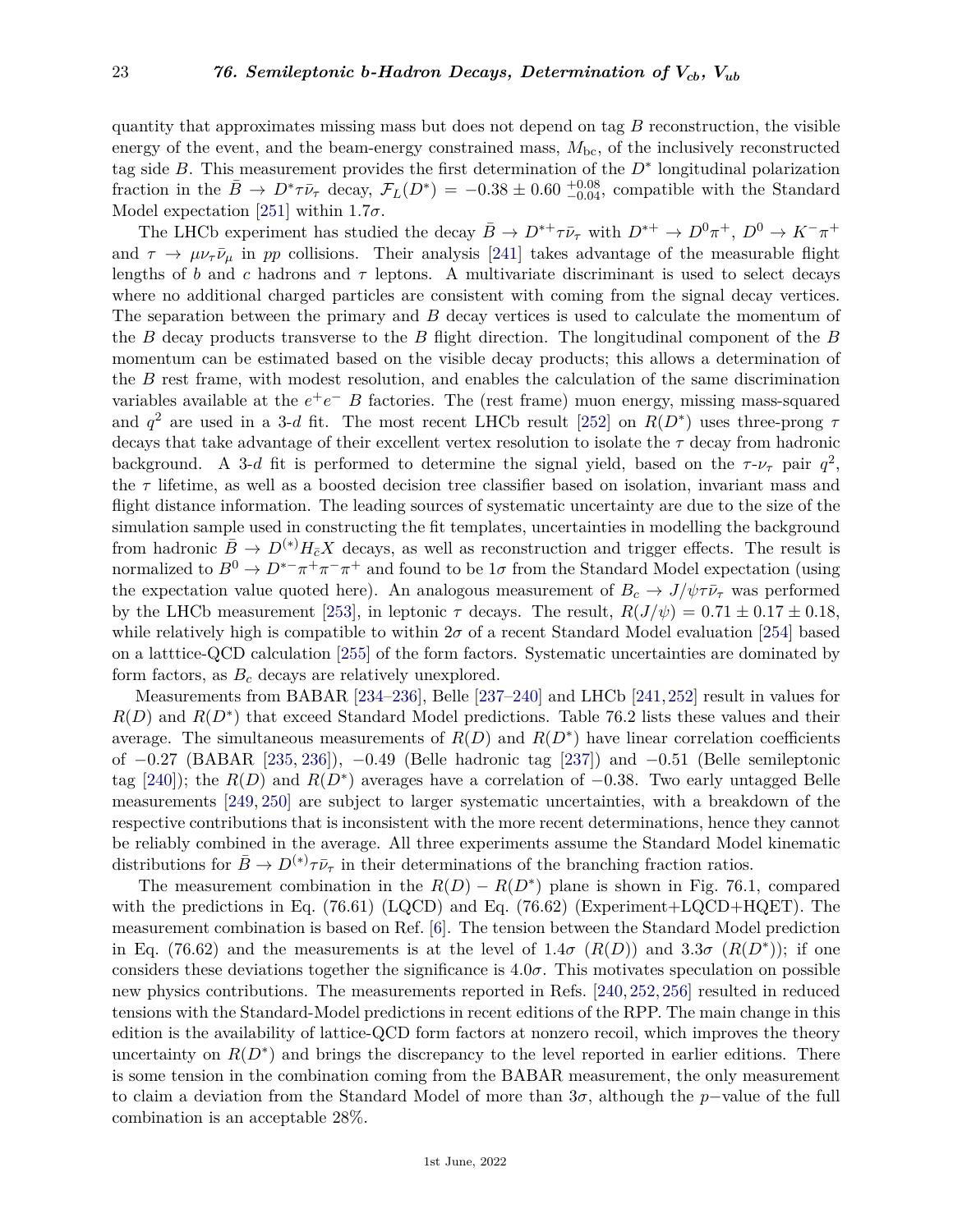**Table 76.2:** Measurements of  $R(D)$  and  $R(D^*)$ , their correlations,  $\rho$ , and the combined averages [\[6\]](#page-25-0).

|                         |               | $R(D) \times 10^2$                            | $R(D^*)\times 10^2$                | $\rho$  |
|-------------------------|---------------|-----------------------------------------------|------------------------------------|---------|
| <b>BABAR</b> [235, 236] | $B^0, B^+$    | $44.0 \pm 5.8 \pm 4.2$                        | $33.2 \pm 2.4 \pm 1.8$             | $-0.27$ |
| Belle [237]             | $B^0, B^+$    | $37.5 \pm 6.4 \pm 2.6$                        | $29.3 \pm 3.8 \pm 1.5$             | $-0.49$ |
| Belle [239, 256]        | $B^0, B^+$    |                                               | $27.0 \pm 3.5 \pm \frac{2.8}{2.5}$ |         |
| <b>Belle</b> [240]      | $B^0$ , $B^+$ | $30.7 \pm 3.7 \pm 1.6$                        | $28.3 \pm 1.8 \pm 1.4$             | $-0.51$ |
| LHCb $[241]$            | $R^0$         |                                               | $33.6 \pm 2.7 \pm 3.0$             |         |
| LHCb $[252]$            | $R^0$         |                                               | $28.3\pm1.9\pm2.9$                 |         |
| Average                 | $B^0$ , $B^+$ | $33.9 \pm 2.6 \pm 1.4$ $29.5 \pm 1.0 \pm 1.0$ |                                    | $-0.38$ |



**Figure 76.1:** Measurements of  $R(D)$  and  $R(D^*)$  and their two-dimensional average compared with the average predictions for  $R(D)$  and  $R(D^*)$ . Contours correspond to  $\Delta \chi^2 = 1$  *i.e.*, 68% CL for the bands and 39% CL for the ellipses. The average of the Lattice QCD and Experiment-Lattice QCD-HQET predictions and the experimental average deviate from each other by 2.0*σ* and 4.0*σ* respectively. The dashed ellipse corresponds to a  $3\sigma$  contour of the experiment average (99.73%) CL).

The current discussion of  $R(D)$  and  $R(D^*)$  may be embedded in the theoretical analysis of the other anomalies that have been observed in semileptonic FCNC  $(b \rightarrow s\ell\ell)$  transitions. More sophisticated approaches fit the data to a general effective Hamiltonian. Matching this effective Hamiltonian to simplified models, the current situation of the anomalies seems to be compatible with scenarios with an additional  $Z'$  or a leptoquark scenario, see eg.  $[225-231]$  $[225-231]$ .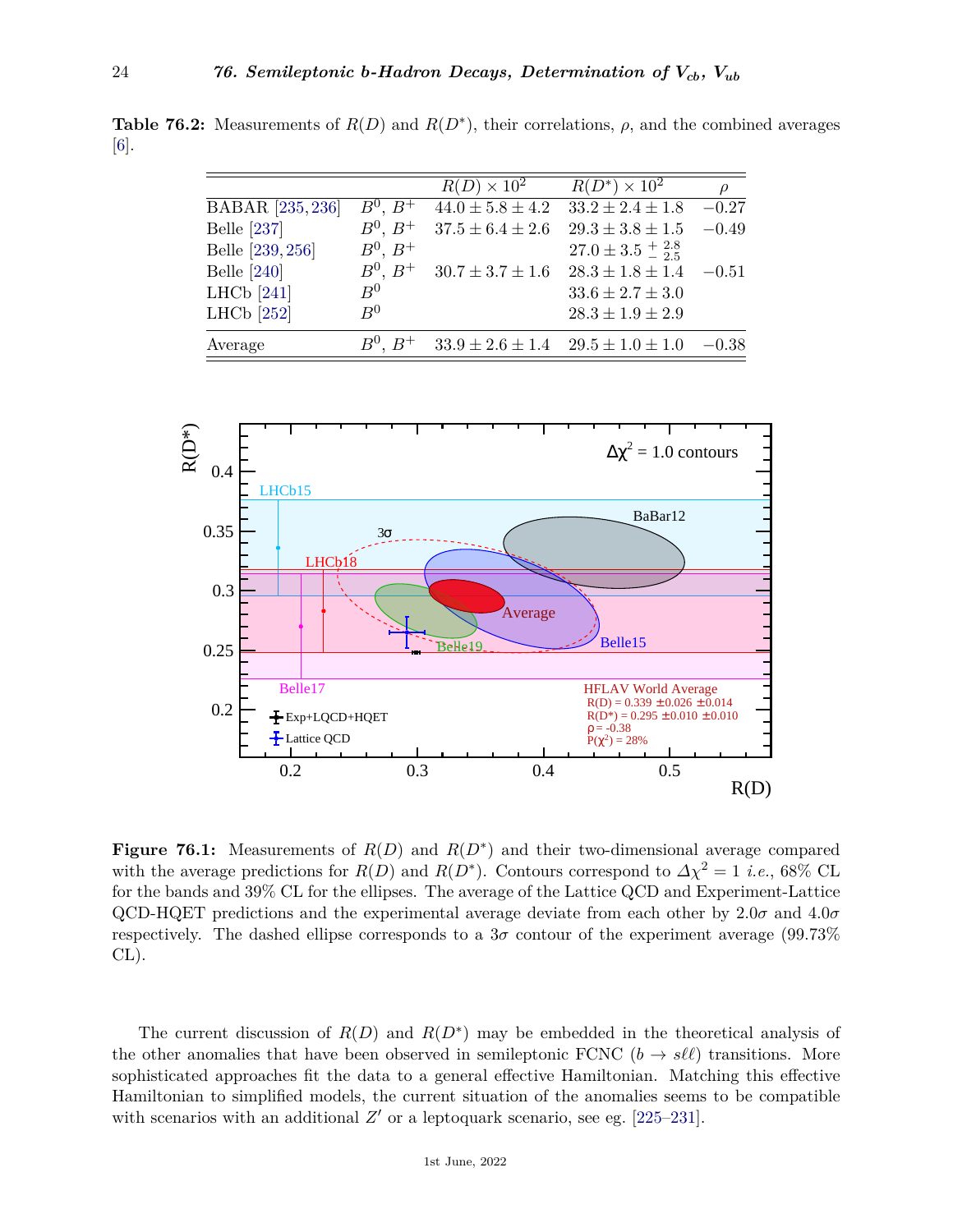## **76.7 Conclusion**

The study of semileptonic *B* meson decays continues to be an active area for both theory and experiment. The application of HQE calculations to inclusive decays is well established, and fits to moments of  $B \to X_c \ell \bar{\nu}_\ell$  decays provide precise values for  $|V_{cb}|$  and, in conjunction with input on  $m_c$  or from  $B \to X_s \gamma$  decays, provide precise and consistent values for  $m_b$ . Recent developments will make use of more types of moments and better theoretical inputs to constrain higher order effects. Further into the future, new nonperturbative methods to compute inclusive decay rates, for example, in lattice QCD [\[257\]](#page-32-11), may provide interesting new insights.

The determination of  $|V_{ub}|$  from inclusive  $B \to X_u \ell \bar{\nu}_\ell$  decays is based on multiple calculational approaches and independent measurements over a variety of kinematic regions, all of which provide consistent results. Further progress in this area is possible, but will require better theoretical control over higher-order terms, improved experimental knowledge of the  $B \to X_c \ell \bar{\nu}_\ell$  background and improvements to the modeling of the  $B \to X_u \ell \bar{\nu}_\ell$  signal distributions.

In both  $b \to u$  and  $b \to c$  exclusive channels there has been significant recent progress in lattice-QCD calculations, resulting in improved precision on both  $|V_{ub}|$  and  $|V_{cb}|$ . These calculations now provide information on the form factors well away from the high  $q^2$  region, allowing better use of experimental data. For  $|V_{cb}|$  recent measurements have provided binned data enabling modelindependent fits.

The values from the inclusive and exclusive determinations of  $|V_{cb}|$  and  $|V_{ub}|$  are only marginally consistent. This is a long-standing puzzle, which the recent improvements have, unfortunately, not yet resolved. The measurement of  $|V_{ub}|/|V_{cb}|$  from LHCb based on  $\Lambda_b^0$  and  $B_s$  decays also do not yet simplify the picture.

Both  $|V_{cb}|$  and  $|V_{ub}|$  are indispensable inputs into unitarity triangle fits. In particular, knowing |*Vub*| with good precision allows a test of CKM unitarity in a most direct way, by comparing the length of the  $|V_{ub}|$  side of the unitarity triangle with the measurement of  $sin(2\beta)$ . This comparison of a "tree" process  $(b \to u)$  with a "loop-induced" process  $(B^0 - \bar{B}^0$  mixing) provides sensitivity to possible contributions from new physics.

The observation of semileptonic decays into *τ* leptons has opened a new window to the physics of the third generation. The measurements indicate a tension between the data and Standard-Model predictions, which could be a hint for new physics, manifesting itself as a violation of lepton universality beyond the Standard-Model couplings to the Higgs. It should be noted that none of the most recent measurements alone claim discovery of a deviation from the Standard Model. Combining the data of the semitauonic decays with the anomalies observed in the FCNC  $b \rightarrow s\ell\ell$ transitions allows an interpretation in terms of additional  $Z'$  or in terms of additional leptoquarks, but the current data does not allow us to draw a definite conclusion.

The authors would like to acknowledge helpful input from D. Ferlewicz, P. Gambino, S. Hashimoto, Z. Ligeti, M. Rotondo, C. Schwanda, and A. Vaquero.

#### <span id="page-24-0"></span>*References*

- [1] See"Leptonic Decays of Charged Pseudoscalar Mesons" by J.L. Rosner, S.L. Stone, and R. Van de Water in this *Review*.
- <span id="page-24-1"></span>[2] M. Tanabashi *et al.* (Particle Data Group), [Phys. Rev. D](http://doi.org/10.1103/PhysRevD.98.030001) **98**[, 3, 030001](http://doi.org/10.1103/PhysRevD.98.030001) (2018).
- <span id="page-24-2"></span>[3] See"Heavy-Quark and Soft-Collinear Effective Theory" by C.W. Bauer and M. Neubert in this *Review*.
- <span id="page-24-3"></span>[4] See "Lattice Quantum Chromodynamics" by S. Hashimoto, J. Laiho, and S.R. Sharpe in this *Review*.
- <span id="page-24-4"></span>[5] See "Production and Decay of b-Flavored Hadrons" by P. Eerola, M. Kreps and Y. Kwon in this *Review*.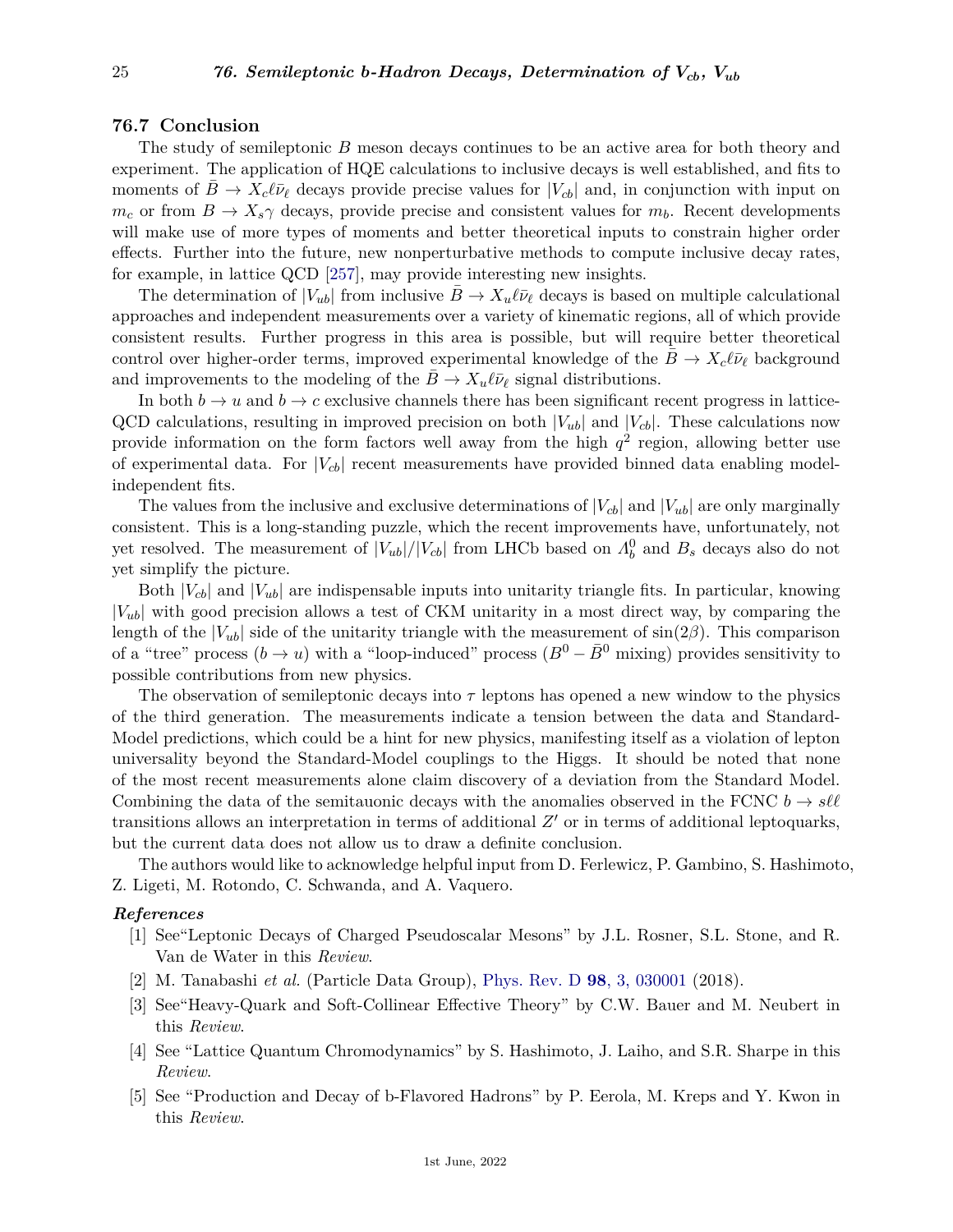- <span id="page-25-0"></span>[6] Y. S. Amhis *et al.* (HFLAV) (2019), [\[arXiv:1909.12524\].](https://arxiv.org/abs/1909.12524)
- <span id="page-25-1"></span>[7] J. A. Bailey *et al.* (Fermilab Lattice and MILC), [Phys. Rev.](http://doi.org/10.1103/PhysRevD.92.034506) **D92**[, 3, 034506](http://doi.org/10.1103/PhysRevD.92.034506) (2015), [\[arXiv:1503.07237\].](https://arxiv.org/abs/1503.07237)
- <span id="page-25-24"></span>[8] H. Na *et al.* (HPQCD), [Phys. Rev.](http://doi.org/10.1103/PhysRevD.93.119906) **D92**[, 5, 054510](http://doi.org/10.1103/PhysRevD.93.119906) (2015), [Erratum: Phys. Rev.D93,no.11,119906(2016)], [\[arXiv:1505.03925\].](https://arxiv.org/abs/1505.03925)
- <span id="page-25-2"></span>[9] A. Bazavov *et al.* (Fermilab Lattice, MILC) (2021), [\[arXiv:2105.14019\].](https://arxiv.org/abs/2105.14019)
- <span id="page-25-3"></span>[10] N. Isgur and M. B. Wise, [Phys. Lett.](http://doi.org/10.1016/0370-2693(89)90566-2) **[B232](http://doi.org/10.1016/0370-2693(89)90566-2)**, 113 (1989); N. Isgur and M. B. Wise, [Phys.](http://doi.org/10.1016/0370-2693(90)91219-2) [Lett.](http://doi.org/10.1016/0370-2693(90)91219-2) **[B237](http://doi.org/10.1016/0370-2693(90)91219-2)**, 527 (1990).
- <span id="page-25-4"></span>[11] M. A. Shifman and M. B. Voloshin, Sov. J. Nucl. Phys. **47**, 511 (1988), [Yad. Fiz.47,801(1988)].
- <span id="page-25-5"></span>[12] A. V. Manohar and M. B. Wise, Camb. Monogr. Part. Phys. Nucl. Phys. Cosmol. **10**, 1  $(2000).$
- [13] H. Georgi, [Phys. Lett.](http://doi.org/10.1016/0370-2693(90)91128-X) **[B240](http://doi.org/10.1016/0370-2693(90)91128-X)**, 447 (1990).
- <span id="page-25-6"></span>[14] A. F. Falk *et al.*, [Nucl. Phys.](http://doi.org/10.1016/0550-3213(90)90591-Z) **[B343](http://doi.org/10.1016/0550-3213(90)90591-Z)**, 1 (1990).
- [15] E. Eichten and B. R. Hill, [Phys. Lett.](http://doi.org/10.1016/0370-2693(90)92049-O) **[B234](http://doi.org/10.1016/0370-2693(90)92049-O)**, 511 (1990).
- <span id="page-25-7"></span>[16] A. Sirlin, [Nucl. Phys.](http://doi.org/10.1016/0550-3213(82)90303-0) **[B196](http://doi.org/10.1016/0550-3213(82)90303-0)**, 83 (1982).
- <span id="page-25-8"></span>[17] J. A. Bailey *et al.* (Fermilab Lattice, MILC), [Phys. Rev.](http://doi.org/10.1103/PhysRevD.89.114504) **D89**[, 11, 114504](http://doi.org/10.1103/PhysRevD.89.114504) (2014), [\[arXiv:1403.0635\].](https://arxiv.org/abs/1403.0635)
- <span id="page-25-9"></span>[18] C. G. Boyd, B. Grinstein and R. F. Lebed, [Phys. Rev. Lett.](http://doi.org/10.1103/PhysRevLett.74.4603) **74**[, 4603](http://doi.org/10.1103/PhysRevLett.74.4603) (1995), [\[hep](https://arxiv.org/abs/hep-ph/9412324)[ph/9412324\].](https://arxiv.org/abs/hep-ph/9412324)
- <span id="page-25-20"></span>[19] C. G. Boyd, B. Grinstein and R. F. Lebed, [Phys. Lett. B](http://doi.org/10.1016/0370-2693(95)00480-9) **353**[, 306](http://doi.org/10.1016/0370-2693(95)00480-9) (1995), [\[hep-ph/9504235\].](https://arxiv.org/abs/hep-ph/9504235)
- [20] C. G. Boyd, B. Grinstein and R. F. Lebed, [Nucl. Phys. B](http://doi.org/10.1016/0550-3213(95)00653-2) **461**[, 493](http://doi.org/10.1016/0550-3213(95)00653-2) (1996), [\[hep-ph/9508211\].](https://arxiv.org/abs/hep-ph/9508211)
- [21] C. G. Boyd, B. Grinstein and R. F. Lebed, [Phys. Rev. D](http://doi.org/10.1103/PhysRevD.56.6895) **56**[, 6895](http://doi.org/10.1103/PhysRevD.56.6895) (1997), [\[hep-ph/9705252\].](https://arxiv.org/abs/hep-ph/9705252)
- <span id="page-25-10"></span>[22] B. Grinstein and A. Kobach, [Phys. Lett.](http://doi.org/10.1016/j.physletb.2017.05.078) **[B771](http://doi.org/10.1016/j.physletb.2017.05.078)**, 359 (2017), [\[arXiv:1703.08170\].](https://arxiv.org/abs/1703.08170)
- <span id="page-25-12"></span><span id="page-25-11"></span>[23] I. Caprini, L. Lellouch and M. Neubert, [Nucl. Phys.](http://doi.org/10.1016/S0550-3213(98)00350-2) **[B530](http://doi.org/10.1016/S0550-3213(98)00350-2)**, 153 (1998), [\[hep-ph/9712417\].](https://arxiv.org/abs/hep-ph/9712417)
- <span id="page-25-25"></span>[24] M. Bordone, M. Jung and D. van Dyk (2019), [\[arXiv:1908.09398\].](https://arxiv.org/abs/1908.09398)
- [25] F. U. Bernlochner *et al.*, [Phys. Rev.](http://doi.org/10.1103/PhysRevD.95.115008) **D95**[, 11, 115008](http://doi.org/10.1103/PhysRevD.95.115008) (2017), [erratum: Phys. Rev.D97,no.5,059902(2018)], [\[arXiv:1703.05330\].](https://arxiv.org/abs/1703.05330)
- <span id="page-25-21"></span>[26] D. Bigi, P. Gambino and S. Schacht, [Phys. Lett.](http://doi.org/10.1016/j.physletb.2017.04.022) **[B769](http://doi.org/10.1016/j.physletb.2017.04.022)**, 441 (2017), [\[arXiv:1703.06124\].](https://arxiv.org/abs/1703.06124)
- <span id="page-25-22"></span>[27] P. Gambino, M. Jung and S. Schacht, [Phys. Lett.](http://doi.org/10.1016/j.physletb.2019.06.039) **[B795](http://doi.org/10.1016/j.physletb.2019.06.039)**, 386 (2019), [\[arXiv:1905.08209\].](https://arxiv.org/abs/1905.08209)
- <span id="page-25-23"></span>[28] F. U. Bernlochner, Z. Ligeti and D. J. Robinson, [Phys. Rev.](http://doi.org/10.1103/PhysRevD.100.013005) **D100**[, 1, 013005](http://doi.org/10.1103/PhysRevD.100.013005) (2019), [\[arXiv:1902.09553\].](https://arxiv.org/abs/1902.09553)
- <span id="page-25-13"></span>[29] F. U. Bernlochner *et al.*, [Phys. Rev.](http://doi.org/10.1103/PhysRevD.96.091503) **D96**[, 9, 091503](http://doi.org/10.1103/PhysRevD.96.091503) (2017), [\[arXiv:1708.07134\].](https://arxiv.org/abs/1708.07134)
- <span id="page-25-14"></span>[30] T. Kaneko *et al.* (JLQCD), [PoS](http://doi.org/10.22323/1.363.0139) **[LATTICE2019](http://doi.org/10.22323/1.363.0139)**, 139 (2019), [\[arXiv:1912.11770\].](https://arxiv.org/abs/1912.11770)
- <span id="page-25-15"></span>[31] J. Harrison, C. Davies and M. Wingate (HPQCD), [Phys. Rev.](http://doi.org/10.1103/PhysRevD.97.054502) **D97**[, 5, 054502](http://doi.org/10.1103/PhysRevD.97.054502) (2018), [\[arXiv:1711.11013\].](https://arxiv.org/abs/1711.11013)
- <span id="page-25-17"></span><span id="page-25-16"></span>[32] S. Aoki *et al.* (Flavour Lattice Averaging Group) (2019), [\[arXiv:1902.08191\].](https://arxiv.org/abs/1902.08191)
- <span id="page-25-19"></span>[33] I. I. Y. Bigi *et al.*, [Phys. Rev.](http://doi.org/10.1103/PhysRevD.52.196) **D52**[, 196](http://doi.org/10.1103/PhysRevD.52.196) (1995), [\[hep-ph/9405410\].](https://arxiv.org/abs/hep-ph/9405410)
- <span id="page-25-18"></span>[34] A. Kapustin *et al.*, [Phys. Lett.](http://doi.org/10.1016/0370-2693(96)00279-1) **[B375](http://doi.org/10.1016/0370-2693(96)00279-1)**, 327 (1996), [\[hep-ph/9602262\].](https://arxiv.org/abs/hep-ph/9602262)
- [35] P. Gambino, T. Mannel and N. Uraltsev, [Phys. Rev.](http://doi.org/10.1103/PhysRevD.81.113002) **D81**[, 113002](http://doi.org/10.1103/PhysRevD.81.113002) (2010), [\[arXiv:1004.2859\].](https://arxiv.org/abs/1004.2859)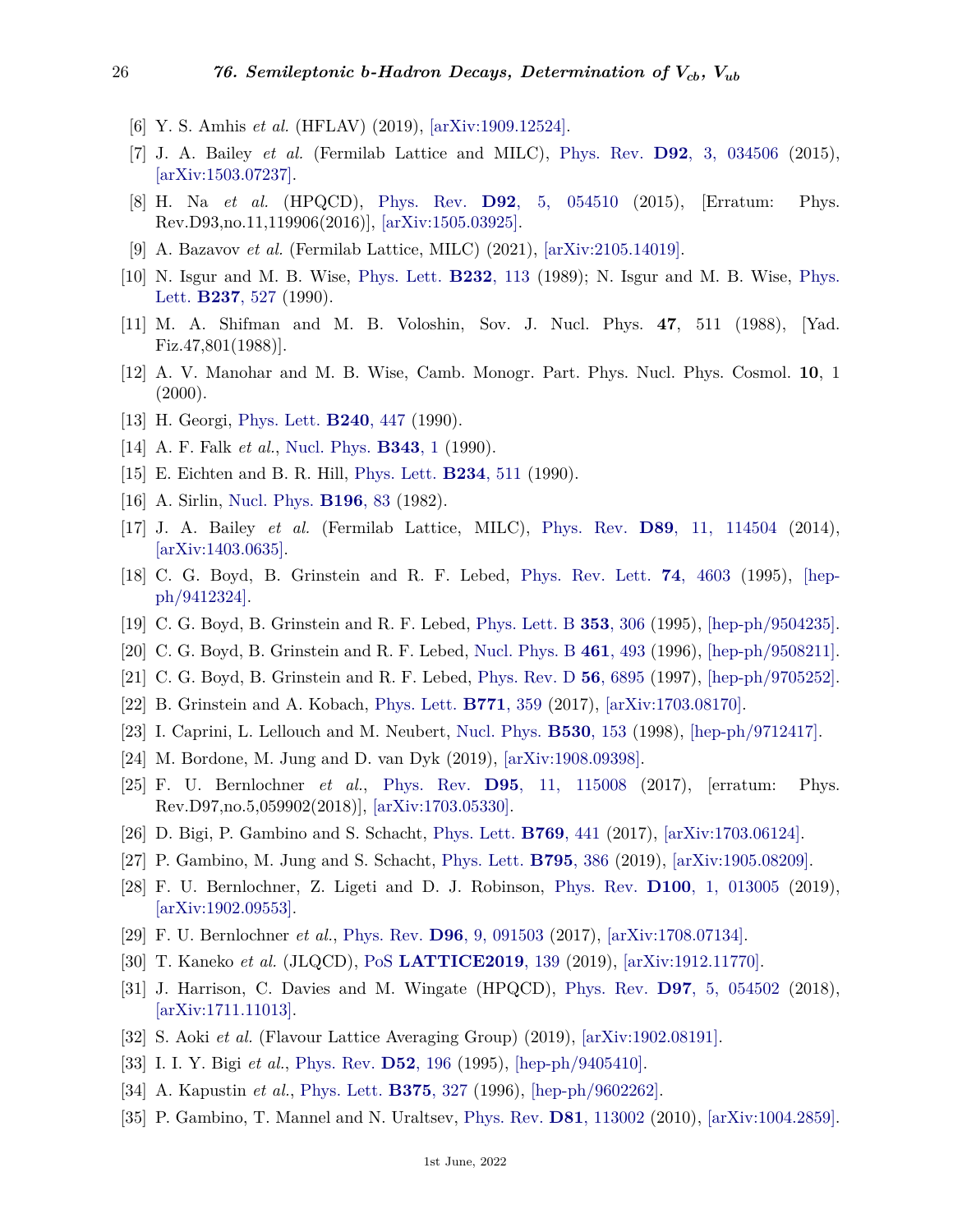- <span id="page-26-0"></span>[36] M. A. Shifman, N. G. Uraltsev and A. I. Vainshtein, [Phys. Rev. D](http://doi.org/10.1103/PhysRevD.52.3149) **51**[, 2217](http://doi.org/10.1103/PhysRevD.52.3149) (1995), [Erratum: Phys.Rev.D 52, 3149 (1995)], [\[hep-ph/9405207\].](https://arxiv.org/abs/hep-ph/9405207)
- <span id="page-26-1"></span>[37] A. Czarnecki, K. Melnikov and N. Uraltsev, [Phys. Rev. D](http://doi.org/10.1103/PhysRevD.57.1769) **57**[, 1769](http://doi.org/10.1103/PhysRevD.57.1769) (1998), [\[hep-ph/9706311\].](https://arxiv.org/abs/hep-ph/9706311)
- <span id="page-26-2"></span>[38] P. Gambino, T. Mannel and N. Uraltsev, [JHEP](http://doi.org/10.1007/JHEP10(2012)169) **10**[, 169](http://doi.org/10.1007/JHEP10(2012)169) (2012), [\[arXiv:1206.2296\].](https://arxiv.org/abs/1206.2296)
- <span id="page-26-3"></span>[39] N. Gubernari, A. Kokulu and D. van Dyk, [JHEP](http://doi.org/10.1007/JHEP01(2019)150) **01**[, 150](http://doi.org/10.1007/JHEP01(2019)150) (2019), [\[arXiv:1811.00983\].](https://arxiv.org/abs/1811.00983)
- <span id="page-26-4"></span>[40] L. Lellouch, [Nucl. Phys. B](http://doi.org/10.1016/0550-3213(96)00443-9) **479**[, 353](http://doi.org/10.1016/0550-3213(96)00443-9) (1996), [\[hep-ph/9509358\].](https://arxiv.org/abs/hep-ph/9509358)
- <span id="page-26-5"></span>[41] M. Di Carlo *et al.*, [Phys. Rev. D](http://doi.org/10.1103/PhysRevD.104.054502) **104**[, 5, 054502](http://doi.org/10.1103/PhysRevD.104.054502) (2021), [\[arXiv:2105.02497\].](https://arxiv.org/abs/2105.02497)
- <span id="page-26-6"></span>[42] G. Martinelli, S. Simula and L. Vittorio (2021), [\[arXiv:2105.07851\].](https://arxiv.org/abs/2105.07851)
- <span id="page-26-7"></span>[43] D. Buskulic *et al.* (ALEPH), [Phys. Lett.](http://doi.org/10.1016/S0370-2693(97)00071-3) **[B395](http://doi.org/10.1016/S0370-2693(97)00071-3)**, 373 (1997).
- [44] G. Abbiendi *et al.* (OPAL), [Phys. Lett.](http://doi.org/10.1016/S0370-2693(00)00457-3) **[B482](http://doi.org/10.1016/S0370-2693(00)00457-3)**, 15 (2000), [\[hep-ex/0003013\].](https://arxiv.org/abs/hep-ex/0003013)
- [45] P. Abreu *et al.* (DELPHI), [Phys. Lett.](http://doi.org/10.1016/S0370-2693(01)00569-X) **[B510](http://doi.org/10.1016/S0370-2693(01)00569-X)**, 55 (2001), [\[hep-ex/0104026\].](https://arxiv.org/abs/hep-ex/0104026)
- [46] J. Abdallah *et al.* (DELPHI), [Eur. Phys. J.](http://doi.org/10.1140/epjc/s2004-01598-6) **C33**[, 213](http://doi.org/10.1140/epjc/s2004-01598-6) (2004), [\[hep-ex/0401023\].](https://arxiv.org/abs/hep-ex/0401023)
- [47] N. E. Adam *et al.* (CLEO), [Phys. Rev.](http://doi.org/10.1103/PhysRevD.67.032001) **D67**[, 032001](http://doi.org/10.1103/PhysRevD.67.032001) (2003), [\[hep-ex/0210040\].](https://arxiv.org/abs/hep-ex/0210040)
- [48] B. Aubert *et al.* (BaBar), [Phys. Rev.](http://doi.org/10.1103/PhysRevD.77.032002) **D77**[, 032002](http://doi.org/10.1103/PhysRevD.77.032002) (2008), [\[arXiv:0705.4008\].](https://arxiv.org/abs/0705.4008)
- [49] B. Aubert *et al.* (BaBar), [Phys. Rev. Lett.](http://doi.org/10.1103/PhysRevLett.100.231803) **100**[, 231803](http://doi.org/10.1103/PhysRevLett.100.231803) (2008), [\[arXiv:0712.3493\].](https://arxiv.org/abs/0712.3493)
- <span id="page-26-14"></span>[50] B. Aubert *et al.* (BaBar), [Phys. Rev.](http://doi.org/10.1103/PhysRevD.79.012002) **D79**[, 012002](http://doi.org/10.1103/PhysRevD.79.012002) (2009), [\[arXiv:0809.0828\].](https://arxiv.org/abs/0809.0828)
- [51] W. Dungel *et al.* (Belle), [Phys. Rev.](http://doi.org/10.1103/PhysRevD.82.112007) **D82**[, 112007](http://doi.org/10.1103/PhysRevD.82.112007) (2010), [\[arXiv:1010.5620\].](https://arxiv.org/abs/1010.5620)
- [52] A. Abdesselam *et al.* (Belle) (2017), [\[arXiv:1702.01521\].](https://arxiv.org/abs/1702.01521)
- <span id="page-26-8"></span>[53] A. Abdesselam *et al.* (Belle) (2018), [\[arXiv:1809.03290\].](https://arxiv.org/abs/1809.03290)
- <span id="page-26-9"></span>[54] J. P. Lees *et al.* (BaBar), [Phys. Rev. Lett.](http://doi.org/10.1103/PhysRevLett.123.091801) **123**[, 091801](http://doi.org/10.1103/PhysRevLett.123.091801) (2019), [\[arXiv:1903.10002\].](https://arxiv.org/abs/1903.10002)
- <span id="page-26-10"></span>[55] E. Waheed *et al.* (Belle), [Phys. Rev. D](http://doi.org/10.1103/PhysRevD.100.052007) **100**[, 5, 052007](http://doi.org/10.1103/PhysRevD.100.052007) (2019), [Erratum: Phys.Rev.D 103, 079901 (2021)], [\[arXiv:1809.03290\].](https://arxiv.org/abs/1809.03290)
- <span id="page-26-12"></span><span id="page-26-11"></span>[56] F. Abudinén *et al.* (Belle-II) (2020), [\[arXiv:2008.07198\].](https://arxiv.org/abs/2008.07198)
- [57] F. Abudinén *et al.* (Belle-II) (2020), [\[arXiv:2008.10299\].](https://arxiv.org/abs/2008.10299)
- <span id="page-26-13"></span>[58] D. Ferlewicz, P. Urquijo and E. Waheed, [Phys. Rev. D](http://doi.org/10.1103/PhysRevD.103.073005) **103**[, 7, 073005](http://doi.org/10.1103/PhysRevD.103.073005) (2021), [\[arXiv:2008.09341\].](https://arxiv.org/abs/2008.09341)
- <span id="page-26-15"></span>[59] B. Aubert *et al.* (BaBar), [Phys. Rev. Lett.](http://doi.org/10.1103/PhysRevLett.104.011802) **104**[, 011802](http://doi.org/10.1103/PhysRevLett.104.011802) (2010), [\[arXiv:0904.4063\].](https://arxiv.org/abs/0904.4063)
- <span id="page-26-16"></span>[60] R. Glattauer *et al.* (Belle), [Phys. Rev.](http://doi.org/10.1103/PhysRevD.93.032006) **D93**[, 3, 032006](http://doi.org/10.1103/PhysRevD.93.032006) (2016), [\[arXiv:1510.03657\].](https://arxiv.org/abs/1510.03657)
- <span id="page-26-17"></span>[61] C. Bourrely, I. Caprini and L. Lellouch, [Phys. Rev.](http://doi.org/10.1103/PhysRevD.82.099902) **D79**[, 013008](http://doi.org/10.1103/PhysRevD.82.099902) (2009), [Erratum: Phys. Rev.D82,099902(2010)], [\[arXiv:0807.2722\].](https://arxiv.org/abs/0807.2722)
- <span id="page-26-18"></span>[62] D. Bigi and P. Gambino, [Phys. Rev.](http://doi.org/10.1103/PhysRevD.94.094008) **D94**[, 9, 094008](http://doi.org/10.1103/PhysRevD.94.094008) (2016), [\[arXiv:1606.08030\].](https://arxiv.org/abs/1606.08030)
- <span id="page-26-19"></span>[63] C. J. Monahan *et al.*, [Phys. Rev. D](http://doi.org/10.1103/PhysRevD.95.114506) **95**[, 11, 114506](http://doi.org/10.1103/PhysRevD.95.114506) (2017), [\[arXiv:1703.09728\].](https://arxiv.org/abs/1703.09728)
- <span id="page-26-20"></span>[64] E. McLean *et al.*, [Phys. Rev. D](http://doi.org/10.1103/PhysRevD.101.074513) **101**[, 7, 074513](http://doi.org/10.1103/PhysRevD.101.074513) (2020), [\[arXiv:1906.00701\].](https://arxiv.org/abs/1906.00701)
- <span id="page-26-21"></span>[65] E. McLean *et al.*, [Phys. Rev. D](http://doi.org/10.1103/PhysRevD.99.114512) **99**[, 11, 114512](http://doi.org/10.1103/PhysRevD.99.114512) (2019), [\[arXiv:1904.02046\].](https://arxiv.org/abs/1904.02046)
- <span id="page-26-22"></span>[66] J. Harrison and C. T. H. Davies (HPQCD) (2021), [\[arXiv:2105.11433\].](https://arxiv.org/abs/2105.11433)
- <span id="page-26-23"></span>[67] R. Aaij *et al.* (LHCb), [Phys. Rev. D](http://doi.org/10.1103/PhysRevD.101.072004) **101**[, 7, 072004](http://doi.org/10.1103/PhysRevD.101.072004) (2020), [\[arXiv:2001.03225\].](https://arxiv.org/abs/2001.03225)
- <span id="page-26-24"></span>[68] R. Aaij *et al.* (LHCb), [Phys. Rev. D](http://doi.org/10.1103/PhysRevD.104.032005) **104**[, 3, 032005](http://doi.org/10.1103/PhysRevD.104.032005) (2021), [\[arXiv:2103.06810\].](https://arxiv.org/abs/2103.06810)
- <span id="page-26-25"></span>[69] A. V. Manohar and M. B. Wise, [Phys. Rev.](http://doi.org/10.1103/PhysRevD.49.1310) **D49**[, 1310](http://doi.org/10.1103/PhysRevD.49.1310) (1994), [\[hep-ph/9308246\].](https://arxiv.org/abs/hep-ph/9308246)
- <span id="page-26-26"></span>[70] I. I. Y. Bigi *et al.*, [Phys. Rev. Lett.](http://doi.org/10.1103/PhysRevLett.71.496) **71**[, 496](http://doi.org/10.1103/PhysRevLett.71.496) (1993), [,201(1993)], [\[hep-ph/9304225\];](https://arxiv.org/abs/hep-ph/9304225) I. I. Y. Bigi *et al.*, [Phys. Lett.](http://doi.org/10.1016/0370-2693(94)91239-4) **[B323](http://doi.org/10.1016/0370-2693(94)91239-4)**, 408 (1994), [\[hep-ph/9311339\].](https://arxiv.org/abs/hep-ph/9311339)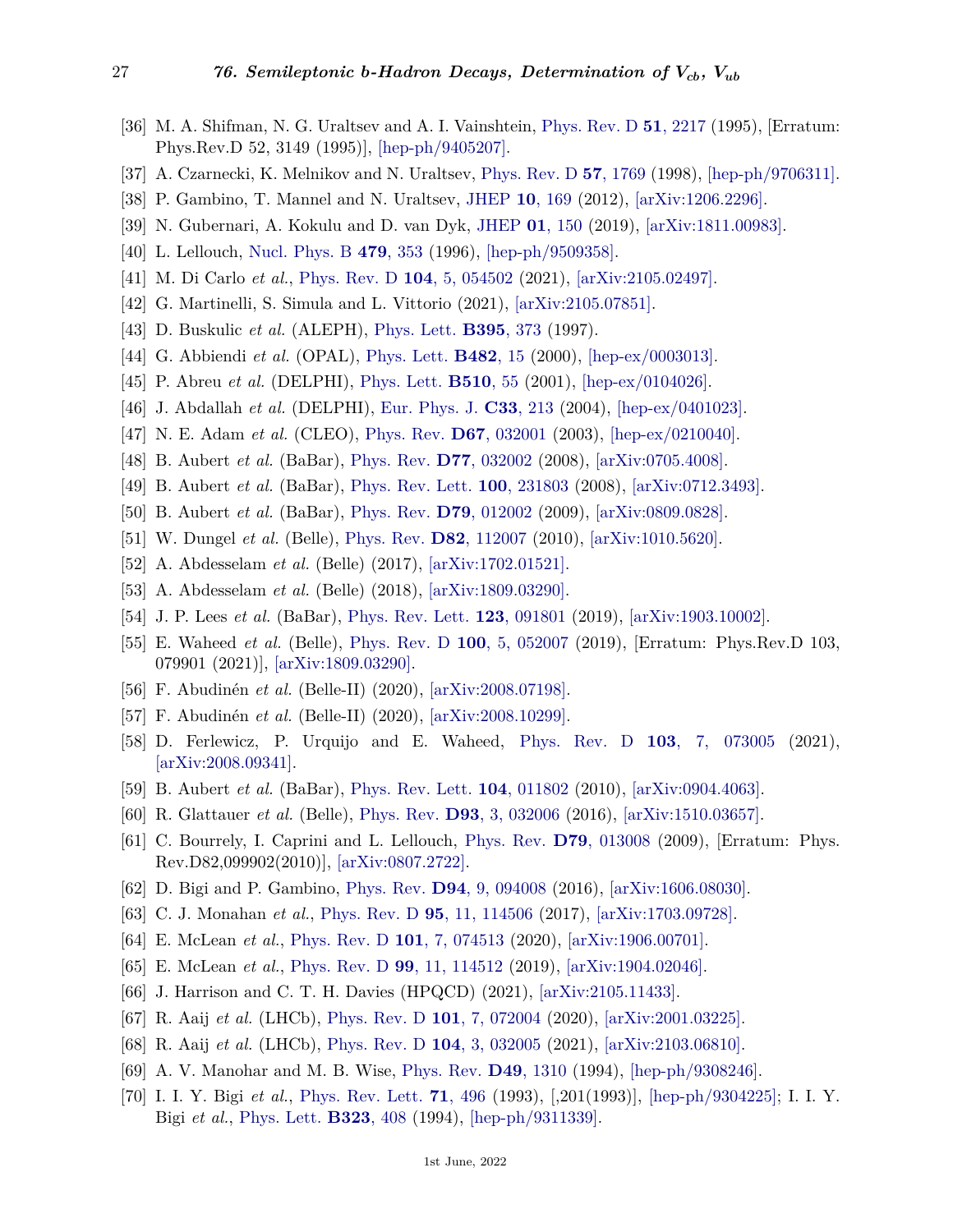- <span id="page-27-0"></span>[71] D. Benson *et al.*, [Nucl. Phys.](http://doi.org/10.1016/S0550-3213(03)00452-8) **[B665](http://doi.org/10.1016/S0550-3213(03)00452-8)**, 367 (2003), [\[hep-ph/0302262\].](https://arxiv.org/abs/hep-ph/0302262)
- <span id="page-27-1"></span>[72] M. Gremm and A. Kapustin, [Phys. Rev.](http://doi.org/10.1103/PhysRevD.55.6924) **D55**[, 6924](http://doi.org/10.1103/PhysRevD.55.6924) (1997), [\[hep-ph/9603448\].](https://arxiv.org/abs/hep-ph/9603448)
- [73] B. M. Dassinger, T. Mannel and S. Turczyk, [JHEP](http://doi.org/10.1088/1126-6708/2007/03/087) **03**[, 087](http://doi.org/10.1088/1126-6708/2007/03/087) (2007), [\[hep-ph/0611168\].](https://arxiv.org/abs/hep-ph/0611168)
- <span id="page-27-13"></span>[74] I. I. Bigi, N. Uraltsev and R. Zwicky, [Eur. Phys. J.](http://doi.org/10.1140/epjc/s10052-007-0216-8) **C50**[, 539](http://doi.org/10.1140/epjc/s10052-007-0216-8) (2007), [\[hep-ph/0511158\].](https://arxiv.org/abs/hep-ph/0511158)
- <span id="page-27-2"></span>[75] T. Mannel, S. Turczyk and N. Uraltsev, [JHEP](http://doi.org/10.1007/JHEP11(2010)109) **11**[, 109](http://doi.org/10.1007/JHEP11(2010)109) (2010), [\[arXiv:1009.4622\].](https://arxiv.org/abs/1009.4622)
- <span id="page-27-3"></span>[76] A. Pak and A. Czarnecki, [Phys. Rev.](http://doi.org/10.1103/PhysRevD.78.114015) **D78**[, 114015](http://doi.org/10.1103/PhysRevD.78.114015) (2008), [\[arXiv:0808.3509\].](https://arxiv.org/abs/0808.3509)
- [77] S. Biswas and K. Melnikov, [JHEP](http://doi.org/10.1007/JHEP02(2010)089) **02**[, 089](http://doi.org/10.1007/JHEP02(2010)089) (2010), [\[arXiv:0911.4142\].](https://arxiv.org/abs/0911.4142)
- <span id="page-27-4"></span>[78] P. Gambino, [JHEP](http://doi.org/10.1007/JHEP09(2011)055) **09**[, 055](http://doi.org/10.1007/JHEP09(2011)055) (2011), [\[arXiv:1107.3100\].](https://arxiv.org/abs/1107.3100)
- <span id="page-27-5"></span>[79] M. Fael, K. Schönwald and M. Steinhauser, [Phys. Rev. D](http://doi.org/10.1103/PhysRevD.104.016003) **104**[, 1, 016003](http://doi.org/10.1103/PhysRevD.104.016003) (2021), [\[arXiv:2011.13654\].](https://arxiv.org/abs/2011.13654)
- <span id="page-27-6"></span>[80] P. Gambino and N. Uraltsev, [Eur. Phys. J.](http://doi.org/10.1140/epjc/s2004-01671-2) **C34**[, 181](http://doi.org/10.1140/epjc/s2004-01671-2) (2004), [\[hep-ph/0401063\].](https://arxiv.org/abs/hep-ph/0401063)
- [81] V. Aquila *et al.*, [Nucl. Phys.](http://doi.org/10.1016/j.nuclphysb.2005.04.031) **[B719](http://doi.org/10.1016/j.nuclphysb.2005.04.031)**, 77 (2005), [\[hep-ph/0503083\].](https://arxiv.org/abs/hep-ph/0503083)
- [82] M. E. Luke, M. J. Savage and M. B. Wise, [Phys. Lett. B](http://doi.org/10.1016/0370-2693(94)01370-R) **343**[, 329](http://doi.org/10.1016/0370-2693(94)01370-R) (1995), [\[hep-ph/9409287\].](https://arxiv.org/abs/hep-ph/9409287)
- <span id="page-27-7"></span>[83] M. E. Luke, M. J. Savage and M. B. Wise, [Phys. Lett. B](http://doi.org/10.1016/0370-2693(94)01573-U) **345**[, 301](http://doi.org/10.1016/0370-2693(94)01573-U) (1995), [\[hep-ph/9410387\].](https://arxiv.org/abs/hep-ph/9410387)
- <span id="page-27-8"></span>[84] T. Becher, H. Boos and E. Lunghi, [JHEP](http://doi.org/10.1088/1126-6708/2007/12/062) **12**[, 062](http://doi.org/10.1088/1126-6708/2007/12/062) (2007), [\[arXiv:0708.0855\].](https://arxiv.org/abs/0708.0855)
- <span id="page-27-9"></span>[85] A. Alberti *et al.*, [Nucl. Phys.](http://doi.org/10.1016/j.nuclphysb.2013.01.005) **[B870](http://doi.org/10.1016/j.nuclphysb.2013.01.005)**, 16 (2013), [\[arXiv:1212.5082\].](https://arxiv.org/abs/1212.5082)
- <span id="page-27-10"></span>[86] A. Alberti, P. Gambino and S. Nandi, [JHEP](http://doi.org/10.1007/JHEP01(2014)147) **01**[, 147](http://doi.org/10.1007/JHEP01(2014)147) (2014), [\[arXiv:1311.7381\].](https://arxiv.org/abs/1311.7381)
- <span id="page-27-11"></span>[87] T. Mannel, A. A. Pivovarov and D. Rosenthal, [Phys. Rev.](http://doi.org/10.1103/PhysRevD.92.054025) **D92**[, 5, 054025](http://doi.org/10.1103/PhysRevD.92.054025) (2015), [\[arXiv:1506.08167\].](https://arxiv.org/abs/1506.08167)
- <span id="page-27-12"></span>[88] T. Mannel and A. A. Pivovarov, [Phys. Rev. D](http://doi.org/10.1103/PhysRevD.100.093001) **100**[, 9, 093001](http://doi.org/10.1103/PhysRevD.100.093001) (2019), [\[arXiv:1907.09187\].](https://arxiv.org/abs/1907.09187)
- <span id="page-27-14"></span>[89] C. Breidenbach *et al.*, [Phys. Rev.](http://doi.org/10.1103/PhysRevD.78.014022) **D78**[, 014022](http://doi.org/10.1103/PhysRevD.78.014022) (2008), [\[arXiv:0805.0971\].](https://arxiv.org/abs/0805.0971)
- <span id="page-27-15"></span>[90] I. Bigi *et al.*, [JHEP](http://doi.org/10.1007/JHEP04(2010)073) **04**[, 073](http://doi.org/10.1007/JHEP04(2010)073) (2010), [\[arXiv:0911.3322\].](https://arxiv.org/abs/0911.3322)
- <span id="page-27-16"></span>[91] A. Kobach and S. Pal, [Phys. Lett.](http://doi.org/10.1016/j.physletb.2017.06.026) **[B772](http://doi.org/10.1016/j.physletb.2017.06.026)**, 225 (2017), [\[arXiv:1704.00008\].](https://arxiv.org/abs/1704.00008)
- <span id="page-27-17"></span>[92] J. Heinonen and T. Mannel, [Nucl. Phys.](http://doi.org/10.1016/j.nuclphysb.2014.09.017) **[B889](http://doi.org/10.1016/j.nuclphysb.2014.09.017)**, 46 (2014), [\[arXiv:1407.4384\].](https://arxiv.org/abs/1407.4384)
- <span id="page-27-18"></span>[93] P. Gambino, K. J. Healey and S. Turczyk, [Phys. Lett.](http://doi.org/10.1016/j.physletb.2016.10.023) **[B763](http://doi.org/10.1016/j.physletb.2016.10.023)**, 60 (2016), [\[arXiv:1606.06174\].](https://arxiv.org/abs/1606.06174)
- <span id="page-27-19"></span>[94] T. Mannel and K. K. Vos, [JHEP](http://doi.org/10.1007/JHEP06(2018)115) **06**[, 115](http://doi.org/10.1007/JHEP06(2018)115) (2018), [\[arXiv:1802.09409\].](https://arxiv.org/abs/1802.09409)
- <span id="page-27-20"></span>[95] M. Fael, T. Mannel and K. Keri Vos, [JHEP](http://doi.org/10.1007/JHEP02(2019)177) **02**[, 177](http://doi.org/10.1007/JHEP02(2019)177) (2019), [\[arXiv:1812.07472\].](https://arxiv.org/abs/1812.07472)
- <span id="page-27-21"></span>[96] I. I. Y. Bigi *et al.*, [Phys. Rev.](http://doi.org/10.1103/PhysRevD.50.2234) **D50**[, 2234](http://doi.org/10.1103/PhysRevD.50.2234) (1994), [\[hep-ph/9402360\].](https://arxiv.org/abs/hep-ph/9402360)
- <span id="page-27-22"></span>[97] A. H. Hoang, Z. Ligeti and A. V. Manohar, [Phys. Rev. Lett.](http://doi.org/10.1103/PhysRevLett.82.277) **82**[, 277](http://doi.org/10.1103/PhysRevLett.82.277) (1999), [\[hep-ph/9809423\].](https://arxiv.org/abs/hep-ph/9809423)
- <span id="page-27-27"></span>[98] A. H. Hoang, Z. Ligeti and A. V. Manohar, [Phys. Rev.](http://doi.org/10.1103/PhysRevD.59.074017) **D59**[, 074017](http://doi.org/10.1103/PhysRevD.59.074017) (1999), [\[hep-ph/9811239\].](https://arxiv.org/abs/hep-ph/9811239)
- <span id="page-27-23"></span>[99] A. H. Hoang and T. Teubner, [Phys. Rev.](http://doi.org/10.1103/PhysRevD.60.114027) **D60**[, 114027](http://doi.org/10.1103/PhysRevD.60.114027) (1999), [\[hep-ph/9904468\].](https://arxiv.org/abs/hep-ph/9904468)
- <span id="page-27-24"></span>[100] A. Hoang, P. Ruiz-Femenia and M. Stahlhofen, [JHEP](http://doi.org/10.1007/JHEP10(2012)188) **10**[, 188](http://doi.org/10.1007/JHEP10(2012)188) (2012), [\[arXiv:1209.0450\].](https://arxiv.org/abs/1209.0450)
- <span id="page-27-25"></span>[101] M. Fael, K. Schönwald and M. Steinhauser, [Phys. Rev. Lett.](http://doi.org/10.1103/PhysRevLett.125.052003) **125**[, 5, 052003](http://doi.org/10.1103/PhysRevLett.125.052003) (2020), [\[arXiv:2005.06487\].](https://arxiv.org/abs/2005.06487)
- <span id="page-27-26"></span>[102] S. E. Csorna *et al.* (CLEO), [Phys. Rev.](http://doi.org/10.1103/PhysRevD.70.032002) **D70**[, 032002](http://doi.org/10.1103/PhysRevD.70.032002) (2004), [\[hep-ex/0403052\].](https://arxiv.org/abs/hep-ex/0403052)
- [103] A. H. Mahmood *et al.* (CLEO), [Phys. Rev.](http://doi.org/10.1103/PhysRevD.70.032003) **D70**[, 032003](http://doi.org/10.1103/PhysRevD.70.032003) (2004), [\[hep-ex/0403053\].](https://arxiv.org/abs/hep-ex/0403053)
- [104] B. Aubert *et al.* (BaBar), [Phys. Rev.](http://doi.org/10.1103/PhysRevD.69.111103) **D69**[, 111103](http://doi.org/10.1103/PhysRevD.69.111103) (2004), [\[hep-ex/0403031\].](https://arxiv.org/abs/hep-ex/0403031)
- [105] B. Aubert *et al.* (BaBar), [Phys. Rev.](http://doi.org/10.1103/PhysRevD.69.111104) **D69**[, 111104](http://doi.org/10.1103/PhysRevD.69.111104) (2004), [\[hep-ex/0403030\].](https://arxiv.org/abs/hep-ex/0403030)
- [106] C. Schwanda *et al.* (Belle), [Phys. Rev.](http://doi.org/10.1103/PhysRevD.75.032005) **D75**[, 032005](http://doi.org/10.1103/PhysRevD.75.032005) (2007), [\[hep-ex/0611044\].](https://arxiv.org/abs/hep-ex/0611044)
- [107] P. Urquijo *et al.* (Belle), [Phys. Rev.](http://doi.org/10.1103/PhysRevD.75.032001) **D75**[, 032001](http://doi.org/10.1103/PhysRevD.75.032001) (2007), [\[hep-ex/0610012\].](https://arxiv.org/abs/hep-ex/0610012)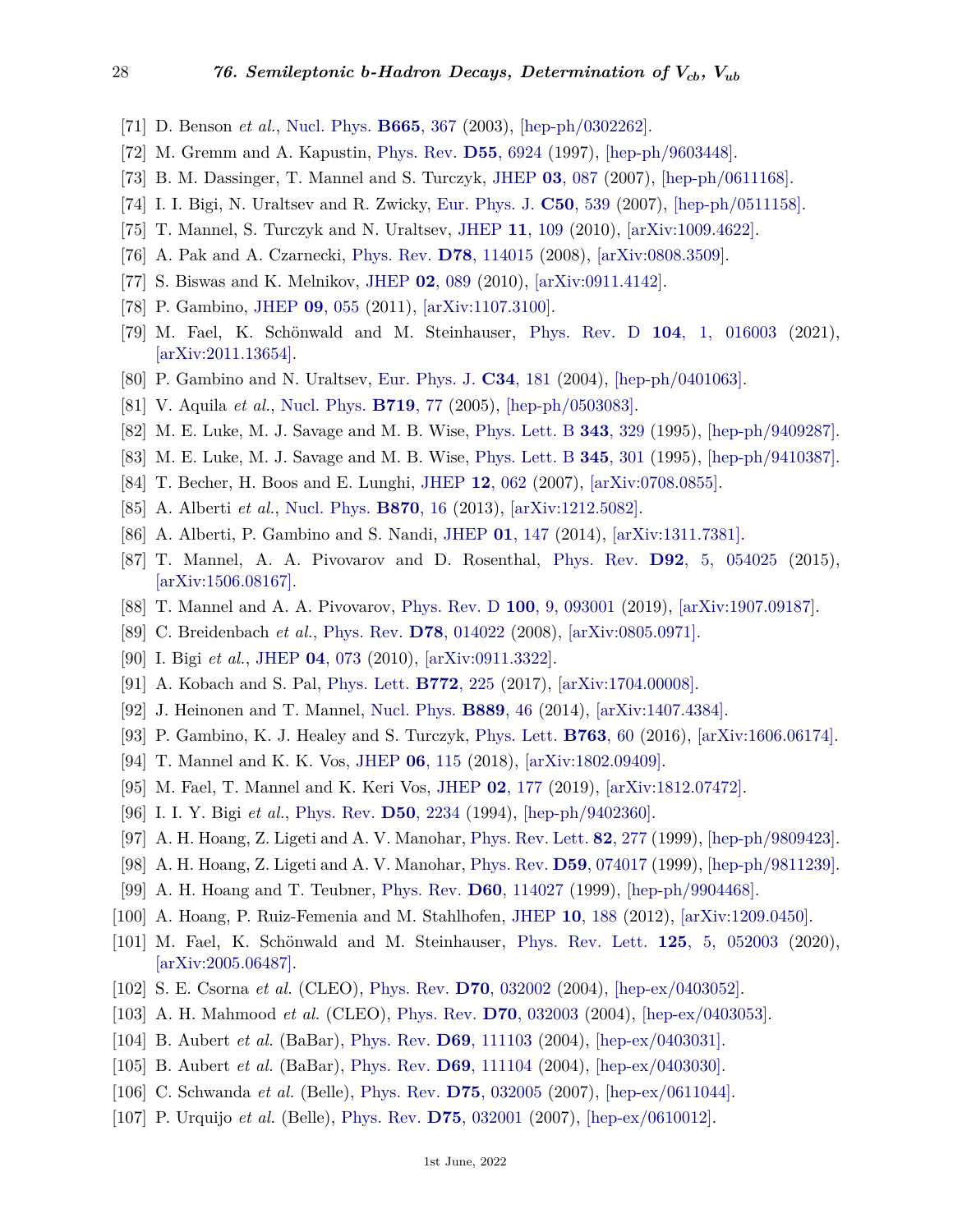- [108] J. Abdallah *et al.* (DELPHI), [Eur. Phys. J.](http://doi.org/10.1140/epjc/s2005-02406-7) **[C45](http://doi.org/10.1140/epjc/s2005-02406-7)**, 35 (2006), [\[hep-ex/0510024\].](https://arxiv.org/abs/hep-ex/0510024)
- [109] D. Acosta *et al.* (CDF), [Phys. Rev.](http://doi.org/10.1103/PhysRevD.71.051103) **D71**[, 051103](http://doi.org/10.1103/PhysRevD.71.051103) (2005), [\[hep-ex/0502003\].](https://arxiv.org/abs/hep-ex/0502003)
- <span id="page-28-0"></span>[110] B. Aubert *et al.* (BaBar), [Phys. Rev.](http://doi.org/10.1103/PhysRevD.81.032003) **D81**[, 032003](http://doi.org/10.1103/PhysRevD.81.032003) (2010), [\[arXiv:0908.0415\].](https://arxiv.org/abs/0908.0415)
- <span id="page-28-1"></span>[111] A. Limosani *et al.* (Belle), [Phys. Rev. Lett.](http://doi.org/10.1103/PhysRevLett.103.241801) **103**[, 241801](http://doi.org/10.1103/PhysRevLett.103.241801) (2009), [\[arXiv:0907.1384\].](https://arxiv.org/abs/0907.1384)
- <span id="page-28-3"></span>[112] C. Schwanda *et al.* (Belle), [Phys. Rev.](http://doi.org/10.1103/PhysRevD.78.032016) **D78**[, 032016](http://doi.org/10.1103/PhysRevD.78.032016) (2008), [\[arXiv:0803.2158\].](https://arxiv.org/abs/0803.2158)
- [113] B. Aubert *et al.* (BaBar), [Phys. Rev.](http://doi.org/10.1103/PhysRevD.72.052004) **D72**[, 052004](http://doi.org/10.1103/PhysRevD.72.052004) (2005), [\[hep-ex/0508004\].](https://arxiv.org/abs/hep-ex/0508004)
- [114] B. Aubert *et al.* (BaBar), [Phys. Rev. Lett.](http://doi.org/10.1103/PhysRevLett.97.171803) **97**[, 171803](http://doi.org/10.1103/PhysRevLett.97.171803) (2006), [\[hep-ex/0607071\].](https://arxiv.org/abs/hep-ex/0607071)
- <span id="page-28-2"></span>[115] S. Chen *et al.* (CLEO), [Phys. Rev. Lett.](http://doi.org/10.1103/PhysRevLett.87.251807) **87**[, 251807](http://doi.org/10.1103/PhysRevLett.87.251807) (2001), [\[hep-ex/0108032\].](https://arxiv.org/abs/hep-ex/0108032)
- <span id="page-28-4"></span>[116] M. Battaglia *et al.*, [eConf](http://doi.org/10.1016/S0370-2693(03)00042-X) **[C0304052](http://doi.org/10.1016/S0370-2693(03)00042-X)**, WG102 (2003), [Phys. Lett.B556,41(2003)], [\[hep](https://arxiv.org/abs/hep-ph/0210319)[ph/0210319\].](https://arxiv.org/abs/hep-ph/0210319)
- [117] B. Aubert *et al.* (BaBar), [Phys. Rev. Lett.](http://doi.org/10.1103/PhysRevLett.93.011803) **93**[, 011803](http://doi.org/10.1103/PhysRevLett.93.011803) (2004), [\[hep-ex/0404017\].](https://arxiv.org/abs/hep-ex/0404017)
- <span id="page-28-10"></span>[118] O. Buchmüller and H. Flächer, hep-ph/0507253 updated in Ref. [\[258\]](#page-32-12).
- [119] C. W. Bauer *et al.*, [Phys. Rev.](http://doi.org/10.1103/PhysRevD.70.094017) **D70**[, 094017](http://doi.org/10.1103/PhysRevD.70.094017) (2004), updated in Ref. [\[258\]](#page-32-12), [\[hep-ph/0408002\].](https://arxiv.org/abs/hep-ph/0408002)
- <span id="page-28-8"></span>[120] P. Gambino and C. Schwanda, [Phys. Rev.](http://doi.org/10.1103/PhysRevD.89.014022) **D89**[, 1, 014022](http://doi.org/10.1103/PhysRevD.89.014022) (2014), [\[arXiv:1307.4551\].](https://arxiv.org/abs/1307.4551)
- <span id="page-28-5"></span>[121] A. Alberti *et al.*, [Phys. Rev. Lett.](http://doi.org/10.1103/PhysRevLett.114.061802) **114**[, 6, 061802](http://doi.org/10.1103/PhysRevLett.114.061802) (2015), [\[arXiv:1411.6560\].](https://arxiv.org/abs/1411.6560)
- <span id="page-28-6"></span>[122] M. Antonelli *et al.*, [Phys. Rept.](http://doi.org/10.1016/j.physrep.2010.05.003) **494**[, 197](http://doi.org/10.1016/j.physrep.2010.05.003) (2010), see section 5.4.2, [\[arXiv:0907.5386\].](https://arxiv.org/abs/0907.5386)
- <span id="page-28-7"></span>[123] See"Quark Masses" by A.V. Manohar, L.P. Lellouch , and R.M. Barnett in this *Review*.
- <span id="page-28-9"></span>[124] K. G. Chetyrkin *et al.*, [Phys. Rev.](http://doi.org/10.1103/PhysRevD.80.074010) **D80**[, 074010](http://doi.org/10.1103/PhysRevD.80.074010) (2009), [\[arXiv:0907.2110\].](https://arxiv.org/abs/0907.2110)
- <span id="page-28-11"></span>[125] M. Bordone, B. Capdevila and P. Gambino, [Phys. Lett. B](http://doi.org/10.1016/j.physletb.2021.136679) **822**[, 136679](http://doi.org/10.1016/j.physletb.2021.136679) (2021), [\[arXiv:2107.00604\].](https://arxiv.org/abs/2107.00604)
- <span id="page-28-12"></span>[126] M. Fael, K. Schönwald and M. Steinhauser, [Phys. Rev. D](http://doi.org/10.1103/PhysRevD.103.014005) **103**[, 1, 014005](http://doi.org/10.1103/PhysRevD.103.014005) (2021), [\[arXiv:2011.11655\].](https://arxiv.org/abs/2011.11655)
- <span id="page-28-13"></span>[127] R. van Tonder *et al.* (Belle) (2021), [\[arXiv:2109.01685\].](https://arxiv.org/abs/2109.01685)
- <span id="page-28-14"></span>[128] N. Uraltsev, [Int. J. Mod. Phys.](http://doi.org/10.1142/S0217751X99002177) **A14**[, 4641](http://doi.org/10.1142/S0217751X99002177) (1999), [\[hep-ph/9905520\].](https://arxiv.org/abs/hep-ph/9905520)
- <span id="page-28-15"></span>[129] M. Neubert, [Phys. Rev.](http://doi.org/10.1103/PhysRevD.49.4623) **D49**[, 4623](http://doi.org/10.1103/PhysRevD.49.4623) (1994), [\[hep-ph/9312311\];](https://arxiv.org/abs/hep-ph/9312311) M. Neubert, [Phys. Rev.](http://doi.org/10.1103/PhysRevD.49.3392) **[D49](http://doi.org/10.1103/PhysRevD.49.3392)**, [3392](http://doi.org/10.1103/PhysRevD.49.3392) (1994), [\[hep-ph/9311325\].](https://arxiv.org/abs/hep-ph/9311325)
- <span id="page-28-17"></span><span id="page-28-16"></span>[130] I. I. Y. Bigi *et al.*, [Int. J. Mod. Phys.](http://doi.org/10.1142/S0217751X94000996) **A9**[, 2467](http://doi.org/10.1142/S0217751X94000996) (1994), [\[hep-ph/9312359\].](https://arxiv.org/abs/hep-ph/9312359)
- <span id="page-28-18"></span>[131] C. W. Bauer, M. E. Luke and T. Mannel, [Phys. Rev.](http://doi.org/10.1103/PhysRevD.68.094001) **D68**[, 094001](http://doi.org/10.1103/PhysRevD.68.094001) (2003), [\[hep-ph/0102089\].](https://arxiv.org/abs/hep-ph/0102089)
- [132] M. Benzke *et al.*, [Phys. Rev. Lett.](http://doi.org/10.1103/PhysRevLett.106.141801) **106**[, 141801](http://doi.org/10.1103/PhysRevLett.106.141801) (2011), [\[arXiv:1012.3167\].](https://arxiv.org/abs/1012.3167)
- [133] A. Gunawardana and G. Paz (2019), [\[arXiv:1908.02812\].](https://arxiv.org/abs/1908.02812)
- <span id="page-28-19"></span>[134] F. U. Bernlochner *et al.* (SIMBA), [Phys. Rev. Lett.](http://doi.org/10.1103/PhysRevLett.127.102001) **127**[, 10, 102001](http://doi.org/10.1103/PhysRevLett.127.102001) (2021), [\[arXiv:2007.04320\].](https://arxiv.org/abs/2007.04320)
- <span id="page-28-20"></span>[135] M. Neubert, [Phys. Lett.](http://doi.org/10.1016/S0370-2693(01)00668-2) **[B513](http://doi.org/10.1016/S0370-2693(01)00668-2)**, 88 (2001), [\[hep-ph/0104280\].](https://arxiv.org/abs/hep-ph/0104280)
- [136] M. Neubert, [Phys. Lett.](http://doi.org/10.1016/S0370-2693(02)02462-0) **[B543](http://doi.org/10.1016/S0370-2693(02)02462-0)**, 269 (2002), [\[hep-ph/0207002\].](https://arxiv.org/abs/hep-ph/0207002)
- [137] A. K. Leibovich, I. Low and I. Z. Rothstein, [Phys. Rev.](http://doi.org/10.1103/PhysRevD.61.053006) **D61**[, 053006](http://doi.org/10.1103/PhysRevD.61.053006) (2000), [\[hep](https://arxiv.org/abs/hep-ph/9909404)[ph/9909404\].](https://arxiv.org/abs/hep-ph/9909404)
- [138] A. K. Leibovich, I. Low and I. Z. Rothstein, [Phys. Rev.](http://doi.org/10.1103/PhysRevD.62.014010) **D62**[, 014010](http://doi.org/10.1103/PhysRevD.62.014010) (2000), [\[hep](https://arxiv.org/abs/hep-ph/0001028)[ph/0001028\].](https://arxiv.org/abs/hep-ph/0001028)
- [139] A. K. Leibovich, I. Low and I. Z. Rothstein, [Phys. Lett.](http://doi.org/10.1016/S0370-2693(00)00756-5) **[B486](http://doi.org/10.1016/S0370-2693(00)00756-5)**, 86 (2000), [\[hep-ph/0005124\].](https://arxiv.org/abs/hep-ph/0005124)
- [140] A. K. Leibovich, I. Low and I. Z. Rothstein, [Phys. Lett.](http://doi.org/10.1016/S0370-2693(01)00667-0) **[B513](http://doi.org/10.1016/S0370-2693(01)00667-0)**, 83 (2001), [\[hep-ph/0105066\].](https://arxiv.org/abs/hep-ph/0105066)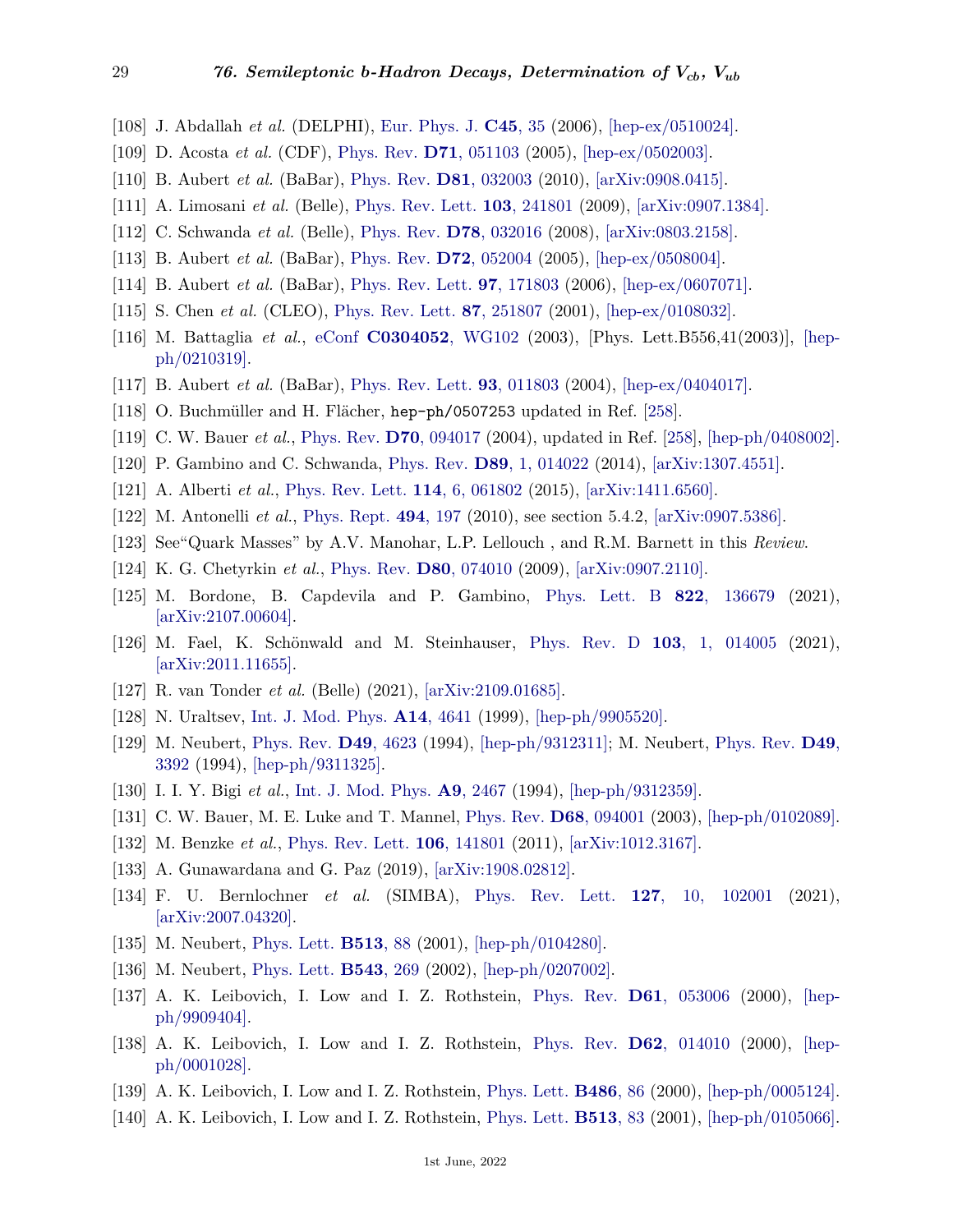- [141] A. H. Hoang, Z. Ligeti and M. Luke, [Phys. Rev.](http://doi.org/10.1103/PhysRevD.71.093007) **D71**[, 093007](http://doi.org/10.1103/PhysRevD.71.093007) (2005), [\[hep-ph/0502134\].](https://arxiv.org/abs/hep-ph/0502134)
- [142] B. O. Lange, M. Neubert and G. Paz, [JHEP](http://doi.org/10.1088/1126-6708/2005/10/084) **10**[, 084](http://doi.org/10.1088/1126-6708/2005/10/084) (2005), [\[hep-ph/0508178\].](https://arxiv.org/abs/hep-ph/0508178)
- <span id="page-29-0"></span>[143] B. O. Lange, [JHEP](http://doi.org/10.1088/1126-6708/2006/01/104) **01**[, 104](http://doi.org/10.1088/1126-6708/2006/01/104) (2006), [\[hep-ph/0511098\].](https://arxiv.org/abs/hep-ph/0511098)
- <span id="page-29-1"></span>[144] M. Neubert, [Phys. Lett.](http://doi.org/10.1016/j.physletb.2005.02.055) **[B612](http://doi.org/10.1016/j.physletb.2005.02.055)**, 13 (2005), [\[hep-ph/0412241\].](https://arxiv.org/abs/hep-ph/0412241)
- <span id="page-29-2"></span>[145] Z. Ligeti, I. W. Stewart and F. J. Tackmann, [Phys. Rev.](http://doi.org/10.1103/PhysRevD.78.114014) **D78**[, 114014](http://doi.org/10.1103/PhysRevD.78.114014) (2008), [\[arXiv:0807.1926\].](https://arxiv.org/abs/0807.1926)
- <span id="page-29-3"></span>[146] P. Gambino, K. J. Healey and C. Mondino, [Phys. Rev.](http://doi.org/10.1103/PhysRevD.94.014031) **D94**[, 1, 014031](http://doi.org/10.1103/PhysRevD.94.014031) (2016), [\[arXiv:1604.07598\].](https://arxiv.org/abs/1604.07598)
- <span id="page-29-4"></span>[147] B. O. Lange, M. Neubert and G. Paz, [Phys. Rev.](http://doi.org/10.1103/PhysRevD.72.073006) **D72**[, 073006](http://doi.org/10.1103/PhysRevD.72.073006) (2005), [\[hep-ph/0504071\].](https://arxiv.org/abs/hep-ph/0504071)
- <span id="page-29-5"></span>[148] P. Gambino *et al.*, [JHEP](http://doi.org/10.1088/1126-6708/2007/10/058) **10**[, 058](http://doi.org/10.1088/1126-6708/2007/10/058) (2007), [\[arXiv:0707.2493\].](https://arxiv.org/abs/0707.2493)
- <span id="page-29-6"></span>[149] J. R. Andersen and E. Gardi, [JHEP](http://doi.org/10.1088/1126-6708/2006/01/097) **01**[, 097](http://doi.org/10.1088/1126-6708/2006/01/097) (2006), [\[hep-ph/0509360\].](https://arxiv.org/abs/hep-ph/0509360)
- <span id="page-29-7"></span>[150] M. Beneke *et al.*, [JHEP](http://doi.org/10.1088/1126-6708/2005/06/071) **06**[, 071](http://doi.org/10.1088/1126-6708/2005/06/071) (2005), [\[hep-ph/0411395\].](https://arxiv.org/abs/hep-ph/0411395)
- <span id="page-29-8"></span>[151] C. Greub, M. Neubert and B. D. Pecjak, [Eur. Phys. J.](http://doi.org/10.1140/epjc/s10052-009-1210-0) **C65**[, 501](http://doi.org/10.1140/epjc/s10052-009-1210-0) (2010), [\[arXiv:0909.1609\].](https://arxiv.org/abs/0909.1609)
- <span id="page-29-9"></span>[152] M. Brucherseifer, F. Caola and K. Melnikov, [Phys. Lett.](http://doi.org/10.1016/j.physletb.2013.03.006) **[B721](http://doi.org/10.1016/j.physletb.2013.03.006)**, 107 (2013), [\[arXiv:1302.0444\].](https://arxiv.org/abs/1302.0444)
- <span id="page-29-10"></span>[153] T. Mannel and S. Recksiegel, [Phys. Rev.](http://doi.org/10.1103/PhysRevD.60.114040) **D60**[, 114040](http://doi.org/10.1103/PhysRevD.60.114040) (1999), [\[hep-ph/9904475\].](https://arxiv.org/abs/hep-ph/9904475)
- <span id="page-29-11"></span>[154] U. Aglietti *et al.*, [Eur. Phys. J.](http://doi.org/10.1140/epjc/s10052-008-0817-x) **C59**[, 831](http://doi.org/10.1140/epjc/s10052-008-0817-x) (2009), [\[arXiv:0711.0860\].](https://arxiv.org/abs/0711.0860)
- <span id="page-29-12"></span>[155] C. W. Bauer, Z. Ligeti and M. E. Luke, [Phys. Rev.](http://doi.org/10.1103/PhysRevD.64.113004) **D64**[, 113004](http://doi.org/10.1103/PhysRevD.64.113004) (2001), [\[hep-ph/0107074\].](https://arxiv.org/abs/hep-ph/0107074)
- <span id="page-29-13"></span>[156] C. W. Bauer, Z. Ligeti and M. E. Luke, [Phys. Lett.](http://doi.org/10.1016/S0370-2693(00)00318-X) **[B479](http://doi.org/10.1016/S0370-2693(00)00318-X)**, 395 (2000), [\[hep-ph/0002161\].](https://arxiv.org/abs/hep-ph/0002161)
- <span id="page-29-14"></span>[157] I. I. Y. Bigi and N. G. Uraltsev, [Nucl. Phys.](http://doi.org/10.1016/0550-3213(94)90564-9) **[B423](http://doi.org/10.1016/0550-3213(94)90564-9)**, 33 (1994), [\[hep-ph/9310285\].](https://arxiv.org/abs/hep-ph/9310285)
- <span id="page-29-15"></span>[158] M. B. Voloshin, [Phys. Lett.](http://doi.org/10.1016/S0370-2693(01)00812-7) **[B515](http://doi.org/10.1016/S0370-2693(01)00812-7)**, 74 (2001), [\[hep-ph/0106040\].](https://arxiv.org/abs/hep-ph/0106040)
- <span id="page-29-16"></span>[159] Z. Ligeti, M. Luke and A. V. Manohar, [Phys. Rev.](http://doi.org/10.1103/PhysRevD.82.033003) **D82**[, 033003](http://doi.org/10.1103/PhysRevD.82.033003) (2010), [\[arXiv:1003.1351\].](https://arxiv.org/abs/1003.1351)
- <span id="page-29-17"></span>[160] P. Gambino and J. F. Kamenik, [Nucl. Phys.](http://doi.org/10.1016/j.nuclphysb.2010.07.019) **[B840](http://doi.org/10.1016/j.nuclphysb.2010.07.019)**, 424 (2010), [\[arXiv:1004.0114\].](https://arxiv.org/abs/1004.0114)
- <span id="page-29-18"></span>[161] J. L. Rosner *et al.* (CLEO), [Phys. Rev. Lett.](http://doi.org/10.1103/PhysRevLett.96.121801) **96**[, 121801](http://doi.org/10.1103/PhysRevLett.96.121801) (2006), [\[hep-ex/0601027\].](https://arxiv.org/abs/hep-ex/0601027)
- <span id="page-29-19"></span>[162] L. Cao *et al.* (Belle), [Phys. Rev. D](http://doi.org/10.1103/PhysRevD.104.012008) **104**[, 1, 012008](http://doi.org/10.1103/PhysRevD.104.012008) (2021), [\[arXiv:2102.00020\].](https://arxiv.org/abs/2102.00020)
- [163] B. Aubert *et al.* (BaBar), in "23rd International Symposium on Lepton-Photon Interactions at High Energy (LP07)," (2007), [\[arXiv:0708.1753\].](https://arxiv.org/abs/0708.1753)
- <span id="page-29-20"></span>[164] J. P. Lees *et al.* (BaBar), [Phys. Rev. D](http://doi.org/10.1103/PhysRevD.86.032004) **86**[, 032004](http://doi.org/10.1103/PhysRevD.86.032004) (2012), [\[arXiv:1112.0702\].](https://arxiv.org/abs/1112.0702)
- <span id="page-29-21"></span>[165] R. Barate *et al.* (ALEPH), [Eur. Phys. J.](http://doi.org/10.1007/s100529801031) **C6**[, 555](http://doi.org/10.1007/s100529801031) (1999).
- [166] M. Acciarri *et al.* (L3), [Phys. Lett.](http://doi.org/10.1016/S0370-2693(98)00941-1) **[B436](http://doi.org/10.1016/S0370-2693(98)00941-1)**, 174 (1998).
- [167] G. Abbiendi *et al.* (OPAL), [Eur. Phys. J.](http://doi.org/10.1007/s100520100764) **C21**[, 399](http://doi.org/10.1007/s100520100764) (2001), [\[hep-ex/0107016\].](https://arxiv.org/abs/hep-ex/0107016)
- <span id="page-29-22"></span>[168] P. Abreu *et al.* (DELPHI), [Phys. Lett.](http://doi.org/10.1016/S0370-2693(00)00281-1) **[B478](http://doi.org/10.1016/S0370-2693(00)00281-1)**, 14 (2000), [\[hep-ex/0105054\].](https://arxiv.org/abs/hep-ex/0105054)
- <span id="page-29-23"></span>[169] A. Bornheim *et al.* (CLEO), [Phys. Rev. Lett.](http://doi.org/10.1103/PhysRevLett.88.231803) **88**[, 231803](http://doi.org/10.1103/PhysRevLett.88.231803) (2002), [\[hep-ex/0202019\].](https://arxiv.org/abs/hep-ex/0202019)
- <span id="page-29-24"></span>[170] A. Limosani *et al.* (Belle), [Phys. Lett.](http://doi.org/10.1016/j.physletb.2005.06.011) **[B621](http://doi.org/10.1016/j.physletb.2005.06.011)**, 28 (2005), [\[hep-ex/0504046\].](https://arxiv.org/abs/hep-ex/0504046)
- <span id="page-29-25"></span>[171] J. P. Lees *et al.* (BaBar), [Phys. Rev.](http://doi.org/10.1103/PhysRevD.95.072001) **D95**[, 7, 072001](http://doi.org/10.1103/PhysRevD.95.072001) (2017), [\[arXiv:1611.05624\].](https://arxiv.org/abs/1611.05624)
- <span id="page-29-26"></span>[172] B. Aubert *et al.* (BaBar), [Phys. Rev. Lett.](http://doi.org/10.1103/PhysRevLett.97.019903) **95**[, 111801](http://doi.org/10.1103/PhysRevLett.97.019903) (2005), [Erratum: Phys. Rev. Lett.97,019903(2006)], [\[hep-ex/0506036\].](https://arxiv.org/abs/hep-ex/0506036)
- <span id="page-29-27"></span>[173] R. V. Kowalewski and S. Menke, [Phys. Lett.](http://doi.org/10.1016/S0370-2693(02)02181-0) **[B541](http://doi.org/10.1016/S0370-2693(02)02181-0)**, 29 (2002), [\[hep-ex/0205038\].](https://arxiv.org/abs/hep-ex/0205038)
- <span id="page-29-28"></span>[174] J. P. Lees *et al.* (BaBar), [Phys. Rev.](http://doi.org/10.1103/PhysRevD.86.032004) **D86**[, 032004](http://doi.org/10.1103/PhysRevD.86.032004) (2012), [\[arXiv:1112.0702\].](https://arxiv.org/abs/1112.0702)
- <span id="page-29-29"></span>[175] I. Bizjak *et al.* (Belle), [Phys. Rev. Lett.](http://doi.org/10.1103/PhysRevLett.95.241801) **95**[, 241801](http://doi.org/10.1103/PhysRevLett.95.241801) (2005), [\[hep-ex/0505088\].](https://arxiv.org/abs/hep-ex/0505088)
- <span id="page-29-30"></span>[176] P. Urquijo *et al.* (Belle), [Phys. Rev. Lett.](http://doi.org/10.1103/PhysRevLett.104.021801) **104**[, 021801](http://doi.org/10.1103/PhysRevLett.104.021801) (2010), [\[arXiv:0907.0379\].](https://arxiv.org/abs/0907.0379)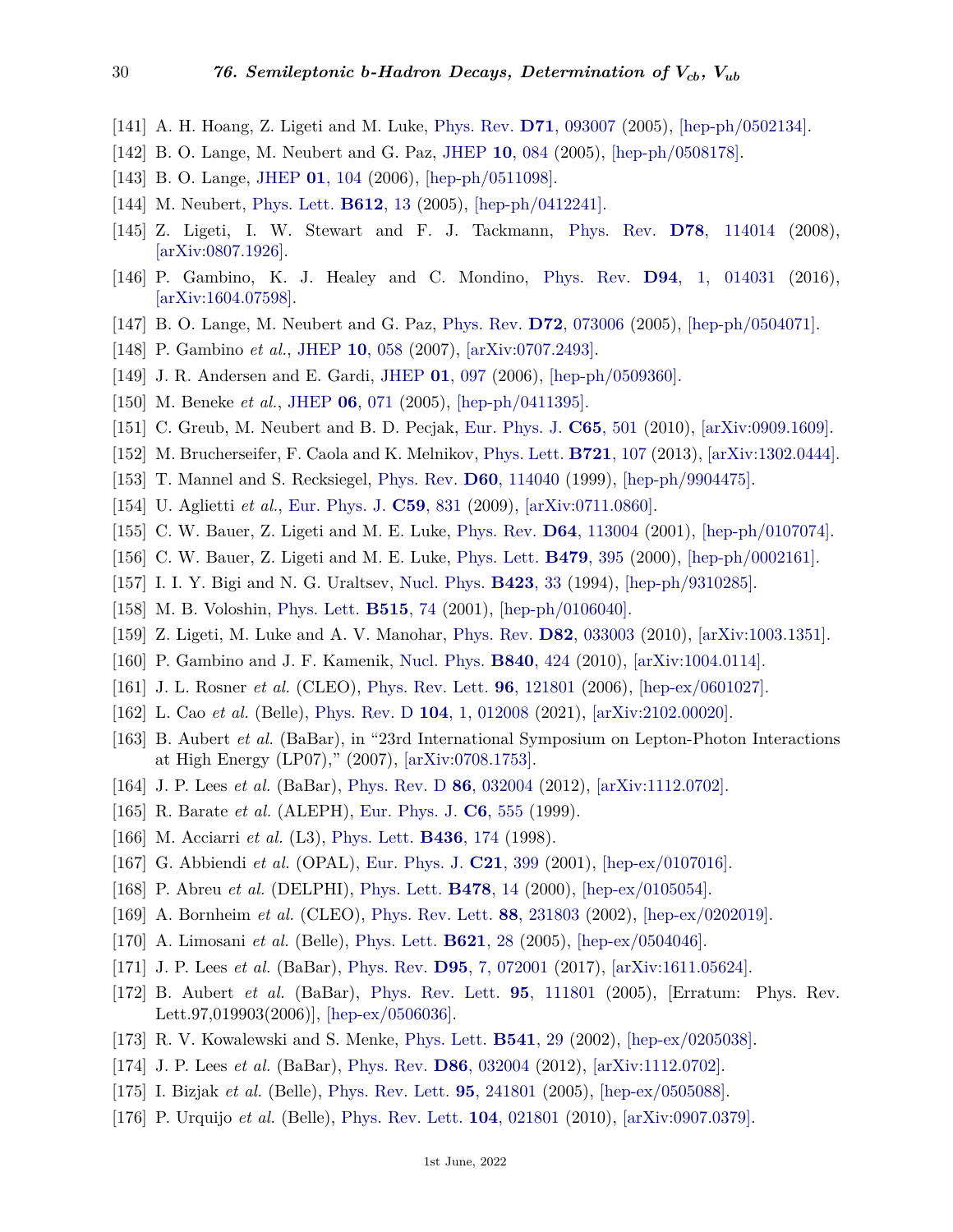- <span id="page-30-0"></span>[177] B. Aubert *et al.* (BaBar), [Phys. Rev. Lett.](http://doi.org/10.1103/PhysRevLett.96.221801) **96**[, 221801](http://doi.org/10.1103/PhysRevLett.96.221801) (2006), [\[hep-ex/0601046\].](https://arxiv.org/abs/hep-ex/0601046)
- <span id="page-30-1"></span>[178] L. Cao *et al.* (Belle) (2021), [\[arXiv:2107.13855\].](https://arxiv.org/abs/2107.13855)
- <span id="page-30-2"></span>[179] A. Sibidanov *et al.* (Belle), [Phys. Rev.](http://doi.org/10.1103/PhysRevD.88.032005) **D88**[, 3, 032005](http://doi.org/10.1103/PhysRevD.88.032005) (2013), [\[arXiv:1306.2781\].](https://arxiv.org/abs/1306.2781)
- [180] B. Aubert *et al.* (BaBar), [Phys. Rev. Lett.](http://doi.org/10.1103/PhysRevLett.90.181801) **90**[, 181801](http://doi.org/10.1103/PhysRevLett.90.181801) (2003), [eConfC0304052,WG117(2003)], [\[hep-ex/0301001\].](https://arxiv.org/abs/hep-ex/0301001)
- <span id="page-30-21"></span>[181] T. Hokuue *et al.* (Belle), [Phys. Lett.](http://doi.org/10.1016/j.physletb.2007.02.067) **[B648](http://doi.org/10.1016/j.physletb.2007.02.067)**, 139 (2007), [\[hep-ex/0604024\].](https://arxiv.org/abs/hep-ex/0604024)
- [182] B. Aubert *et al.* (BaBar), [Phys. Rev.](http://doi.org/10.1103/PhysRevD.79.052011) **D79**[, 052011](http://doi.org/10.1103/PhysRevD.79.052011) (2009), [\[arXiv:0808.3524\].](https://arxiv.org/abs/0808.3524)
- [183] J. P. Lees *et al.* (BaBar), [Phys. Rev.](http://doi.org/10.1103/PhysRevD.88.072006) **D88**[, 7, 072006](http://doi.org/10.1103/PhysRevD.88.072006) (2013), [\[arXiv:1308.2589\].](https://arxiv.org/abs/1308.2589)
- [184] J. P. Lees *et al.* (BaBar), [Phys. Rev.](http://doi.org/10.1103/PhysRevD.87.099904) **D87**[, 3, 032004](http://doi.org/10.1103/PhysRevD.87.099904) (2013), [Erratum: Phys. Rev.D87,no.9,099904(2013)], [\[arXiv:1205.6245\].](https://arxiv.org/abs/1205.6245)
- [185] C. Schwanda *et al.* (Belle), [Phys. Rev. Lett.](http://doi.org/10.1103/PhysRevLett.93.131803) **93**[, 131803](http://doi.org/10.1103/PhysRevLett.93.131803) (2004), [\[hep-ex/0402023\].](https://arxiv.org/abs/hep-ex/0402023)
- <span id="page-30-17"></span>[186] N. E. Adam *et al.* (CLEO), [Phys. Rev. Lett.](http://doi.org/10.1103/PhysRevLett.99.041802) **99**[, 041802](http://doi.org/10.1103/PhysRevLett.99.041802) (2007), [\[hep-ex/0703041\].](https://arxiv.org/abs/hep-ex/0703041)
- [187] S. B. Athar *et al.* (CLEO), [Phys. Rev.](http://doi.org/10.1103/PhysRevD.68.072003) **D68**[, 072003](http://doi.org/10.1103/PhysRevD.68.072003) (2003), superceded by Ref. [\[188\]](#page-30-18), [\[hep](https://arxiv.org/abs/hep-ex/0304019) $ex/0304019$ .
- <span id="page-30-18"></span>[188] R. Gray *et al.* (CLEO), [Phys. Rev.](http://doi.org/10.1103/PhysRevD.76.039901) **D76**[, 012007](http://doi.org/10.1103/PhysRevD.76.039901) (2007), [Addendum: Phys. Rev.D76,no.3,039901(2007)], [\[hep-ex/0703042\].](https://arxiv.org/abs/hep-ex/0703042)
- <span id="page-30-19"></span>[189] P. del Amo Sanchez *et al.* (BaBar), [Phys. Rev.](http://doi.org/10.1103/PhysRevD.83.032007) **D83**[, 032007](http://doi.org/10.1103/PhysRevD.83.032007) (2011), supercedes Ref. [\[190\]](#page-30-23), [\[arXiv:1005.3288\].](https://arxiv.org/abs/1005.3288)
- <span id="page-30-23"></span>[190] B. Aubert *et al.* (BaBar), [Phys. Rev.](http://doi.org/10.1103/PhysRevD.72.051102) **D72**[, 051102](http://doi.org/10.1103/PhysRevD.72.051102) (2005), [\[hep-ex/0507003\].](https://arxiv.org/abs/hep-ex/0507003)
- [191] P. del Amo Sanchez *et al.* (BaBar), [Phys. Rev.](http://doi.org/10.1103/PhysRevD.83.052011) **D83**[, 052011](http://doi.org/10.1103/PhysRevD.83.052011) (2011), updated in Ref. [\[192\]](#page-30-3), [\[arXiv:1010.0987\].](https://arxiv.org/abs/1010.0987)
- <span id="page-30-4"></span><span id="page-30-3"></span>[192] J. P. Lees *et al.* (BaBar), [Phys. Rev.](http://doi.org/10.1103/PhysRevD.86.092004) **D86**[, 092004](http://doi.org/10.1103/PhysRevD.86.092004) (2012), [\[arXiv:1208.1253\].](https://arxiv.org/abs/1208.1253)
- [193] J. A. Bailey *et al.* (Fermilab Lattice, MILC), [Phys. Rev.](http://doi.org/10.1103/PhysRevD.92.014024) **D92**[, 1, 014024](http://doi.org/10.1103/PhysRevD.92.014024) (2015), [\[arXiv:1503.07839\].](https://arxiv.org/abs/1503.07839)
- <span id="page-30-5"></span>[194] A. Bazavov *et al.* (Fermilab Lattice, MILC), [Phys. Rev.](http://doi.org/10.1103/PhysRevD.100.034501) **D100**[, 3, 034501](http://doi.org/10.1103/PhysRevD.100.034501) (2019), [\[arXiv:1901.02561\].](https://arxiv.org/abs/1901.02561)
- <span id="page-30-6"></span>[195] C. M. Bouchard *et al.*, [Phys. Rev.](http://doi.org/10.1103/PhysRevD.90.054506) **D90**[, 054506](http://doi.org/10.1103/PhysRevD.90.054506) (2014), [\[arXiv:1406.2279\].](https://arxiv.org/abs/1406.2279)
- <span id="page-30-7"></span>[196] J. M. Flynn *et al.*, [Phys. Rev.](http://doi.org/10.1103/PhysRevD.91.074510) **D91**[, 7, 074510](http://doi.org/10.1103/PhysRevD.91.074510) (2015), [\[arXiv:1501.05373\].](https://arxiv.org/abs/1501.05373)
- <span id="page-30-8"></span>[197] A. X. El-Khadra, A. S. Kronfeld and P. B. Mackenzie, [Phys. Rev. D](http://doi.org/10.1103/PhysRevD.55.3933) **55**[, 3933](http://doi.org/10.1103/PhysRevD.55.3933) (1997), [\[hep](https://arxiv.org/abs/hep-lat/9604004)[lat/9604004\].](https://arxiv.org/abs/hep-lat/9604004)
- <span id="page-30-9"></span>[198] T. Becher and R. J. Hill, [Phys. Lett.](http://doi.org/10.1016/j.physletb.2005.11.063) **[B633](http://doi.org/10.1016/j.physletb.2005.11.063)**, 61 (2006), [\[hep-ph/0509090\].](https://arxiv.org/abs/hep-ph/0509090)
- <span id="page-30-10"></span>[199] M. C. Arnesen *et al.*, [Phys. Rev. Lett.](http://doi.org/10.1103/PhysRevLett.95.071802) **95**[, 071802](http://doi.org/10.1103/PhysRevLett.95.071802) (2005), [\[hep-ph/0504209\].](https://arxiv.org/abs/hep-ph/0504209)
- <span id="page-30-11"></span>[200] M. A. Shifman, A. I. Vainshtein and V. I. Zakharov, [Nucl. Phys.](http://doi.org/10.1016/0550-3213(79)90022-1) **[B147](http://doi.org/10.1016/0550-3213(79)90022-1)**, 385 (1979); M. A. Shifman, A. I. Vainshtein and V. I. Zakharov, [Nucl. Phys.](http://doi.org/10.1016/0550-3213(79)90023-3) **[B147](http://doi.org/10.1016/0550-3213(79)90023-3)**, 448 (1979).
- <span id="page-30-12"></span>[201] P. Ball and R. Zwicky, [Phys. Rev.](http://doi.org/10.1103/PhysRevD.71.014015) **D71**[, 014015](http://doi.org/10.1103/PhysRevD.71.014015) (2005), [\[hep-ph/0406232\].](https://arxiv.org/abs/hep-ph/0406232)
- <span id="page-30-13"></span>[202] G. Duplancic *et al.*, [JHEP](http://doi.org/10.1088/1126-6708/2008/04/014) **04**[, 014](http://doi.org/10.1088/1126-6708/2008/04/014) (2008), [\[arXiv:0801.1796\].](https://arxiv.org/abs/0801.1796)
- <span id="page-30-15"></span><span id="page-30-14"></span>[203] A. Bharucha, [JHEP](http://doi.org/10.1007/JHEP05(2012)092) **05**[, 092](http://doi.org/10.1007/JHEP05(2012)092) (2012), [\[arXiv:1203.1359\].](https://arxiv.org/abs/1203.1359)
- [204] A. V. Rusov, [Eur. Phys. J.](http://doi.org/10.1140/epjc/s10052-017-5000-9) **C77**[, 7, 442](http://doi.org/10.1140/epjc/s10052-017-5000-9) (2017), [\[arXiv:1705.01929\].](https://arxiv.org/abs/1705.01929)
- <span id="page-30-16"></span>[205] I. Sentitemsu Imsong *et al.*, [JHEP](http://doi.org/10.1007/JHEP02(2015)126) **02**[, 126](http://doi.org/10.1007/JHEP02(2015)126) (2015), [\[arXiv:1409.7816\].](https://arxiv.org/abs/1409.7816)
- <span id="page-30-20"></span>[206] H. Ha *et al.* (Belle), [Phys. Rev.](http://doi.org/10.1103/PhysRevD.83.071101) **D83**[, 071101](http://doi.org/10.1103/PhysRevD.83.071101) (2011), [\[arXiv:1012.0090\].](https://arxiv.org/abs/1012.0090)
- <span id="page-30-22"></span>[207] B. Aubert *et al.* (BaBar), [Phys. Rev. Lett.](http://doi.org/10.1103/PhysRevLett.101.081801) **101**[, 081801](http://doi.org/10.1103/PhysRevLett.101.081801) (2008), [\[arXiv:0805.2408\].](https://arxiv.org/abs/0805.2408)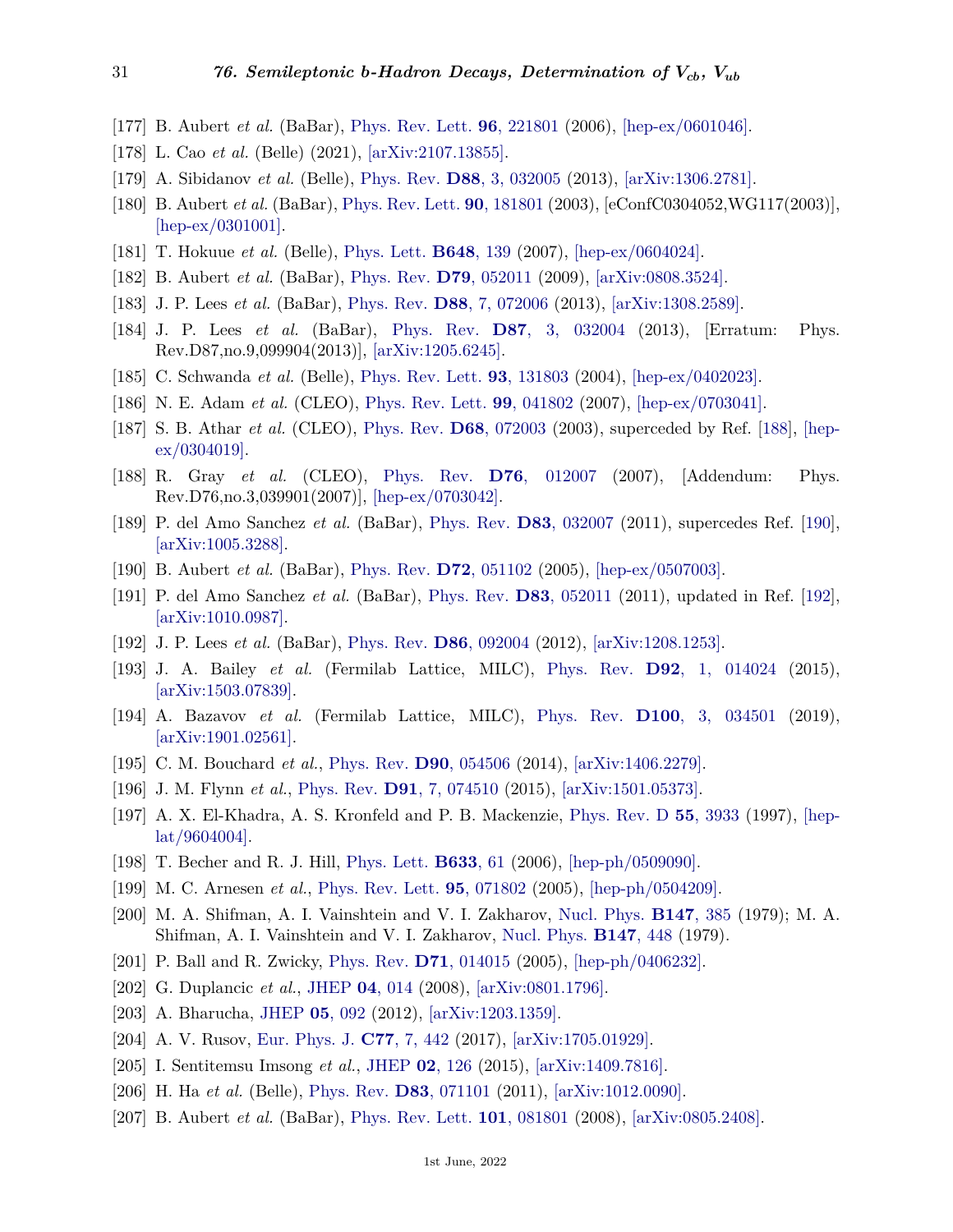- <span id="page-31-0"></span>[208] W. S. Brower and H. P. Paar, [Nucl. Instrum. Meth.](http://doi.org/10.1016/S0168-9002(98)01141-3) **[A421](http://doi.org/10.1016/S0168-9002(98)01141-3)**, 411 (1999), [\[hep-ex/9710029\].](https://arxiv.org/abs/hep-ex/9710029)
- <span id="page-31-1"></span>[209] P. Ball, eConf **C070512**, 016 (2007), [\[arXiv:0705.2290\].](https://arxiv.org/abs/0705.2290)
- <span id="page-31-2"></span>[210] J. M. Flynn and J. Nieves, [Phys. Lett.](http://doi.org/10.1016/j.physletb.2007.04.028) **[B649](http://doi.org/10.1016/j.physletb.2007.04.028)**, 269 (2007), [\[hep-ph/0703284\].](https://arxiv.org/abs/hep-ph/0703284)
- <span id="page-31-3"></span>[211] S. Aoki *et al.*, [Eur. Phys. J.](http://doi.org/10.1140/epjc/s10052-016-4509-7) **C77**[, 2, 112](http://doi.org/10.1140/epjc/s10052-016-4509-7) (2017), [\[arXiv:1607.00299\].](https://arxiv.org/abs/1607.00299)
- <span id="page-31-4"></span>[212] D. Leljak, B. Melić and D. van Dyk, [JHEP](http://doi.org/10.1007/JHEP07(2021)036) **07**[, 036](http://doi.org/10.1007/JHEP07(2021)036) (2021), [\[arXiv:2102.07233\].](https://arxiv.org/abs/2102.07233)
- <span id="page-31-5"></span>[213] A. Biswas *et al.*, [JHEP](http://doi.org/10.1007/JHEP07(2021)082) **07**[, 082](http://doi.org/10.1007/JHEP07(2021)082) (2021), [\[arXiv:2103.01809\].](https://arxiv.org/abs/2103.01809)
- <span id="page-31-6"></span>[214] R. Aaij *et al.* (LHCb), [Phys. Rev. Lett.](http://doi.org/10.1103/PhysRevLett.126.081804) **126**[, 8, 081804](http://doi.org/10.1103/PhysRevLett.126.081804) (2021), [\[arXiv:2012.05143\].](https://arxiv.org/abs/2012.05143)
- <span id="page-31-7"></span>[215] A. Khodjamirian and A. V. Rusov, [JHEP](http://doi.org/10.1007/JHEP08(2017)112) **08**[, 112](http://doi.org/10.1007/JHEP08(2017)112) (2017), [\[arXiv:1703.04765\].](https://arxiv.org/abs/1703.04765)
- <span id="page-31-8"></span>[216] T. Feldmann and M. W. Y. Yip, [Phys. Rev.](http://doi.org/10.1103/PhysRevD.85.014035) **D85**[, 014035](http://doi.org/10.1103/PhysRevD.85.014035) (2012), [Erratum: Phys. Rev.D86,079901(2012)], [\[arXiv:1111.1844\].](https://arxiv.org/abs/1111.1844)
- <span id="page-31-9"></span>[217] W. Detmold, C. Lehner and S. Meinel, [Phys. Rev.](http://doi.org/10.1103/PhysRevD.92.034503) **D92**[, 3, 034503](http://doi.org/10.1103/PhysRevD.92.034503) (2015), [\[arXiv:1503.01421\].](https://arxiv.org/abs/1503.01421)
- <span id="page-31-10"></span>[218] R. Aaij *et al.* (LHCb), [Nature Phys.](http://doi.org/10.1038/nphys3415) **11**[, 743](http://doi.org/10.1038/nphys3415) (2015), [\[arXiv:1504.01568\].](https://arxiv.org/abs/1504.01568)
- <span id="page-31-11"></span>[219] M. Ablikim *et al.* (BESIII), [Phys. Rev. Lett.](http://doi.org/10.1103/PhysRevLett.116.052001) **116**[, 5, 052001](http://doi.org/10.1103/PhysRevLett.116.052001) (2016), [\[arXiv:1511.08380\].](https://arxiv.org/abs/1511.08380)
- <span id="page-31-12"></span>[220] R. Aaij *et al.* (LHCb), [Phys. Rev.](http://doi.org/10.1103/PhysRevD.96.112005) **D96**[, 11, 112005](http://doi.org/10.1103/PhysRevD.96.112005) (2017), [\[arXiv:1709.01920\].](https://arxiv.org/abs/1709.01920)
- <span id="page-31-13"></span>[221] M. Tanaka, [Z. Phys.](http://doi.org/10.1007/BF01571294) **C67**[, 321](http://doi.org/10.1007/BF01571294) (1995), [\[hep-ph/9411405\].](https://arxiv.org/abs/hep-ph/9411405)
- [222] H. Itoh, S. Komine and Y. Okada, [Prog. Theor. Phys.](http://doi.org/10.1143/PTP.114.179) **114**[, 179](http://doi.org/10.1143/PTP.114.179) (2005), [\[hep-ph/0409228\].](https://arxiv.org/abs/hep-ph/0409228)
- [223] U. Nierste, S. Trine and S. Westhoff, [Phys. Rev.](http://doi.org/10.1103/PhysRevD.78.015006) **D78**[, 015006](http://doi.org/10.1103/PhysRevD.78.015006) (2008), [\[arXiv:0801.4938\].](https://arxiv.org/abs/0801.4938)
- <span id="page-31-14"></span>[224] M. Tanaka and R. Watanabe, [Phys. Rev.](http://doi.org/10.1103/PhysRevD.82.034027) **D82**[, 034027](http://doi.org/10.1103/PhysRevD.82.034027) (2010), [\[arXiv:1005.4306\].](https://arxiv.org/abs/1005.4306)
- <span id="page-31-15"></span>[225] A. Datta, M. Duraisamy and D. Ghosh, [Phys. Rev.](http://doi.org/10.1103/PhysRevD.86.034027) **D86**[, 034027](http://doi.org/10.1103/PhysRevD.86.034027) (2012), [\[arXiv:1206.3760\].](https://arxiv.org/abs/1206.3760)
- [226] D. Becirevic, N. Kosnik and A. Tayduganov, [Phys. Lett.](http://doi.org/10.1016/j.physletb.2012.08.016) **[B716](http://doi.org/10.1016/j.physletb.2012.08.016)**, 208 (2012), [\[arXiv:1206.4977\].](https://arxiv.org/abs/1206.4977)
- [227] S. Fajfer *et al.*, [Phys. Rev. Lett.](http://doi.org/10.1103/PhysRevLett.109.161801) **109**[, 161801](http://doi.org/10.1103/PhysRevLett.109.161801) (2012), [\[arXiv:1206.1872\].](https://arxiv.org/abs/1206.1872)
- <span id="page-31-22"></span>[228] A. Crivellin, C. Greub and A. Kokulu, [Phys. Rev.](http://doi.org/10.1103/PhysRevD.86.054014) **D86**[, 054014](http://doi.org/10.1103/PhysRevD.86.054014) (2012), [\[arXiv:1206.2634\].](https://arxiv.org/abs/1206.2634)
- [229] M. Bauer and M. Neubert, [Phys. Rev. Lett.](http://doi.org/10.1103/PhysRevLett.116.141802) **116**[, 14, 141802](http://doi.org/10.1103/PhysRevLett.116.141802) (2016), [\[arXiv:1511.01900\].](https://arxiv.org/abs/1511.01900)
- [230] I. Doršner *et al.*, [Phys. Rept.](http://doi.org/10.1016/j.physrep.2016.06.001) **[641](http://doi.org/10.1016/j.physrep.2016.06.001)**, 1 (2016), [\[arXiv:1603.04993\].](https://arxiv.org/abs/1603.04993)
- <span id="page-31-16"></span>[231] A. Celis *et al.*, [Phys. Lett.](http://doi.org/10.1016/j.physletb.2017.05.037) **[B771](http://doi.org/10.1016/j.physletb.2017.05.037)**, 168 (2017), [\[arXiv:1612.07757\].](https://arxiv.org/abs/1612.07757)
- <span id="page-31-17"></span>[232] S. Jaiswal, S. Nandi and S. K. Patra, [JHEP](http://doi.org/10.1007/JHEP12(2017)060) **12**[, 060](http://doi.org/10.1007/JHEP12(2017)060) (2017), [\[arXiv:1707.09977\].](https://arxiv.org/abs/1707.09977)
- <span id="page-31-18"></span>[233] M. Bordone *et al.*, [Eur. Phys. J. C](http://doi.org/10.1140/epjc/s10052-020-7850-9) **80**[, 4, 347](http://doi.org/10.1140/epjc/s10052-020-7850-9) (2020), [\[arXiv:1912.09335\].](https://arxiv.org/abs/1912.09335)
- <span id="page-31-19"></span>[234] B. Aubert *et al.* (BaBar), [Phys. Rev. Lett.](http://doi.org/10.1103/PhysRevLett.100.021801) **100**[, 021801](http://doi.org/10.1103/PhysRevLett.100.021801) (2008), [\[arXiv:0709.1698\].](https://arxiv.org/abs/0709.1698)
- <span id="page-31-29"></span>[235] J. P. Lees *et al.* (BaBar), [Phys. Rev. Lett.](http://doi.org/10.1103/PhysRevLett.109.101802) **109**[, 101802](http://doi.org/10.1103/PhysRevLett.109.101802) (2012), [\[arXiv:1205.5442\].](https://arxiv.org/abs/1205.5442)
- <span id="page-31-27"></span>[236] J. P. Lees *et al.* (BaBar), [Phys. Rev.](http://doi.org/10.1103/PhysRevD.88.072012) **D88**[, 7, 072012](http://doi.org/10.1103/PhysRevD.88.072012) (2013), [\[arXiv:1303.0571\].](https://arxiv.org/abs/1303.0571)
- <span id="page-31-28"></span>[237] M. Huschle *et al.* (Belle), [Phys. Rev.](http://doi.org/10.1103/PhysRevD.92.072014) **D92**[, 7, 072014](http://doi.org/10.1103/PhysRevD.92.072014) (2015), [\[arXiv:1507.03233\].](https://arxiv.org/abs/1507.03233)
- [238] Y. Sato *et al.* (Belle), [Phys. Rev.](http://doi.org/10.1103/PhysRevD.94.072007) **D94**[, 7, 072007](http://doi.org/10.1103/PhysRevD.94.072007) (2016), [\[arXiv:1607.07923\].](https://arxiv.org/abs/1607.07923)
- <span id="page-31-25"></span>[239] S. Hirose *et al.* (Belle), [Phys. Rev. Lett.](http://doi.org/10.1103/PhysRevLett.118.211801) **118**[, 21, 211801](http://doi.org/10.1103/PhysRevLett.118.211801) (2017), [\[arXiv:1612.00529\].](https://arxiv.org/abs/1612.00529)
- <span id="page-31-24"></span>[240] G. Caria *et al.* (Belle) (2019), [\[arXiv:1910.05864\].](https://arxiv.org/abs/1910.05864)
- <span id="page-31-26"></span>[241] R. Aaij *et al.* (LHCb), [Phys. Rev. Lett.](http://doi.org/10.1103/PhysRevLett.115.159901) **115**[, 11, 111803](http://doi.org/10.1103/PhysRevLett.115.159901) (2015), [Erratum: Phys. Rev. Lett.115,no.15,159901(2015)], [\[arXiv:1506.08614\].](https://arxiv.org/abs/1506.08614)
- <span id="page-31-20"></span>[242] R. Aaij *et al.* (LHCb), [Phys. Rev. Lett.](http://doi.org/10.1103/PhysRevLett.120.171802) **120**[, 17, 171802](http://doi.org/10.1103/PhysRevLett.120.171802) (2018), [\[arXiv:1708.08856\].](https://arxiv.org/abs/1708.08856)
- <span id="page-31-23"></span><span id="page-31-21"></span>[243] http://www.slac.stanford.edu/xorg/hfag/semi/fpcp17/ RDRDs.html.
- [244] M. Blanke, [PoS](http://doi.org/10.22323/1.367.0015) **[LeptonPhoton2019](http://doi.org/10.22323/1.367.0015)**, 015 (2019), [\[arXiv:1908.09713\].](https://arxiv.org/abs/1908.09713)
- [245] S. Descotes-Genon, [PoS](http://doi.org/10.22323/1.360.0016) **[ALPS2019](http://doi.org/10.22323/1.360.0016)**, 016 (2020).